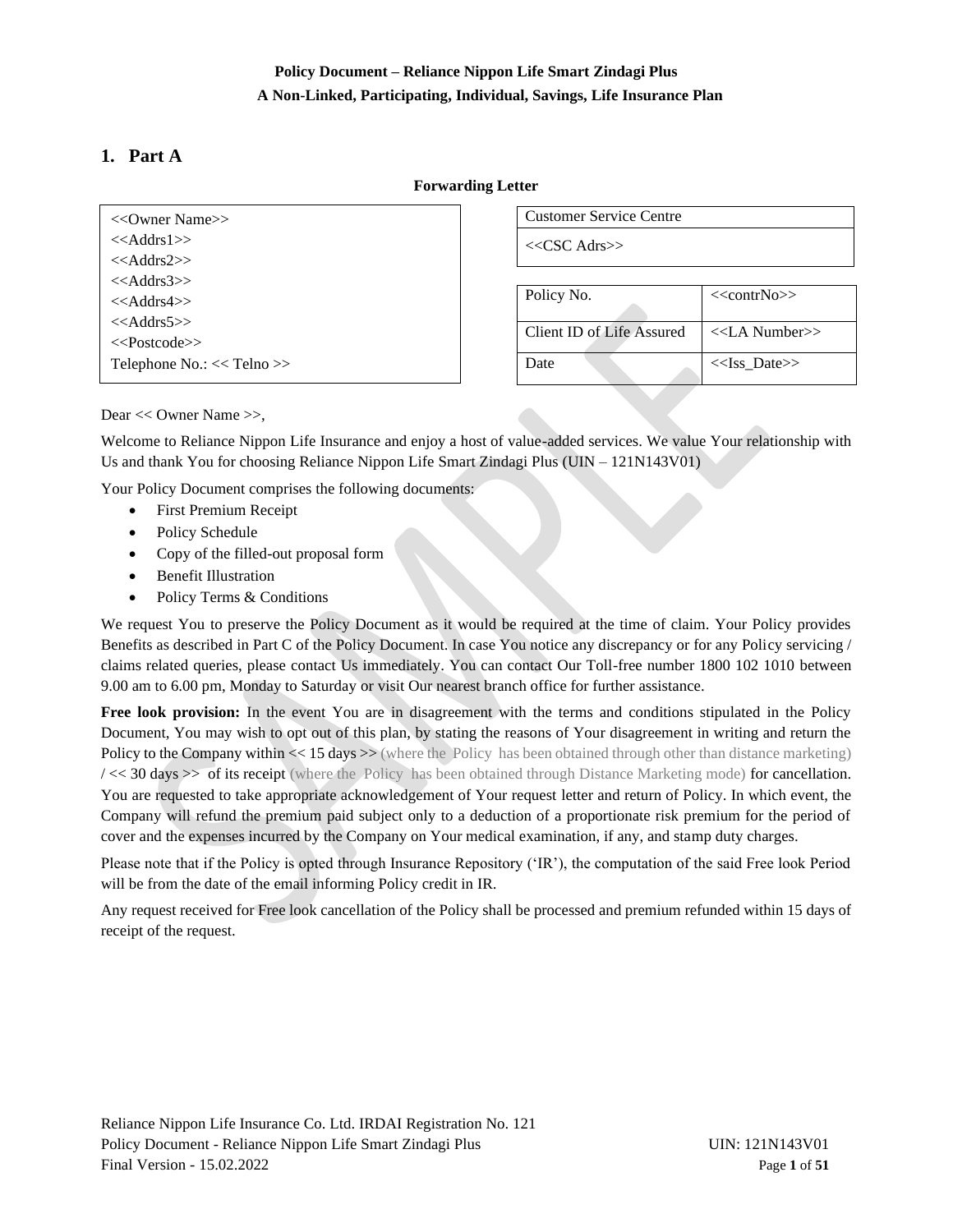## **A Non-Linked, Participating, Individual, Savings, Life Insurance Plan**

The details of Your agent/ intermediaries are given below.

# **<< Agency / Intermediary Details >>**

Agent / Intermediary Code: << Agent No >> Agent / Intermediary Name: << Agent Name >> Agent / Intermediary Address:«Agent Addr1»/ « Agent Addr2»/ «AgentAddr3»/ « Agent Addr4»/« Agent Addr5»/ « Postcode» Phone No : « AGTelno » Mobile No : «Agent\_Mobno» Email ID : « Agent\_email »

« Postcode»

Please note that for direct sale by Reliance Nippon Life Insurance Company Limited, kindly contact Our Toll-free number 1800 102 1010 between 9.00 am to 6.00 pm, Monday to Saturday or visit Our nearest branch office for further assistance.

**As per Our records, Your contact number is <<Contact no>>**

**This is a << Premium Payment Frequency>> frequency Policy, and Your Premium Payment Term is <<PPT>> years. Your next premium is due on <<Premium Due Date>>.** 

**Please note, We do not offer any free gift or interest free loan facility on any of Our policies.**

Please examine the Policy Document carefully. On examination of the Policy Document, if You notice any mistake, please return the Policy to the Company immediately for correction.

We are delighted to bring to You the convenience of Lifeline – Your personal online account with Reliance Nippon Life Insurance Company Limited. Your Lifeline account provides You a one-window access to any information related to Your Policy. What's more, it allows You to conduct transactions such as premium payment and other account information changes and a lot more at Your convenience any time anywhere

You may access Your account by registering on www.reliancenipponlife.com, and follow a 3-step process:

Step 1: Visit www.reliancenipponlife.com

Step 2: Click on customer tab in the member login area

Step 3: Enter Your Client id (mentioned above) and Your Date of Birth

Login with Your client id & Date of Birth as password and enter a world of convenience!

Yours sincerely,

<<Signature>>

Authorized Signatory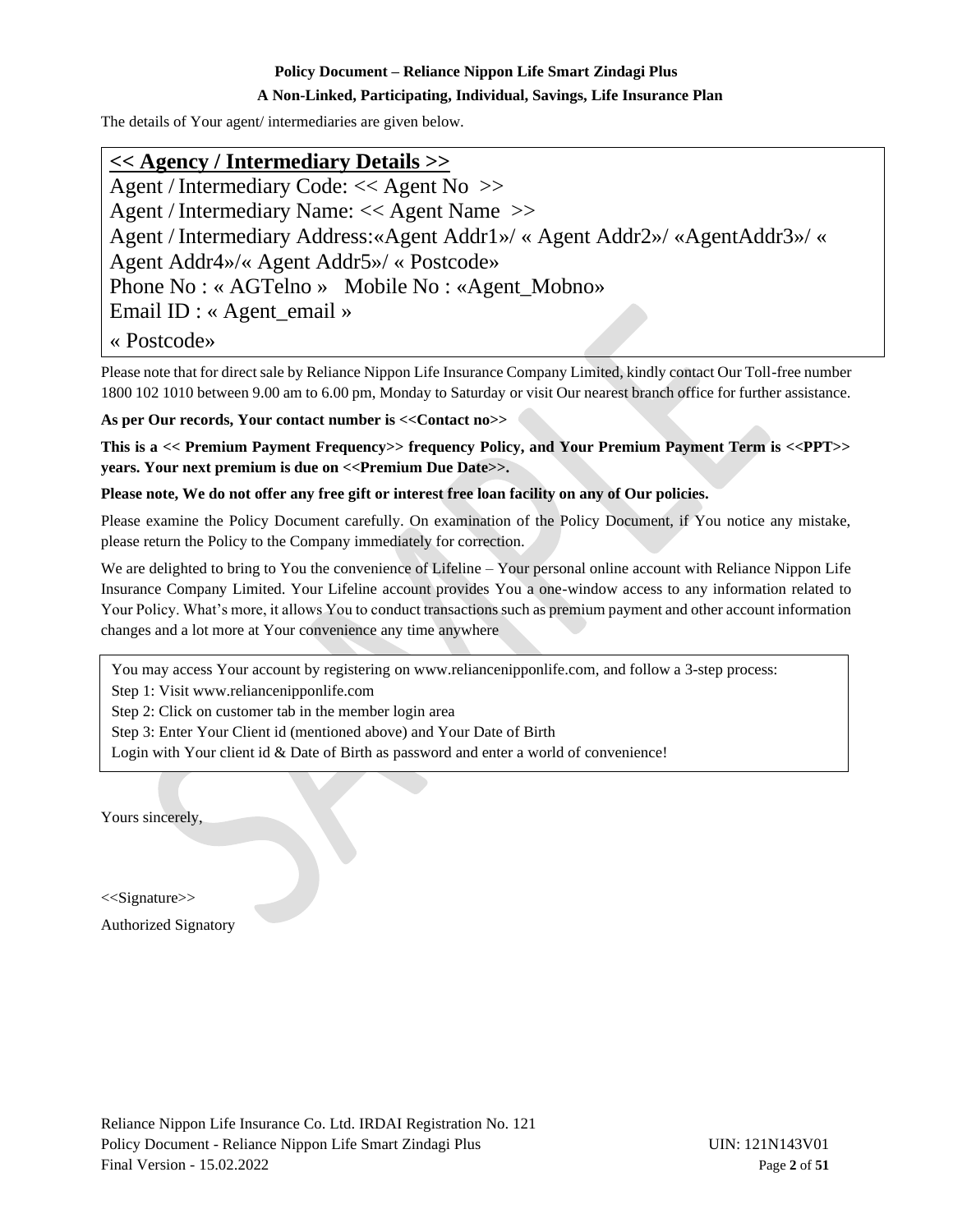## **A Non-Linked, Participating, Individual, Savings, Life Insurance Plan**

## <span id="page-2-0"></span>**1.1. Policy Preamble**

**Personal Details**

## **Policy Terms and Conditions and Exclusions within referred to**

This Policy Document is the evidence of the contract between Reliance Nippon Life Insurance Company Limited (hereinafter called "Company") and the Policyholder. The terms listed in Part B (Definitions) of the Policy Document and which have been used elsewhere in the Policy Document in Initial Capital letters shall have the meaning set out against them in Part B, wherever they appear in the Policy Document.

The Company agrees to pay the Benefits, as stipulated in the Policy to the Claimant on the basis of the statements, Proposal, declarations and Premium along with taxes as applicable from the Policyholder on the assurance that the Policyholder has agreed to all the Policy Terms and Conditions referred in this Policy Document. The Benefits shall be paid as stipulated in the Policy Document. The Claimant needs to submit applicable documents to the Company for claiming the Benefit.

It is hereby further agreed that this Policy shall be subject to the terms, conditions and exclusions in this Policy Document and that the Policy Schedule and every endorsement placed on this Policy by the Company shall be deemed to be a part of the Policy Document.

## <span id="page-2-1"></span>**1.2. Policy Schedule – Reliance Nippon Life Smart Zindagi Plus**

# **THIS SCHEDULE MUST BE READ IN CONJUNCTION WITH THE POLICY DOCUMENT**

| II ersonal Details                                                   |                                                                 |
|----------------------------------------------------------------------|-----------------------------------------------------------------|
|                                                                      | Name of Life Assured: « »                                       |
| Name of Policyholder: « »                                            | Address of Life Assured: « »                                    |
| Address of Policyholder: « »                                         | Client ID of Life Assured: « »                                  |
| Client ID of Policyholder: $\langle \rangle$ »                       | Date of Birth of Life Assured: « »                              |
| Date of Birth of Policyholder: « »                                   | Gender of Life Assured: « »                                     |
| Age at entry of Policyholder: « yrs »                                | Age at entry of Life Assured: « yrs »                           |
|                                                                      | Age Admitted: «Yes/No»                                          |
|                                                                      | Policy sourced by Distance Marketing: «Yes/No»                  |
| <b>Contract Details</b>                                              |                                                                 |
|                                                                      | Variant: « Immediate Income Variant/Deferred Income Variant »   |
|                                                                      | Cash Bonus Payout Option : « Immediate Payout/Convert into Paid |
| Policy no: «Contract number»<br>Date of Commencement of Policy : « » | Up Addition $\ast$                                              |
| Date of Commencement of Risk : « »                                   | << Compound Reversionary Bonus Payout Option : « Immediate      |
| Policy Anniversary Date: « dd/mm »                                   | Payout/Convert into Paid Up Addition »                          |
| Premium due on $\colon \mathbb{R} \to \mathbb{R}$                    | >> to be printed if Deferred Income Variant is selected         |
|                                                                      | Premium Payment Frequency: « »                                  |
|                                                                      | Annualized Premium: Rs. « »                                     |
|                                                                      | Employee: « Yes/No »                                            |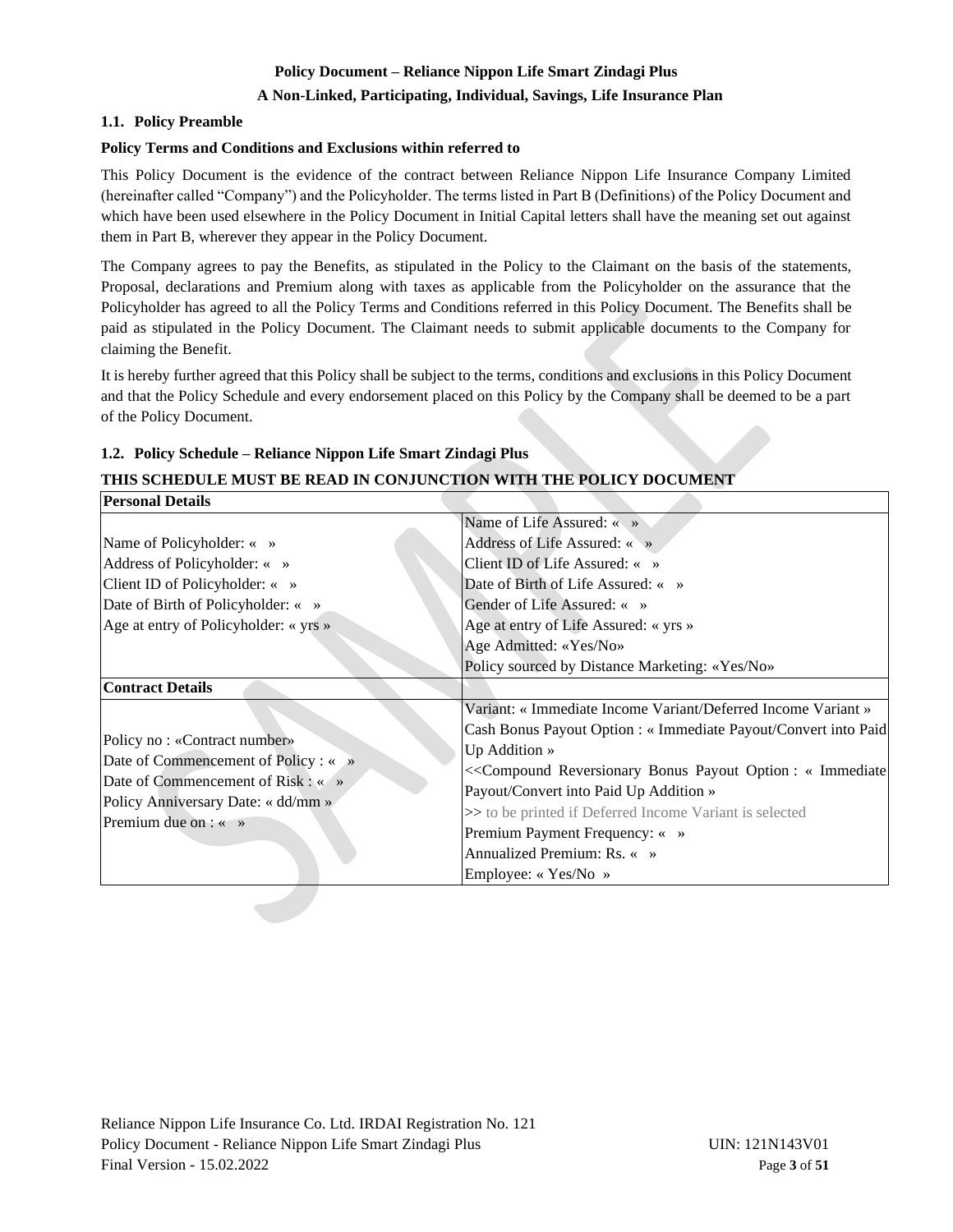| <b>Policy Document – Reliance Nippon Life Smart Zindagi Plus</b>      |
|-----------------------------------------------------------------------|
| A Non-Linked, Participating, Individual, Savings, Life Insurance Plan |

| <b>Base Policy and Rider Benefits</b>                  |                                               |            |                           |            |                  |                       |          |             |
|--------------------------------------------------------|-----------------------------------------------|------------|---------------------------|------------|------------------|-----------------------|----------|-------------|
| Benefit                                                | Base/Rider                                    | Base/Rider | Base/Rider                | Instalment | <b>GST</b>       | Total                 | Base     | Due<br>Date |
|                                                        | Sum Assured Policy                            |            | Premium                   | Premium    |                  | (including Instalment | Policy   | of<br>last  |
|                                                        | (Rs.)                                         | Term       | Payment Term Year 1 (Rs.) |            | cess             | if Premium            | Maturity | premium     |
|                                                        |                                               | (Years)    | (Years)                   | (A)        | any) Year Year 1 |                       | Date/    | payment     |
|                                                        |                                               |            |                           |            |                  | $(Rs.) (A+B)$ Rider   |          |             |
|                                                        |                                               |            |                           |            | $(Rs.)$ $(B)$    |                       | Expiry   |             |
|                                                        |                                               |            |                           |            |                  |                       | Date     |             |
| $<<$ Base                                              |                                               |            |                           |            |                  |                       |          |             |
| Policy>>                                               |                                               |            |                           |            |                  |                       |          |             |
| $<<$ UIN $>>$                                          |                                               |            |                           |            |                  |                       |          |             |
| « Rider 1                                              |                                               |            |                           |            |                  |                       |          |             |
| with UIN                                               |                                               |            |                           |            |                  |                       |          |             |
| $\rightarrow$                                          |                                               |            |                           |            |                  |                       |          |             |
| « Rider 2                                              |                                               |            |                           |            |                  |                       |          |             |
| with UIN                                               |                                               |            |                           |            |                  |                       |          |             |
| $\rightarrow$                                          |                                               |            |                           |            |                  |                       |          |             |
| « Rider 3                                              |                                               |            |                           |            |                  |                       |          |             |
| with UIN                                               |                                               |            |                           |            |                  |                       |          |             |
| $\rightarrow$                                          |                                               |            |                           |            |                  |                       |          |             |
| « Rider 4                                              |                                               |            |                           |            |                  |                       |          |             |
| with UIN                                               |                                               |            |                           |            |                  |                       |          |             |
| $\rightarrow$                                          |                                               |            |                           |            |                  |                       |          |             |
|                                                        | Total Instalment Premium for Year 1<br>$\iff$ |            |                           |            |                  |                       |          |             |
| Total Instalment Premium for Year 2 onwards:<br>$\iff$ |                                               |            |                           |            |                  |                       |          |             |

If any rider is opted under this Policy, the rider terms and conditions will be attached as an annexure and will form a part of the Policy Document.

| <b>Benefits payable</b> |                                                                                                                                                                                                                                                                                                                  |
|-------------------------|------------------------------------------------------------------------------------------------------------------------------------------------------------------------------------------------------------------------------------------------------------------------------------------------------------------|
| <b>Death Benefit</b>    | In case of unfortunate death of the Life Assured during the Policy Term, provided the Policy is In-<br>force and all due premiums have been paid as on the date of death, the Claimant(s) shall receive<br>following Benefits:                                                                                   |
|                         | << On death of Life Assured during the Premium Payment Term - Higher of:<br>Sum Assured on Death plus accrued Compound Reversionary Bonus, if any plus Terminal<br>Bonus, if any;<br>105% of Total Premiums Paid, as on the date of death of the Life Assured                                                    |
|                         | On death of Life Assured post completion of Premium Payment Term – Higher of:<br>Sum Assured on Death plus Attached Paid Up Addition, if any plus Terminal Bonus, if any;<br>105% of Total Premiums Paid, as on the date of death of the Life Assured<br>>> to be printed if Deferred Income Variant is selected |
|                         | $<<$ Higher of<br>Sum Assured on Death plus Attached Paid Up Addition, if any plus Terminal Bonus, if any;<br>105% of Total Premiums Paid, as on the date of death of the Life Assured<br>٠<br>>> to be printed if Immediate Income Variant is selected                                                          |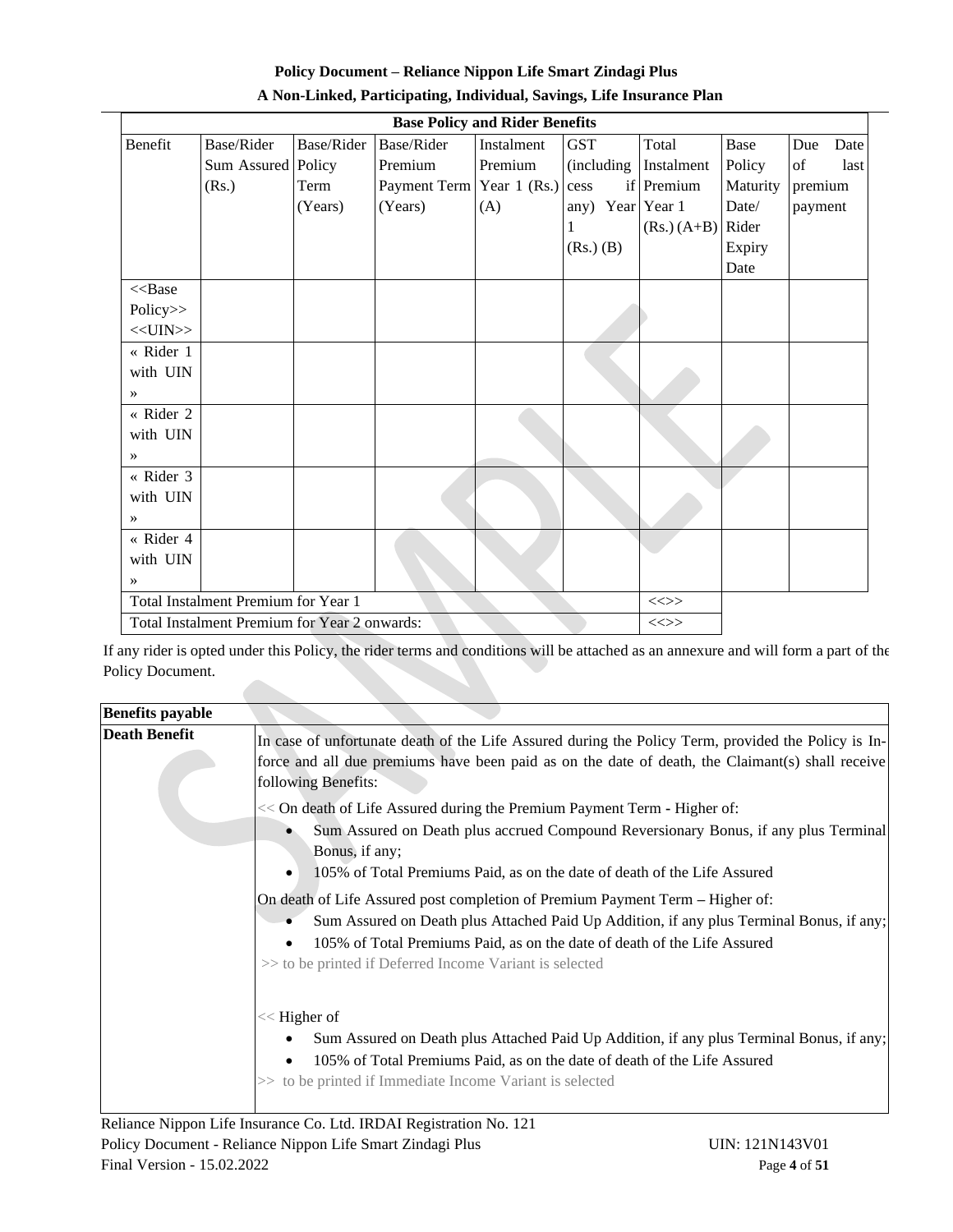## **A Non-Linked, Participating, Individual, Savings, Life Insurance Plan**

|                         | Where,<br>Sum Assured on Death is defined as higher of 11 times the Annualized Premium or Base<br>1.<br>Sum Assured chosen by the Policyholder at inception of the Policy.<br>Attached Paid Up Addition is the total Paid Up Additions In-force in a policy.<br>2.<br>The Policy will terminate on payment of the Death Benefit to the Claimant(s).                                         |
|-------------------------|---------------------------------------------------------------------------------------------------------------------------------------------------------------------------------------------------------------------------------------------------------------------------------------------------------------------------------------------------------------------------------------------|
|                         | << Provided the Policy is In-force i.e. all due premiums have been paid,<br>At the end of the Premium Payment Term, accrued Compound Reversionary Bonus, if any shall<br>٠                                                                                                                                                                                                                  |
|                         | be payable.                                                                                                                                                                                                                                                                                                                                                                                 |
|                         | Post Premium Payment Term, Cash Bonuses on Base Sum Assured and on Attached Paid Up<br>$\bullet$<br>Addition, if any, at the rates declared by the Company, shall be payable at the end of each Policy<br>Year till end of the Policy Term.                                                                                                                                                 |
| <b>Survival Benefit</b> | >> to be printed if Deferred Income Variant is selected                                                                                                                                                                                                                                                                                                                                     |
|                         | << Cash Bonuses on Base Sum Assured and on Attached Paid Up Addition, if any, at the rates declared<br>by the Company, shall be payable at the end of each Policy Year starting from the 1 <sup>st</sup> Policy Year, till<br>the end of the Policy Term, provided the Policy is In-force i.e. all due premiums have been paid.<br>>> to be printed if Immediate Income Variant is selected |
|                         | On survival of the Life Assured to the end of the Policy Term, the following Benefits are payable,                                                                                                                                                                                                                                                                                          |
|                         | provided the Policy is In-force i.e. all due premiums have been paid                                                                                                                                                                                                                                                                                                                        |
|                         | Sum Assured on Maturity; plus                                                                                                                                                                                                                                                                                                                                                               |
| <b>Maturity Benefit</b> | Terminal Bonus, if any; plus<br>Attached Paid Up Additions, if any                                                                                                                                                                                                                                                                                                                          |
|                         | Where, Sum Assured on Maturity is equal to Base Sum Assured.                                                                                                                                                                                                                                                                                                                                |
|                         | The Policy will terminate on payment of the Maturity Benefit.                                                                                                                                                                                                                                                                                                                               |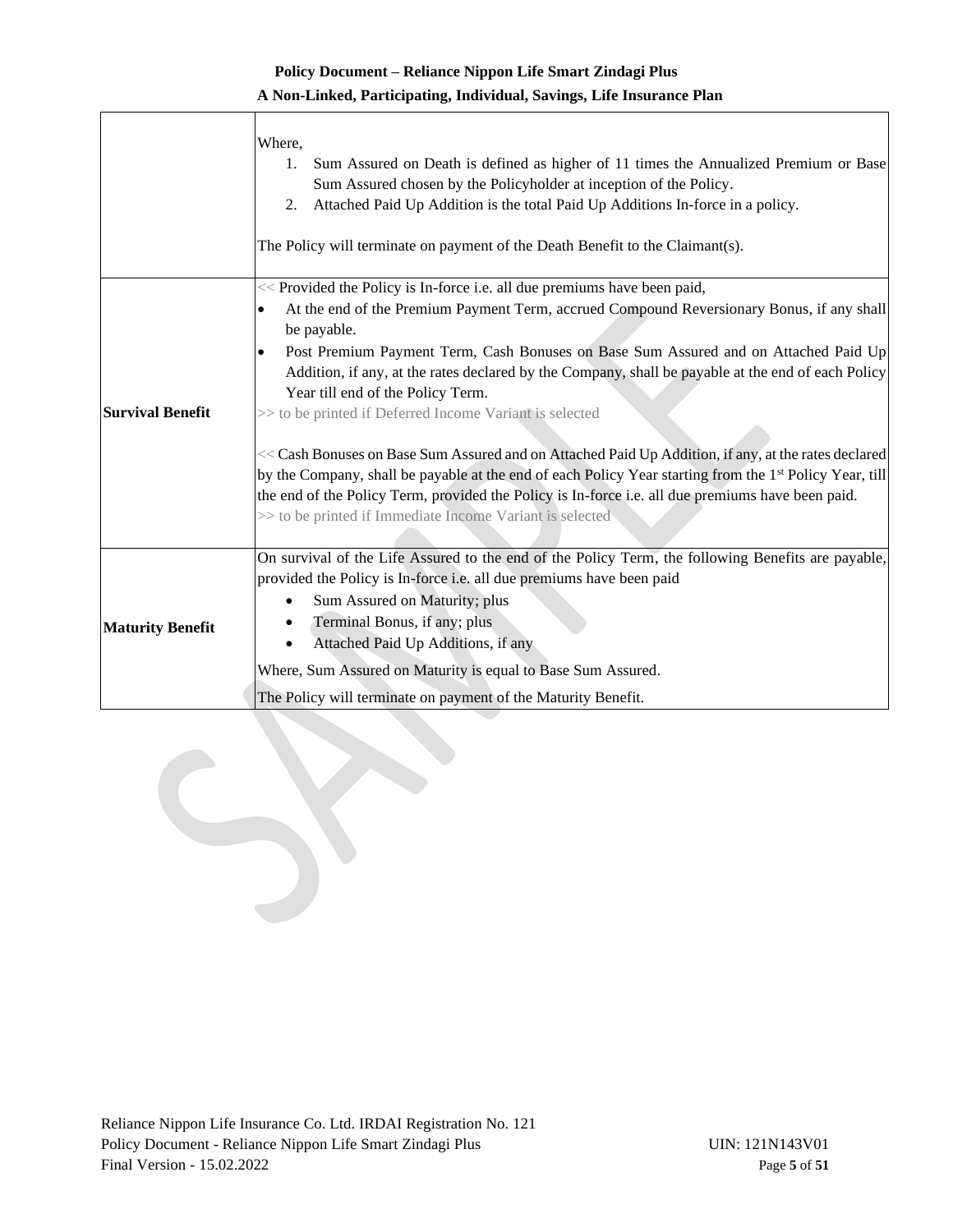#### **A Non-Linked, Participating, Individual, Savings, Life Insurance Plan**

| Nominee Details (under Section 39 of the Insurance Act 1938 as amended from time to time) and Appointee details (If |                                                               |                                                               |                                                         |                                                               |                                                                |                                                               |                                                               |
|---------------------------------------------------------------------------------------------------------------------|---------------------------------------------------------------|---------------------------------------------------------------|---------------------------------------------------------|---------------------------------------------------------------|----------------------------------------------------------------|---------------------------------------------------------------|---------------------------------------------------------------|
| applicable)                                                                                                         |                                                               |                                                               |                                                         |                                                               |                                                                |                                                               |                                                               |
| Name of the<br><b>Nominee</b>                                                                                       | <b>Nominee</b><br>Age                                         | <b>Nominee</b><br>Gender                                      | Relationship<br>with the Life<br><b>Assured</b>         | Percentage<br><b>Share</b>                                    | Name of the<br>Appointee<br>In case the Nominee<br>is a Minor) | Appointee<br>Age                                              | Appointee<br><b>Gender</b>                                    |
| $\langle\langle \quad \rangle \rangle$                                                                              | $\ll$ »                                                       | $\left\langle \left\langle \quad \right\rangle \right\rangle$ | $\ll$ »                                                 | $\left\langle \left\langle \quad \right\rangle \right\rangle$ | $\left\langle \left\langle \quad \right\rangle \right\rangle$  | $\left\langle \left\langle \quad \right\rangle \right\rangle$ | $\left\langle \left\langle \quad \right\rangle \right\rangle$ |
| $\ll$ »                                                                                                             | $\ll$ »                                                       | $\left\langle \left\langle \right\rangle \right\rangle$       | $\ll$ »                                                 | $\ll$ »                                                       | $\ll$ »                                                        | $\ll$ »                                                       | $\ll$ »                                                       |
| $\ll$ »                                                                                                             | $\ll$ »                                                       | $\ll$ »                                                       | $\ll$ »                                                 | $\ll$ »                                                       | $\left\langle \left\langle \quad \right\rangle \right\rangle$  | $\ll$ »                                                       | $\ll$ »                                                       |
| $\ll$ »                                                                                                             | $\ll$ »                                                       | $\ll$ »                                                       | $\ll$ »                                                 | $\ll$ »                                                       | $\ll$ »                                                        | $\ll$ »                                                       | $\ll$ »                                                       |
| $\ll$ »                                                                                                             | $\left\langle \left\langle \quad \right\rangle \right\rangle$ | $\ll$ »                                                       | $\left\langle \left\langle \right\rangle \right\rangle$ | $\ll$ »                                                       | $\ll$ »                                                        | $\ll$ »                                                       | $\ll$ »                                                       |
| $\langle\langle \quad \rangle \rangle$                                                                              | $\left\langle \left\langle \quad \right\rangle \right\rangle$ | $\ll$ »                                                       | $\ll$ »                                                 | $\ll$ »                                                       | $\rightarrow$<br>$\ll$                                         | $\left\langle \left\langle \quad \right\rangle \right\rangle$ | $\ll$ »                                                       |
| Total                                                                                                               |                                                               |                                                               |                                                         | 100%                                                          |                                                                |                                                               |                                                               |

Date of Policy Issuance:

Place:

Reliance Nippon Life Insurance Company Limited

(Signature of Authorized Signatory)

UIN of Reliance Nippon Life Smart Zindagi Plus: 121N143V01

**Reliance Nippon Life Insurance Company Limited (IRDAI Reg. No. 121) CIN: U66010MH2001PLC167089 Registered & Corporate Office:** Unit Nos. 401B, 402, 403 & 404, 4th Floor, Inspire-BKC, G Block, BKC Main Road, Bandra Kurla Complex, Bandra East, Mumbai– 400051.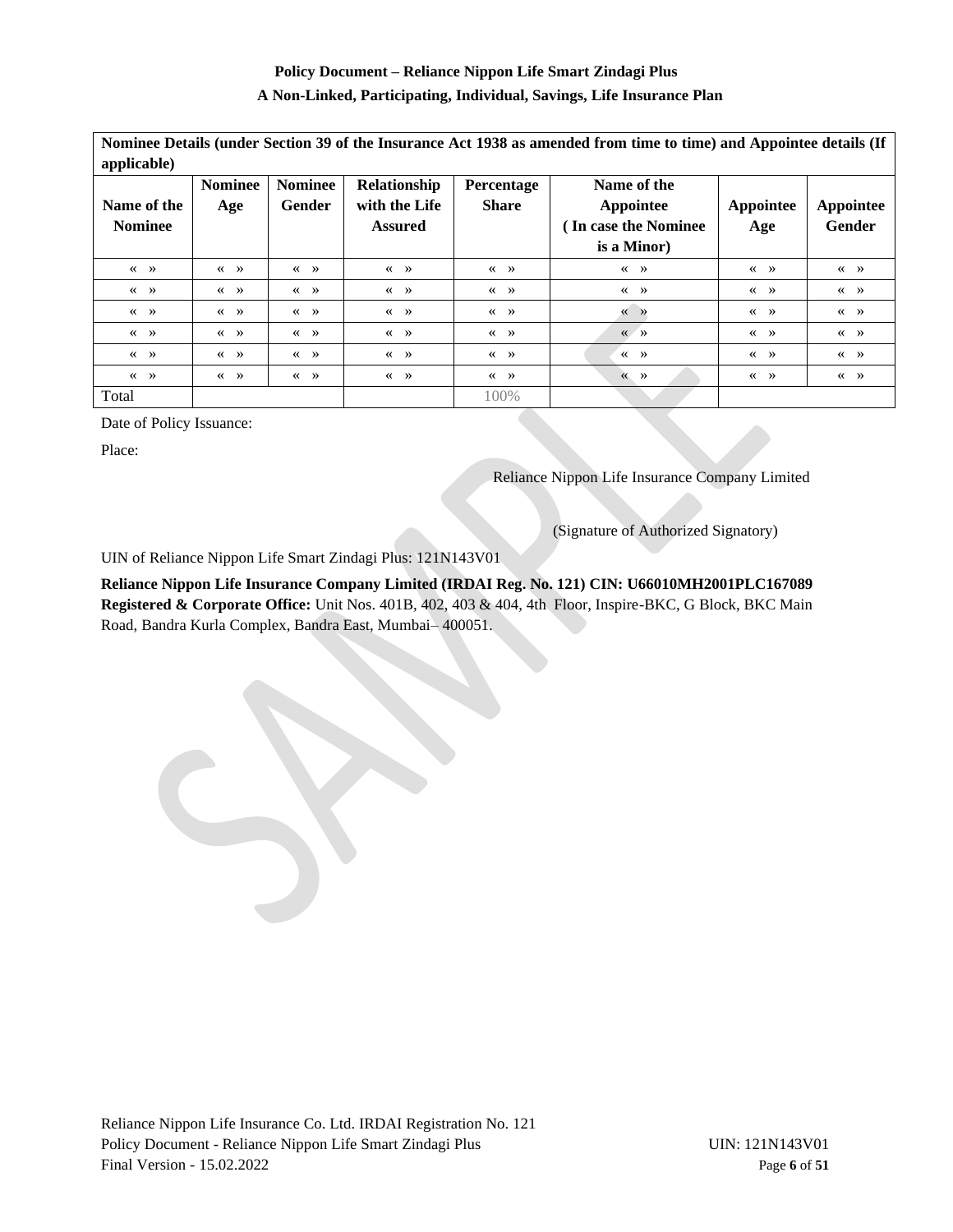# **A Non-Linked, Participating, Individual, Savings, Life Insurance Plan**

## **Key Feature Document**

## **Key Benefits**

| This is a non-linked, participating, individual, savings, life insurance plan. Premium Payment<br>Terms available under the Plan are 10, 12, 15 and 20 years. The maturity age last birthday is       |                                                                                                                                                                                                                                                                                                                                                                                                                                                                                                                                             |  |  |  |  |  |
|-------------------------------------------------------------------------------------------------------------------------------------------------------------------------------------------------------|---------------------------------------------------------------------------------------------------------------------------------------------------------------------------------------------------------------------------------------------------------------------------------------------------------------------------------------------------------------------------------------------------------------------------------------------------------------------------------------------------------------------------------------------|--|--|--|--|--|
|                                                                                                                                                                                                       |                                                                                                                                                                                                                                                                                                                                                                                                                                                                                                                                             |  |  |  |  |  |
| <b>Deferred Income Variant</b><br>1.                                                                                                                                                                  |                                                                                                                                                                                                                                                                                                                                                                                                                                                                                                                                             |  |  |  |  |  |
| <b>Immediate Income Variant</b><br>2.                                                                                                                                                                 |                                                                                                                                                                                                                                                                                                                                                                                                                                                                                                                                             |  |  |  |  |  |
|                                                                                                                                                                                                       |                                                                                                                                                                                                                                                                                                                                                                                                                                                                                                                                             |  |  |  |  |  |
| 1.                                                                                                                                                                                                    | Deferred Income Variant: Provided the Policy is In-force i.e. all due premiums have                                                                                                                                                                                                                                                                                                                                                                                                                                                         |  |  |  |  |  |
| been paid,<br>if any, shall be payable.<br>$\mathbf{2}$ .<br>Addition.                                                                                                                                | At the end of the Premium Payment Term, accrued Compound Reversionary Bonus,<br>Post Premium Payment Term, Cash Bonuses on Base Sum Assured and on Attached<br>Paid Up Addition, if any, at the rates declared by the Company, shall be payable at<br>Immediate Income Variant: Cash Bonuses on Base Sum Assured and on Attached Paid<br>Up Addition, if any, at the rates declared by the Company, shall be payable at the end of<br>each Policy Year starting from the 1 <sup>st</sup> Policy Year, till end of the Policy Term, provided |  |  |  |  |  |
| In case of un-fortunate death of the Life Assured during the Policy Term, provided the<br>Policy is In-force i.e., all due premiums have been paid as on the date of death, the                       |                                                                                                                                                                                                                                                                                                                                                                                                                                                                                                                                             |  |  |  |  |  |
| <b>Deferred Income Variant</b>                                                                                                                                                                        | <b>Immediate Income Variant</b>                                                                                                                                                                                                                                                                                                                                                                                                                                                                                                             |  |  |  |  |  |
| On death of Life Assured during the<br>Premium Payment Term - Higher of:                                                                                                                              | Higher of :<br>Sum Assured on Death plus Attached<br>$\bullet$                                                                                                                                                                                                                                                                                                                                                                                                                                                                              |  |  |  |  |  |
| Sum Assured on Death plus accrued<br>Compound Reversionary Bonus, if any<br>plus Terminal Bonus, if any;<br>105% of Total Premiums Paid, as on<br>$\bullet$<br>the date of death of the Life Assured. | Paid Up Addition, if any plus<br>Terminal Bonus, if any;<br>105% of Total Premiums Paid, as on<br>٠<br>the date of death of the Life Assured.                                                                                                                                                                                                                                                                                                                                                                                               |  |  |  |  |  |
|                                                                                                                                                                                                       | fixed at 85 years. At proposal stage or before Policy inception, the Policyholder shall choose<br>between the two variants:<br>The variant, once selected, cannot be altered subsequently during the Policy Term.<br>the end of each Policy Year till end of the Policy Term.<br>the Policy is In-force i.e. all due premiums have been paid.<br>Separate Cash Bonus rates, if any, will be declared for Base Sum Assured and Paid Up<br>Claimant(s) shall receive following Benefits, based on the variant chosen:                         |  |  |  |  |  |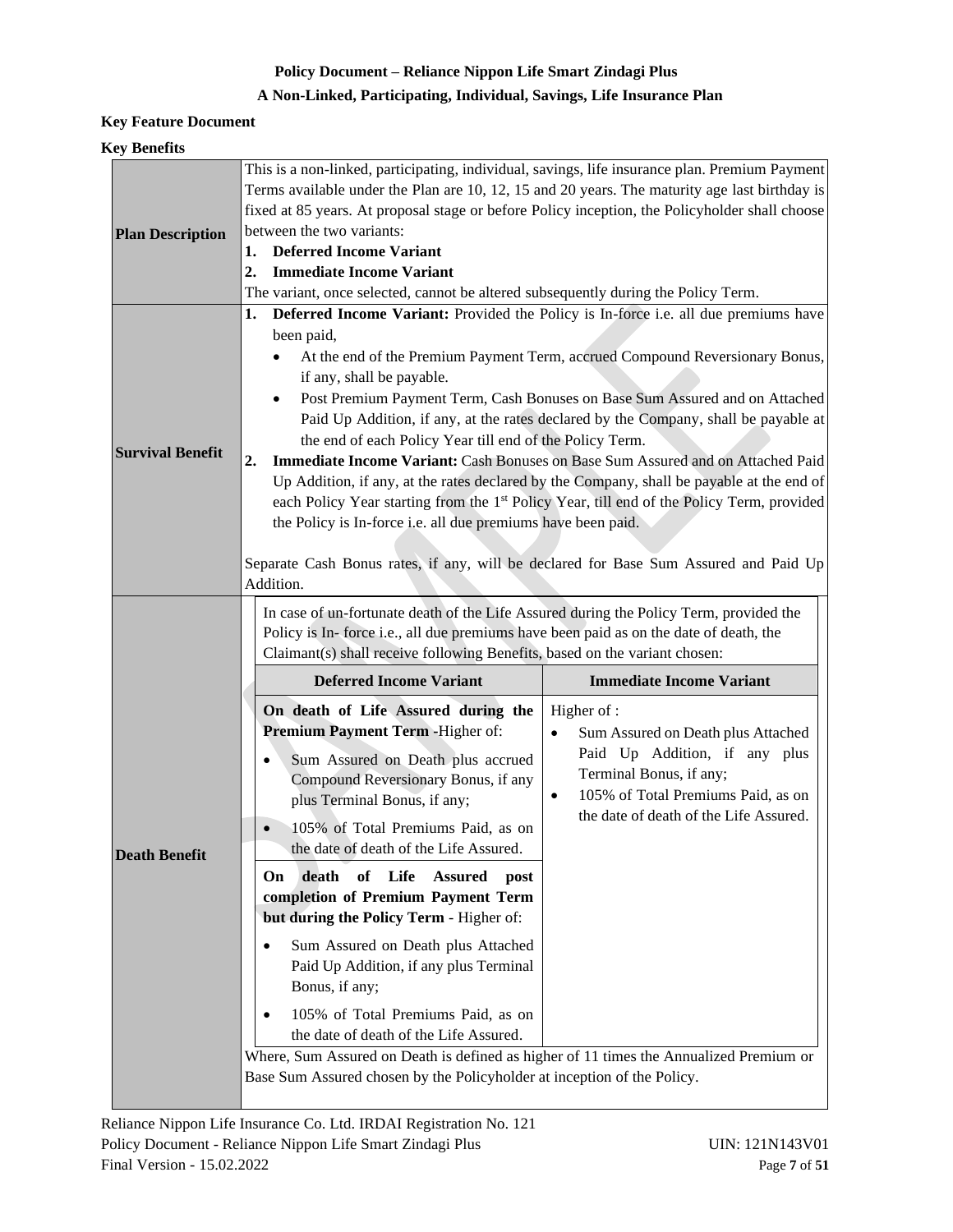## **A Non-Linked, Participating, Individual, Savings, Life Insurance Plan**

|                                               | The Policy will terminate on payment of the Death Benefit to the Claimant(s).                                                          |
|-----------------------------------------------|----------------------------------------------------------------------------------------------------------------------------------------|
|                                               |                                                                                                                                        |
|                                               |                                                                                                                                        |
|                                               | On survival of the Life Assured to the end of the Policy Term, provided the Policy is In-force                                         |
|                                               | i.e. all due premiums have been paid, the following Benefits will be payable:                                                          |
|                                               | Sum Assured on Maturity; plus                                                                                                          |
| <b>Maturity Benefit</b>                       | Terminal Bonus, if any; plus                                                                                                           |
|                                               | Attached Paid Up Additions, if any                                                                                                     |
|                                               | Where, Sum Assured on Maturity is equal to Base Sum Assured.                                                                           |
|                                               | The Policy will terminate on payment of the Maturity Benefit.                                                                          |
|                                               | <b>Option to receive accrued Compound Reversionary Bonus</b>                                                                           |
|                                               | The Policyholder has the following 2 options with respect to accrued Compound Reversionary                                             |
|                                               | Bonus payable at the end of the Premium Payment Term.                                                                                  |
|                                               | Immediate Payout<br>1.                                                                                                                 |
|                                               | 2.<br>Convert into Paid Up Addition                                                                                                    |
|                                               |                                                                                                                                        |
| <b>Options to receive</b>                     | The Policyholder can select one of the above options at proposal stage. However, the                                                   |
| <b>Survival Benefit</b>                       | Policyholder will have the choice to change the option from Immediate Payout to Paid Up                                                |
| Deferred Income                               | Addition or vice-versa at any time during the Premium Payment Term.                                                                    |
| <b>Variant</b>                                | <b>Option to receive Cash Bonus</b>                                                                                                    |
|                                               | The Policyholder has the following 2 options with respect to Cash Bonus:                                                               |
|                                               | Immediate Payout<br>1.                                                                                                                 |
|                                               | Convert into Paid Up Addition<br>2.                                                                                                    |
|                                               |                                                                                                                                        |
|                                               | The Policyholder can select one of the above options at proposal stage. However, the                                                   |
|                                               |                                                                                                                                        |
|                                               |                                                                                                                                        |
|                                               | Policyholder will have the choice to change the option from Immediate Payout to Paid Up                                                |
|                                               | Addition or vice-versa at any time during the Policy Term.<br>The Policyholder has the following 2 options with respect to Cash Bonus: |
|                                               | <b>Immediate Payout</b><br>1.                                                                                                          |
| <b>Options</b> to receive                     | 2.<br>Convert into Paid Up Addition                                                                                                    |
| <b>Survival Benefit -</b><br><b>Immediate</b> | The Policyholder can select one of the above options at proposal stage. However, the                                                   |
| <b>Income Variant</b>                         | Policyholder will have the choice to change the option from Immediate Payout to Paid Up                                                |
|                                               | Addition or vice-versa at any time during the Policy Term.                                                                             |
|                                               |                                                                                                                                        |
|                                               |                                                                                                                                        |
|                                               |                                                                                                                                        |
|                                               |                                                                                                                                        |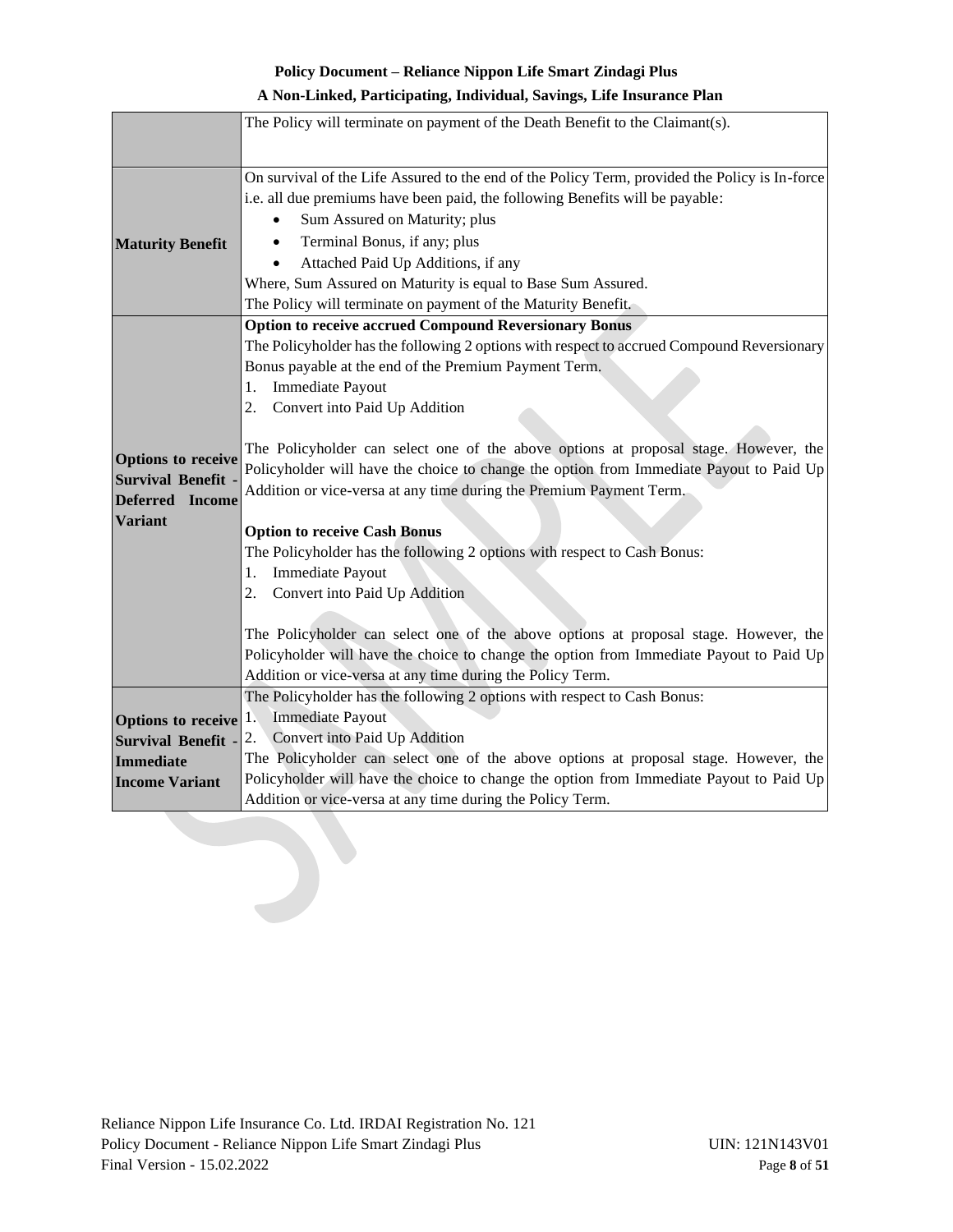# **A Non-Linked, Participating, Individual, Savings, Life Insurance Plan**

## **Key Service Features**

| <b>Nomination</b>                                          | The Life Assured can nominate person/s who shall be entitled to receive the Benefits payable<br>in the event of death during the Policy Term. An Appointee can be nominated where the<br>Nominee is a Minor.                                                                                                                                                                                                                                                                                                                                                                                      |
|------------------------------------------------------------|---------------------------------------------------------------------------------------------------------------------------------------------------------------------------------------------------------------------------------------------------------------------------------------------------------------------------------------------------------------------------------------------------------------------------------------------------------------------------------------------------------------------------------------------------------------------------------------------------|
| <b>Assignment</b>                                          | An Assignment of the Policy may be made by the Policyholder by an endorsement upon the<br>Policy.                                                                                                                                                                                                                                                                                                                                                                                                                                                                                                 |
| <b>Policy Loan</b>                                         | The maximum loan available against the Policy will be up to 70% of the Surrender Value<br>of the Base Plan at the time of Loan. The interest on loans will be charged at prevailing rate<br>of interest set by the Company from time to time. Please contact Us to know the prevailing<br>rate of interest on Policy loan.                                                                                                                                                                                                                                                                        |
| <b>Riders</b>                                              | For enhanced protection, the following riders can be purchased with this Policy by paying<br>additional Premiums:<br><< 1. Reliance Nippon Life Accidental Death Benefit Rider (UIN:121B032V02)>><br><< 2. Reliance Nippon Life Accidental Death and Disability Rider (UIN:121B017V02)>><br><< 3. Reliance Nippon Life Accidental Death and Disability Plus Rider<br>(UN:121B016V02)<br><< 4. Reliance Nippon Life Critical Illness Rider (UIN:121B018V01)>><br>You can choose only one of the Accidental Riders from the above list.                                                             |
| <b>Change</b> in<br>Premium<br><b>Payment</b><br>Frequency | The Policyholder may pay premiums in yearly, half yearly, quarterly and in monthly<br>frequencies. The premium payment frequency can be changed on any Policy Anniversary<br>up to one year before completion of the Premium Payment Term.                                                                                                                                                                                                                                                                                                                                                        |
| Premium<br><b>Payment Mode</b>                             | Premium payment can be made by cash, cheque, debit/credit card, ECS/NACH, Online<br>payment, Demand Draft, Salary Deduction Scheme (SDS) and direct debit or any other<br>mode as prescribed by Reserve Bank of India/Company/IRDAI                                                                                                                                                                                                                                                                                                                                                               |
| <b>Customer service</b><br>number                          | Call Us between 9 am to 6 pm, Monday to Saturday on 1800 102 1010 (Toll-free Number)                                                                                                                                                                                                                                                                                                                                                                                                                                                                                                              |
| <b>Grievance</b><br>redressal<br>mechanism                 | Policyholder<br>contact<br>the<br>Company<br>by<br>email.<br>sending<br>can<br>an<br>at<br>rnlife.customerservice@relianceada.com or by writing to Us at Our:<br><b>Registered &amp; Corporate Office address:</b> Unit Nos. 401B, 402, 403 & 404, 4th Floor,<br>Inspire-BKC, G Block, BKC Main Road, Bandra Kurla Complex, Bandra East, Mumbai-<br>400051 OR<br>Reliance Nippon Life Insurance Company Limited 7th Floor, Silver Metropolis, Off<br>Western Express Highway, Goregaon East, Mumbai - 400 063; OR<br>Contact Our Customer Service Executive at Your nearest branch of the Company |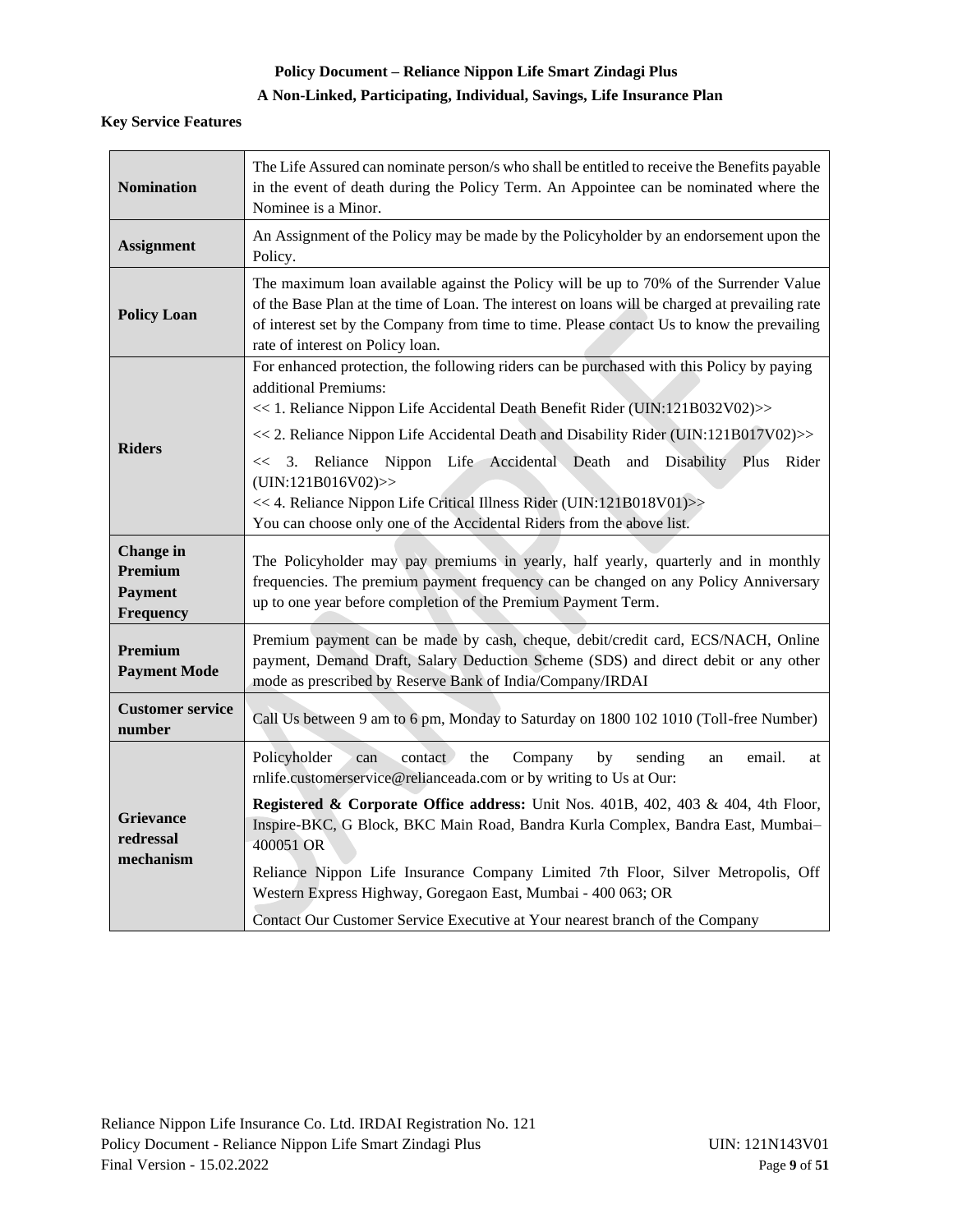A Non-Linked, Participating, Individual, Savings, Life Insurance Plan

## **Table of Contents**

| 1. |          |               |  |
|----|----------|---------------|--|
|    | 1.1.     |               |  |
|    | 1.2.     |               |  |
| 2. |          |               |  |
|    | 2.1.     |               |  |
| 3. |          |               |  |
|    | 3.1.     |               |  |
|    | 3.1.1.   |               |  |
|    | 3.1.2.   |               |  |
|    | 3.1.2.1. |               |  |
|    | 3.1.3.   |               |  |
|    | 3.1.4.   |               |  |
|    | 3.1.5.   |               |  |
|    | 3.1.6.   |               |  |
|    | 3.1.6.1. |               |  |
|    | 3.1.6.2. |               |  |
|    | 3.1.6.3. |               |  |
|    | 3.1.6.4. |               |  |
|    | 3.1.6.5. |               |  |
| 4. |          |               |  |
|    | 4.1.     |               |  |
|    | 4.2.     |               |  |
|    | 4.3.     |               |  |
|    | 4.4.     |               |  |
|    | 4.5.     |               |  |
| 5. |          |               |  |
| 6. |          | Part F. 4. 25 |  |
|    | 6.1.     |               |  |
|    | 6.2.     |               |  |
|    | 6.3.     |               |  |
|    | 6.4.     |               |  |
|    | 6.5.     |               |  |
|    | 6.6.     |               |  |
|    | 6.7.     |               |  |
|    | 6.8.     |               |  |
|    | 6.9.     |               |  |
|    | 6.10.    |               |  |
|    | 6.11.    |               |  |
|    | 6.12.    |               |  |
|    | 6.13.    |               |  |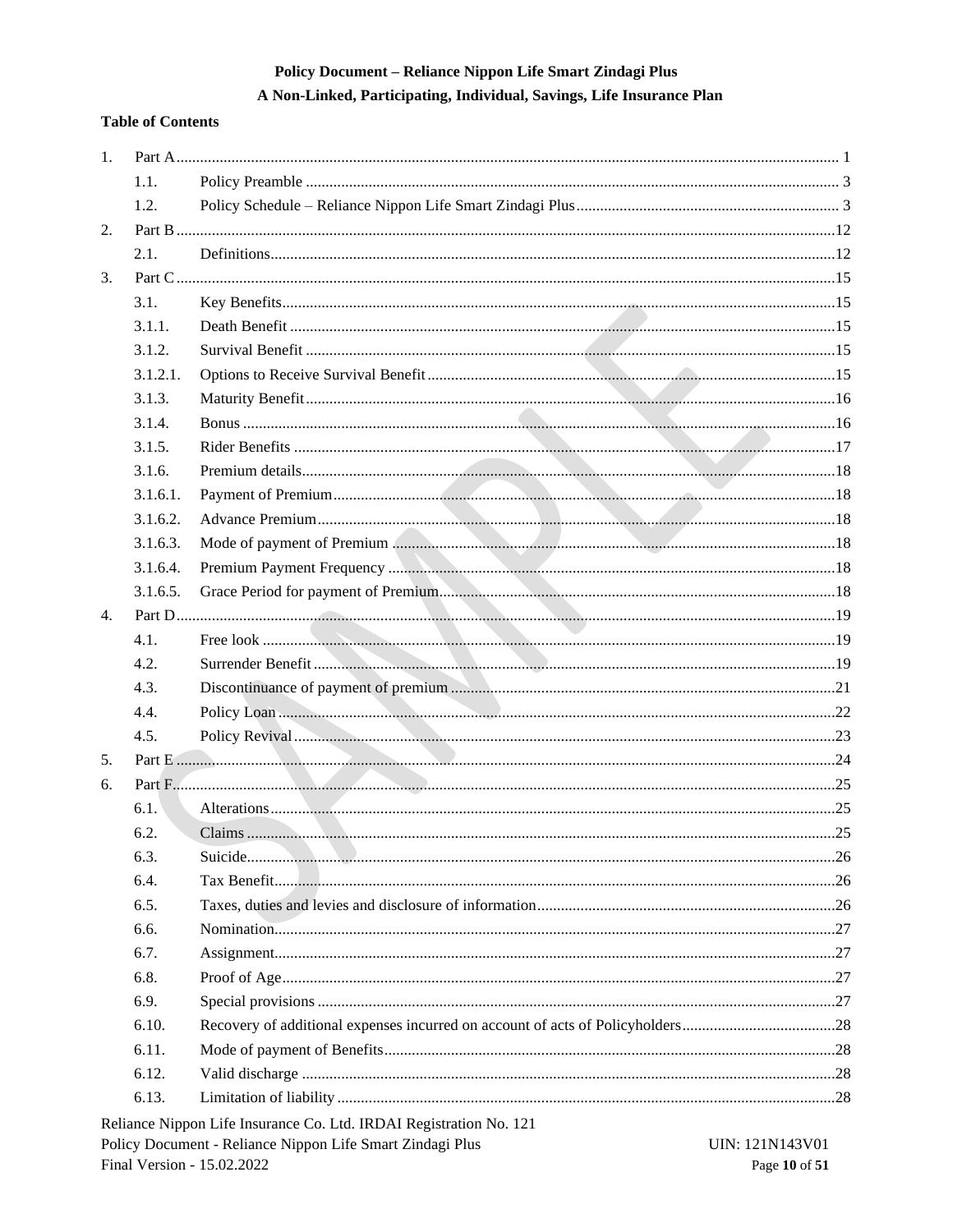# **A Non-Linked, Participating, Individual, Savings, Life Insurance Plan** 6.14. [Fraud, Misstatement of a Material Fact....................................................................................................28](#page-27-4) 6.15. [Loss of Policy Document.........................................................................................................................28](#page-27-5) 6.16. [Waiver......................................................................................................................................................29](#page-28-0) 6.17. [Electronic transaction...............................................................................................................................29](#page-28-1) 6.18. [Notice under the Policy............................................................................................................................29](#page-28-2) 6.19. Entire Contract [.........................................................................................................................................29](#page-28-3) 7. [Part G........................................................................................................................................................................39](#page-38-0) a. Governing laws and jurisdiction [..............................................................................................................39](#page-38-1) b. Primacy of the Policy Document [.............................................................................................................39](#page-38-2) c. [Grievance Redressal.................................................................................................................................39](#page-38-3) d. [Procedure for registering complaint with IRDAI Grievance Call Centre \(IGCC\)](#page-38-4) ...................................39 e. [Procedure for filing complaint with the Insurance Ombudsman..............................................................40](#page-39-0) Appendix A: Insurance Ombudsman [................................................................................................................................43](#page-42-0) Appendix B: Section 39, Nomination by Policyholder [.....................................................................................................46](#page-45-0) [Appendix C: Section 38, Assignment and Transfer of Insurance Policies](#page-47-0) ........................................................................48 [Appendix D: Section 45, Policy shall not be called in question on the ground of mis-statement after three years...........50](#page-49-0)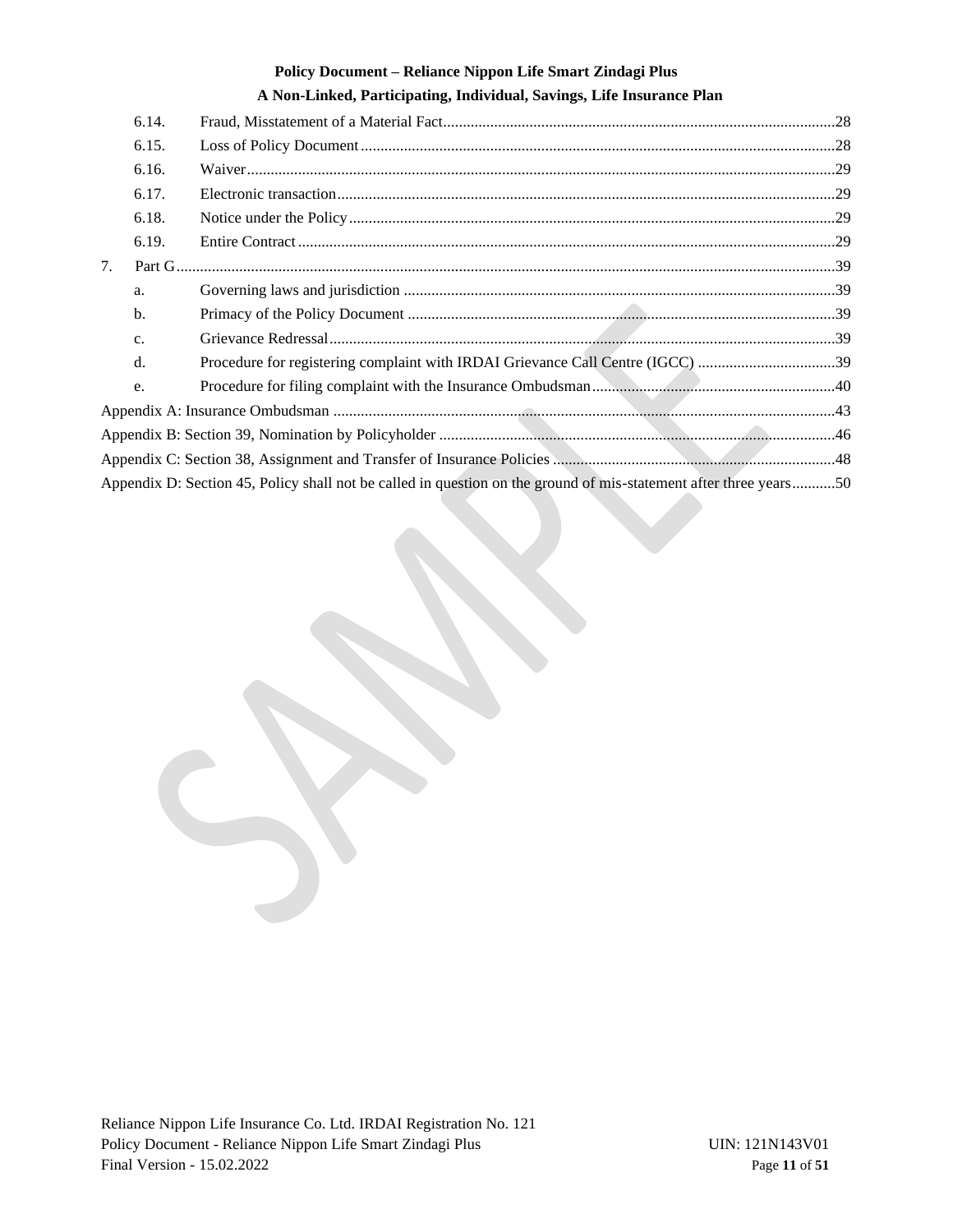## **A Non-Linked, Participating, Individual, Savings, Life Insurance Plan**

# <span id="page-11-0"></span>**2. Part B**

## <span id="page-11-1"></span>**2.1. Definitions**

**"Age"** means age as on last birthday; as on the Date of Commencement of Policy or on the previous Policy Anniversary, as the case may be.

**"Annualized Premium"** means the due premium contribution as calculated and applicable for a Policy Year. Annualized Premium excludes underwriting extra premium, frequency loadings on premium, if any, the premiums paid towards the Riders, if any and taxes and/or levies, if any.

**"Appointee"** is the person to whom the proceeds/Benefits secured under the Policy are payable if the benefit becomes payable to the Nominee and Nominee is Minor as on the date of claim payment.

**"Assignment"** is the process of transferring the rights and Benefits to an Assignee. Assignment should be in accordance with the provisions of Section 38 of Insurance Act, 1938 as amended from time to time.

**"Assignee"** is the person to whom the rights and Benefits are transferred by an Assignment.

**"Assignor"** means the person who transfers the rights of the life insurance Policy to the Assignee.

"**Attached Paid Up Addition**" is the total Paid Up Addition In-force in a policy at a given time where Paid Up Addition is a guaranteed benefit payable at maturity or on death, if earlier.

**"Base Policy / Base Plan/ Policy/ Policy Document"** means this Reliance Nippon Life Smart Zindagi Plus Policy, which is the evidence of the contract between the Company and the Policyholder.

**"Base Sum Assured"** is the absolute amount of benefit as chosen by You and as specified in the Policy Schedule.

**"Basis Point"** means one hundredth of one percentage point.

**"Benefit Illustration"** means an Annexure that illustrates the premiums and guaranteed and non-guaranteed Benefits of the proposed Policy.

**"Benefits"** means the Death Benefit, Survival Benefit, Maturity Benefit, Surrender Benefit or any other benefit, as the case may be, as per the terms and conditions of this Policy.

**Claimant"** means either the Life Assured or the Policyholder or the Nominee or the Assignee or the Appointee or the legal heir of the Life Assured/ Policyholder / Assignee as the case may be.

In the event of Assignment under this Policy, the Assignee would be entitled to the Benefits under the Policy, subject to Section 38 of Insurance Act, 1938 as amended from time to time.

**"Company/Us/We/Our"** means Reliance Nippon Life Insurance Company Limited (RNLIC).

**<< "Cash Bonus"** is a non-guaranteed Benefit payable under this policy at the end of each Policy Year post completion of Premium Payment Term and is expressed as a percentage of the Base Sum Assured and Attached Paid Up Addition (if applicable). Separate Cash Bonus rates, if any, shall be declared by the Company for Base Sum Assured and Attached Paid Up Additions. >> to be printed if Deferred Income Variant is selected

**<< "Cash Bonus"** is a non-guaranteed Benefit payable under this policy at the end of each Policy Year, starting from the 1<sup>st</sup> Policy Year and is expressed as a percentage of the Base Sum Assured and Attached Paid Up Addition (if applicable). Separate Cash Bonus rates, if any, shall be declared by the Company for Base Sum Assured and Attached Paid Up Additions.>> to be printed if Immediate Income Variant is selected

**<<"Compound Reversionary Bonus"** is a non-guaranteed Benefit declared annually during the Premium Payment Term and is expressed as a percentage of the Base Sum Assured and all previously accrued Compound Reversionary bonus, if any. >> to be printed if Deferred Income Variant is selected

**"Date of Commencement of Policy/ Policy Commencement Date"** means the start date of this Policy as mentioned in the Policy Schedule.

Reliance Nippon Life Insurance Co. Ltd. IRDAI Registration No. 121 Policy Document - Reliance Nippon Life Smart Zindagi Plus UIN: 121N143V01 Final Version - 15.02.2022 Page **12** of **51**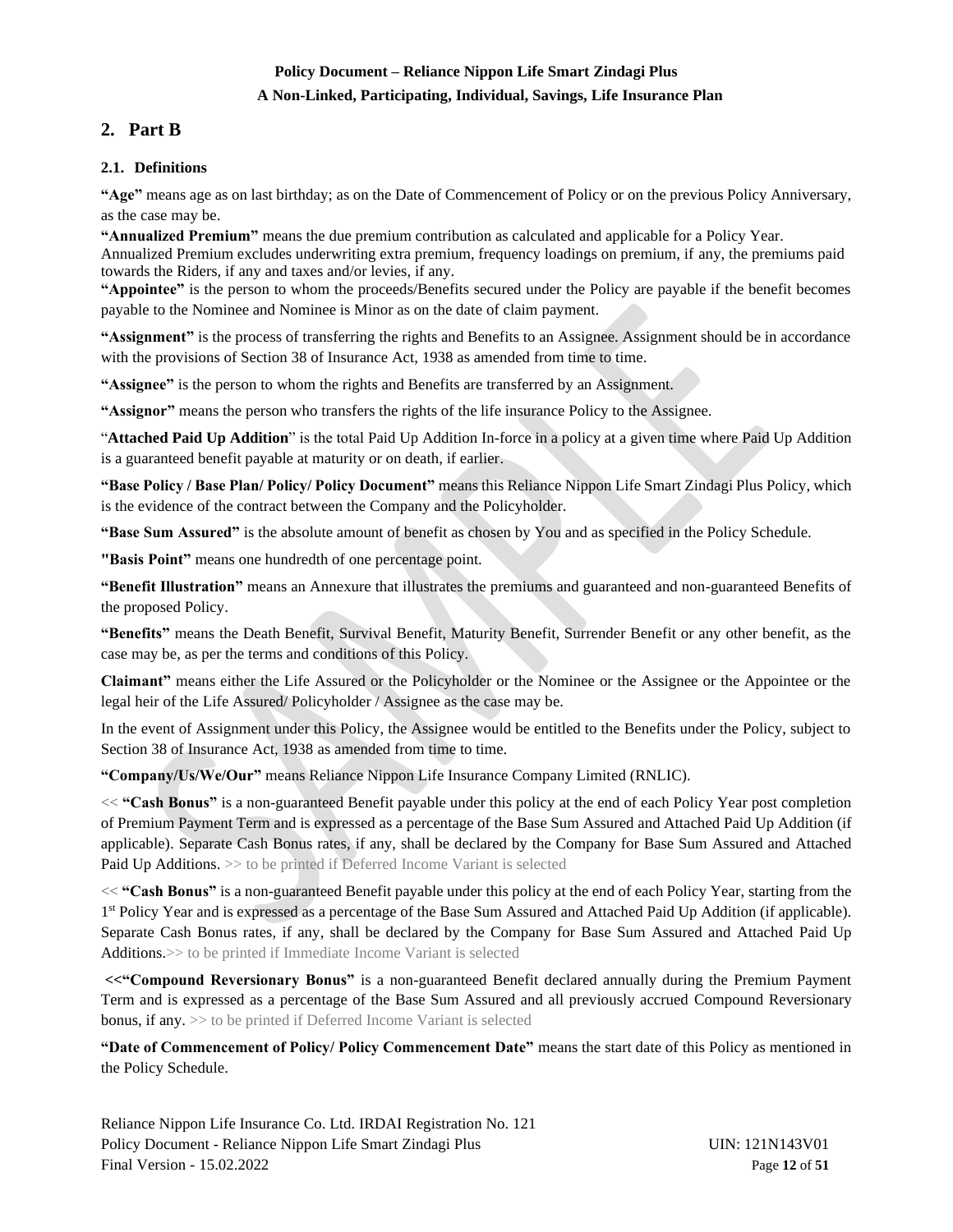## **A Non-Linked, Participating, Individual, Savings, Life Insurance Plan**

**"Date of Commencement of Risk"** means the date as mentioned in the Policy Schedule from which the insurance Benefits/rider Benefits, if any, start under the Policy.

**"Death Benefit"** means the amount payable to the Claimant on death of the Life Assured as specified in Part C of the Policy Document.

**"Free look/Free look cancellation of the Policy"** means where the Policyholder disagrees to any of the Policy Terms and Conditions stipulated in the Policy Document within the specified time period, he/she may cancel the Policy by returning it to the Company stating the reasons for his/her objections.

**"Fully Paid-up Policy"** shall mean policies where all premiums have been paid for the complete Premium Payment Term as per the Policy Schedule.

**"Grace Period"** means the time granted by the Company from the due date for the payment of premium, without any penalty or late fee, during which time the Policy is considered to be In-force with the risk cover without any interruption as per the terms of the Policy.

**"In-force/In-force status"** means a condition during the Policy Term, wherein the Policyholder has paid all the due premiums till date under the Policy contract.

**"Instalment Premium"** means the amount stipulated in the Policy Schedule and payable at regular intervals (yearly/half yearly/quarterly or monthly frequency as applicable) by the Policyholder as consideration for acceptance and continuance of risk and Benefits specified as such in the Policy Document.

**"IRDAI / Authority"** means Insurance Regulatory and Development Authority of India.

**"Lapse"** means a condition wherein the due premiums have not been paid in full at the expiry of the Grace Period and before the Policy has acquired a Surrender Value. No Benefits will be paid when the Policy lapses or is in Lapse status.

**"Life Assured"** means the person, named as such in the Policy Schedule, on whose life, the insurance cover is effected as per the terms & conditions of this Policy.

**"Maturity Benefit"** means the amount of benefit which is payable on maturity as specified in Part C of the Policy Document.

**"Maturity Date / Policy Maturity Date"** means the date specified in the Policy Schedule on which the Maturity Benefit is due to the Policyholder.

**"Minor"** is a person who has not completed 18 years of age.

**"Nominee"** means the person or persons nominated under Section 39 of the Insurance Act, 1938, as amended from time to time, by the Policyholder, to receive the admissible Benefits, in the event of death of the Life Assured.

**"Nomination"** is the process of nominating a person who is named as "Nominee" in the proposal form or subsequently included/ changed by an Endorsement. Nomination should be in accordance with provisions of Section 39 of the Insurance Act, 1938 as amended from time to time.

**"Paid-up / Reduced Paid-up Benefit"** means the amount payable upon the occurrence of events, as specified under the Plan, when the Policy is in Paid-up status

**"Paid-up / Reduced Paid-up Status"** means a condition during the Policy Term, wherein the premiums have been paid in full for at least the first two consecutive years, as required under the Plan and the remaining due premiums have not been paid, rendering the Policy to continue at a reduced level of Benefits, as specified under the Plan

**"Policy Anniversary"** means the start date of every subsequent Policy Year and as specified in the Policy schedule.

**"Policy Schedule/Schedule"** means the attached Schedule that provides Your Policy Benefits, the terms of the contract and details provided by You, along with all its annexures, issued by Us for this Policy. The Schedule also includes any amendments to the attached Schedule which may be issued from time to time.

**"Policy Term"** means the entire term of the Policy specified as such in the Policy Schedule.

Reliance Nippon Life Insurance Co. Ltd. IRDAI Registration No. 121 Policy Document - Reliance Nippon Life Smart Zindagi Plus UIN: 121N143V01 Final Version - 15.02.2022 Page **13** of **51**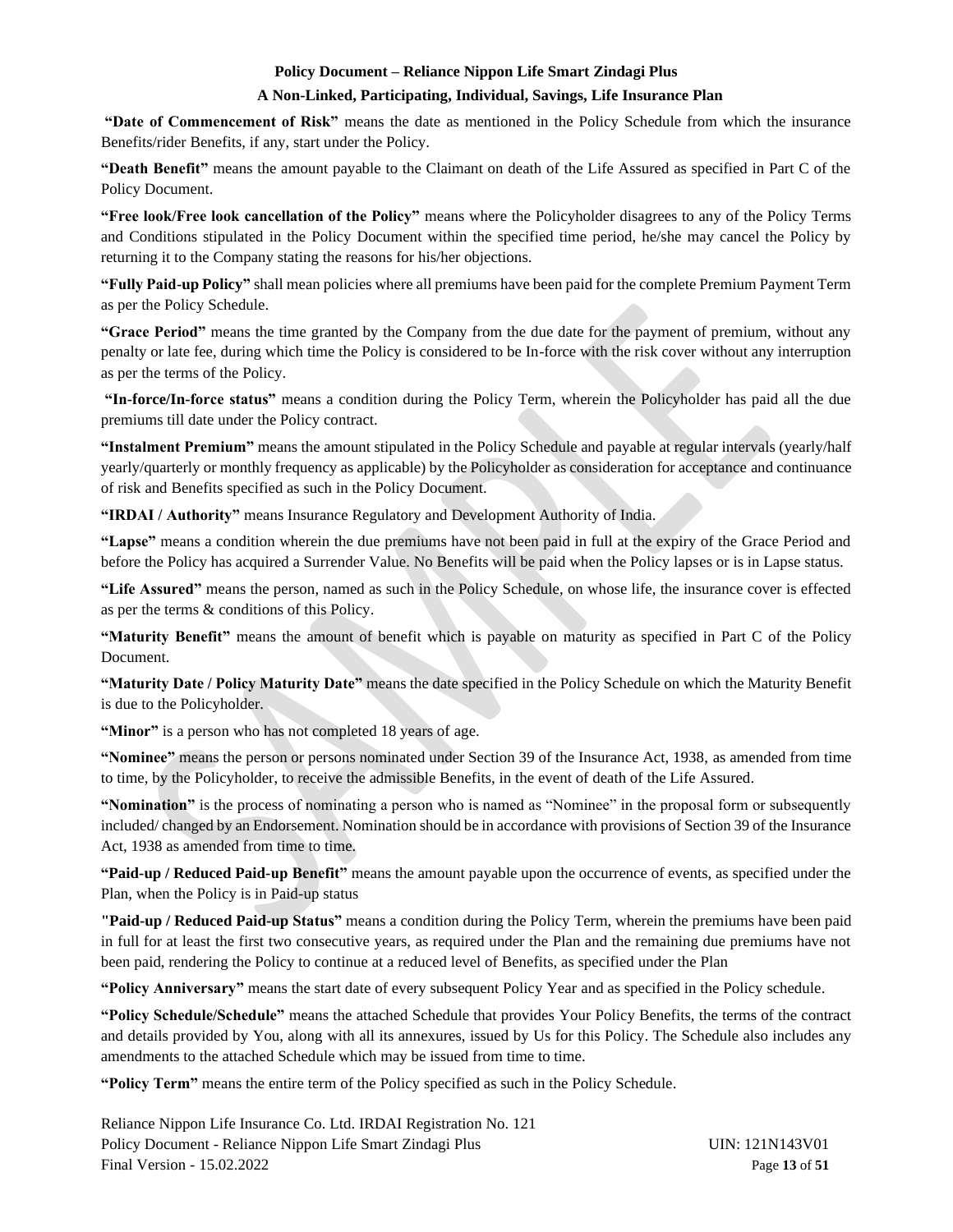#### **A Non-Linked, Participating, Individual, Savings, Life Insurance Plan**

**"Policy Year"** means a period of 12 consecutive months starting from the Date of Commencement of the Policy as stated in the Policy Schedule and ending on the day immediately preceding the following anniversary date and each subsequent period of 12 consecutive months thereafter.

**"Policyholder/Policy Owner/Proposer/You"** means the person specified as such in the Policy Schedule or such other person, who may become the holder of this Policy in respect of the terms and conditions of this contract or by virtue of operation of law.

**"Premium Payment Term"** means the period or the term of the Policy contract during which the Policyholder is required to pay the premiums with respect to the Policy, to the Company.

**"Regulations"** means the extant laws and regulations that are applicable to this Policy.

**"Revival of a Policy"** means restoration of the Policy, which was discontinued due to the non-payment of Premium, by the Company with all the Benefits mentioned in the Policy Document, with or without rider Benefits if any, upon the receipt of all the Premiums due and other charges or late fee if any, as per the terms and conditions of the Policy, upon being satisfied as to the continued insurability of the Life Assured or Policyholder on the basis of the information, documents and reports furnished by the Policyholder, in accordance with Board Approved Underwriting Policy.

**"Revival Period"** means the period of five consecutive years from the date of first unpaid Premium but before the Policy Maturity Date, during which period the Policyholder is entitled to revive the Policy which was discontinued due to the non-payment of premium.

**"Sum Assured on Death"** is the minimum amount guaranteed on death of the Life Assured as specified in the Part C of the Policy Document

**"Sum Assured on Maturity"** is equal to Base Sum Assured.

**"Surrender"** means the complete withdrawal/ termination of the contract at the instance of the Policyholder.

**"Surrender Value"** means an amount that is payable upon complete withdrawal/termination of the Policy by the Policyholder.

**"Survival Benefit"** means the non-guaranteed Benefit payable, as per the terms and conditions of the Policy, until death of the Life Assured or end of the Policy Term, whichever is earlier.

**"Total Premiums Paid"** means the sum of all premiums paid under the Policy, excluding any extra premiums, rider premiums, taxes and cess, if any.

**"Terminal Bonus"** is a non-guaranteed Benefit payable on Death or Maturity or Surrender as per the terms and conditions of the Policy, provided the same is declared by the Company.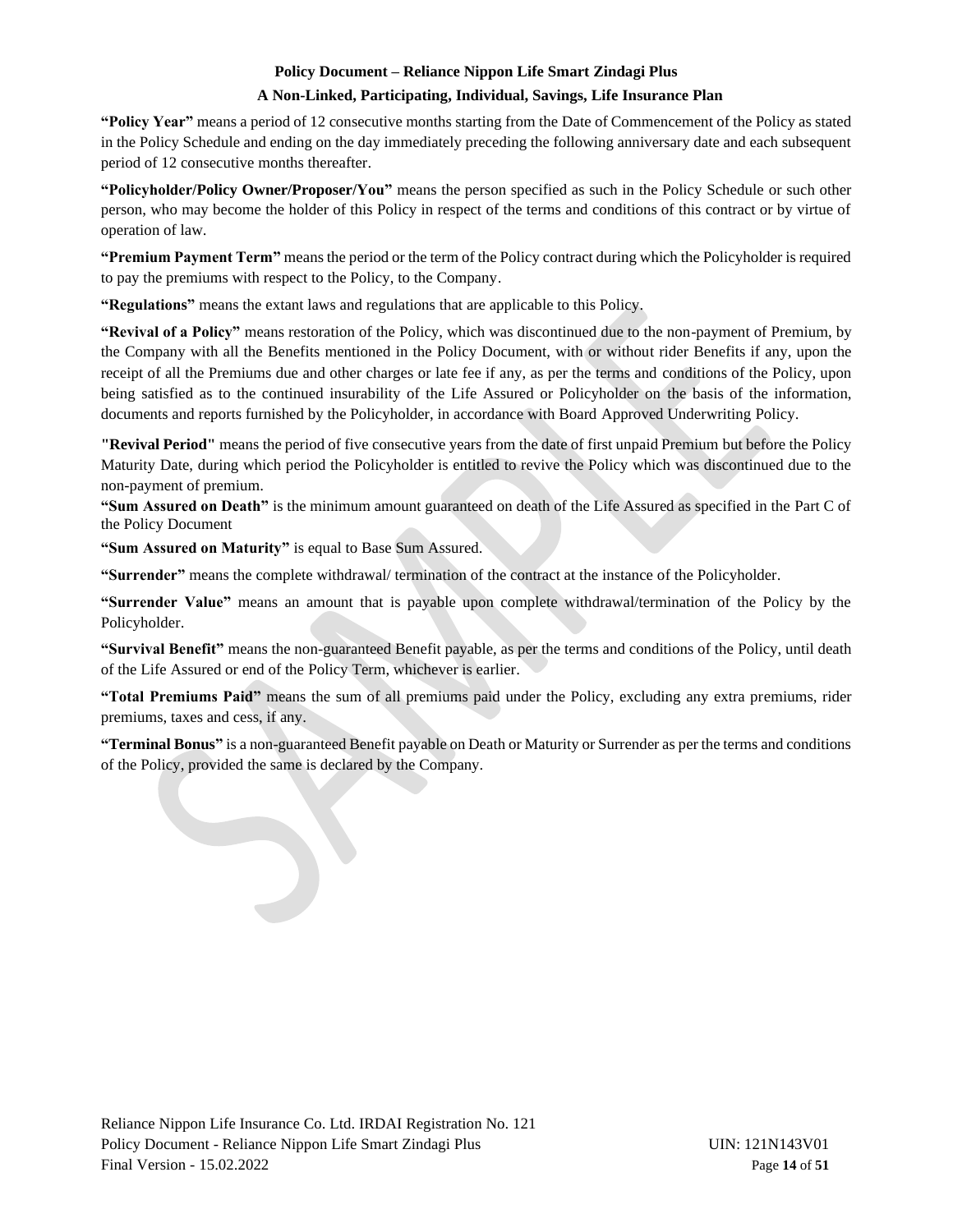## **A Non-Linked, Participating, Individual, Savings, Life Insurance Plan**

# <span id="page-14-0"></span>**3. Part C**

## <span id="page-14-1"></span>**3.1. Key Benefits**

## <span id="page-14-2"></span>**3.1.1. Death Benefit**

On death of the Life Assured during the Policy Term, provided the Policy is In-force i.e. all due Premiums have been paid as on the date of death, the following Benefits shall be payable to the Claimant(s) as a lumpsum:

 $<<$ 

## **On death of Life Assured during the Premium Payment Term -**Higher of:

- Sum Assured on Death plus accrued Compound Reversionary Bonus, if any plus Terminal Bonus, if any;
- 105% of Total Premiums Paid, as on the date of death of the Life Assured

# **On death of Life Assured post completion of Premium Payment Term but during the Policy Term** - Higher of:

- Sum Assured on Death plus Attached Paid Up Addition, if any plus Terminal Bonus, if any;
- 105% of Total Premiums Paid, as on the date of death of the Life Assured

>> to be printed if Deferred Income Variant is selected

## << Higher of

- Sum Assured on Death plus Attached Paid Up Addition, if any plus Terminal Bonus, if any;
- 105% of Total Premiums Paid, as on the date of death of the Life Assured
- >> to be printed if Immediate Income Variant is selected

Where, Sum Assured on Death is defined as higher of 11 times the Annualized Premium or Base Sum Assured chosen by the Policyholder at inception of the Policy.

The Policy terminates on payment of the Death Benefit.

## <span id="page-14-3"></span>**3.1.2. Survival Benefit**

<< Provided the Policy is In-force i.e. all due premiums have been paid,

- At the end of the Premium Payment Term, accrued Compound Reversionary Bonus, if any shall be payable.
- Post Premium Payment Term, Cash Bonuses on Base Sum Assured and on Attached Paid Up Addition, if any, at the rates declared by the Company, shall be payable at the end of each Policy Year till end of the Policy Term.

>> to be printed if Deferred Income Variant is selected

<< Cash Bonuses on Base Sum Assured and on Attached Paid Up Addition, if any, at the rates declared by the Company, shall be payable at the end of each Policy Year starting from the 1<sup>st</sup> Policy Year, till end of the Policy Term, provided the Policy is In-force i.e. all due premiums have been paid.

>> to be printed if Immediate Income Variant is selected

Separate Cash Bonus rates, if any, will be declared for Base Sum Assured and Paid Up Addition.

## <span id="page-14-4"></span>**3.1.2.1. Options to Receive Survival Benefit**

## **<< Option to receive accrued Compound Reversionary Bonus**

The Policyholder has the following 2 options with respect to accrued Compound Reversionary Bonus payable at the end of the Premium Payment Term.

- 1. **Immediate Payout -** The accrued Compound Reversionary Bonus, if any, shall be payable as a lumpsum at the end of the Premium Payment Term.
- 2. **Convert into Paid Up Addition -** The accrued Compound Reversionary Bonus, if any, payable at the end of the Premium Payment Term, shall be converted into a Paid Up Addition by multiplying accrued Compound Reversionary Bonus with corresponding applicable Paid Up Addition conversion factor.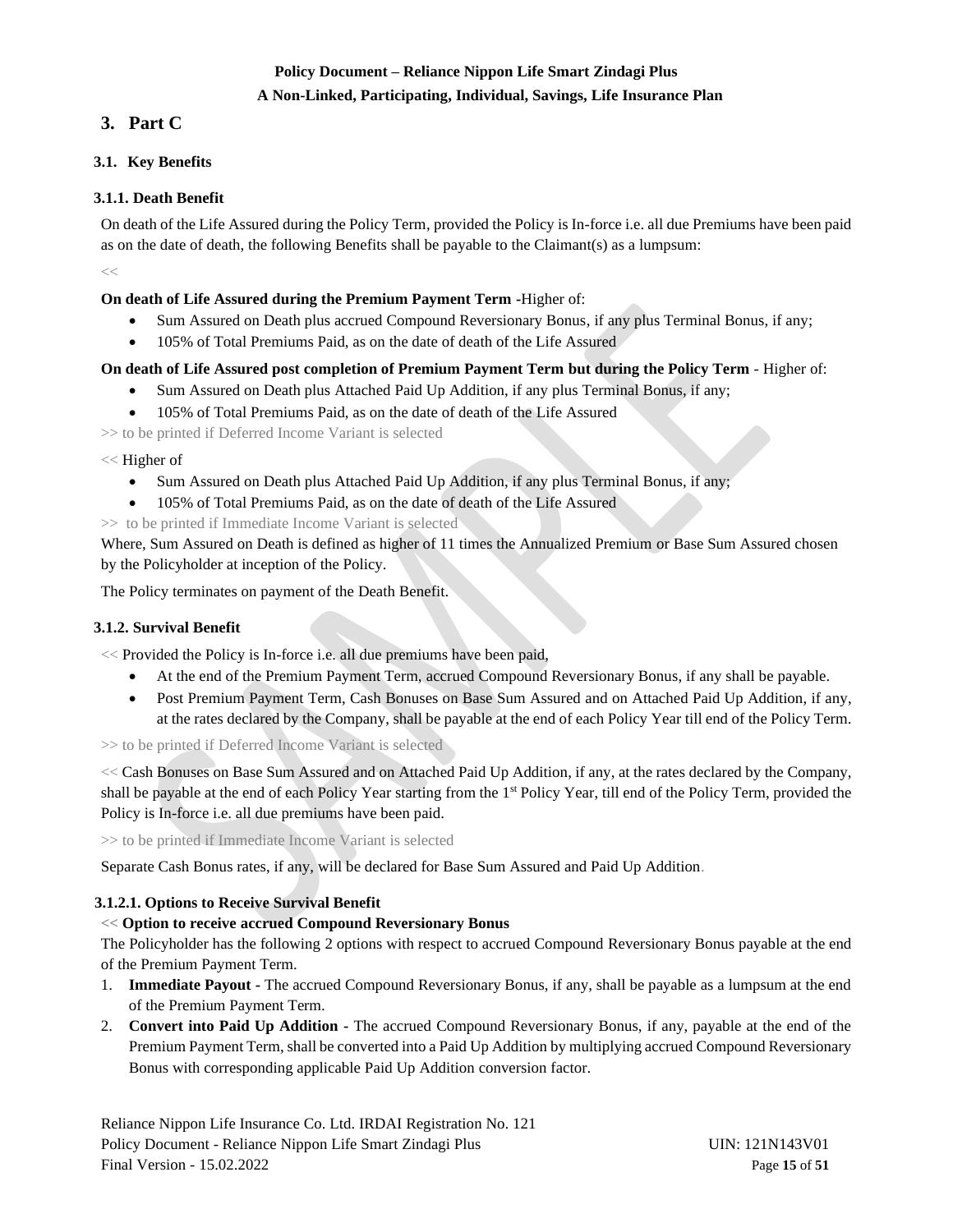#### **A Non-Linked, Participating, Individual, Savings, Life Insurance Plan**

The Policyholder can select one of the above options at proposal stage. However, the Policyholder will have the choice to change the option from Immediate Payout to Paid Up Addition or vice-versa at any time during the Premium Payment Term.

>> to be printed if Deferred Income Variant is selected

#### **Option to receive Cash Bonus**

The Policyholder has the following 2 options with respect to Cash Bonus:

- 1. **Immediate Payout -** Cash Bonus, if any, shall be payable to the Policyholder
- 2. **Convert into Paid Up Addition -** Cash bonus, if any, shall be converted into Paid Up Addition by multiplying cash bonus with corresponding applicable Paid Up Addition conversion factor

The Policyholder can select one of the above options at proposal form stage. However, the Policyholder will have the choice to change the option from Immediate Payout to Paid Up Addition or vice-versa at any time during the Policy Term. For Paid Up Addition Conversion Factor, refer Annexure A.

The Paid Up Addition shall be payable on earlier of:

- Death of the Life Assured
- Policy maturity

The Policyholder can Surrender the Attached Paid Up Addition, if any, in part or full, at any time during the Policy Term without surrendering the base policy. On such surrender, the Attached Paid Up Addition benefits will reduce corresponding to the surrendered Paid Up Addition amount.

Surrender Value of Paid Up Addition would be calculated as surrendered Paid Up Addition amount multiplied by Paid Up Addition surrender factor.

In the case of part surrender of Attached Paid Up Addition, if any, the minimum surrender value of such part surrendered Paid Up Addition amount should be at least INR 10,000.

#### <span id="page-15-0"></span>**3.1.3. Maturity Benefit**

On survival of the Life Assured till the end of the Policy Term, provided the Policy is In-force i.e. all due premiums have been paid, the following Benefits will be payable:

- Sum Assured on Maturity; plus
- Terminal Bonus, if any; plus
- Attached Paid Up Addition, if any

where, Sum Assured on Maturity is equal to Base Sum Assured.

The Policy shall terminate on payment of the Maturity Benefit.

#### <span id="page-15-1"></span>**3.1.4. Bonus**

<< The Policy would participate in the profits by the way of Compound Reversionary Bonus, Cash Bonus and Terminal Bonus, if any. Attached Paid Up Addition, if any, will participate in profits of the Company's With-Profits (or Participating) fund and will be distributed by way of Cash Bonuses. The bonuses declared by the Company are not guaranteed and will be based on surplus emerging in With Profits Fund. There are three types of bonus available under the Policy:

- **1. Compound Reversionary Bonus-:** Compound Reversionary Bonus rate, if any, shall be declared annually and shall apply to Base Sum Assured and accrued Compound Reversionary Bonuses, if any. The accrued Compound Reversionary Bonus, if any, shall be payable on earlier of:
	- End of the Premium Payment Term;
	- Death of the Life Assured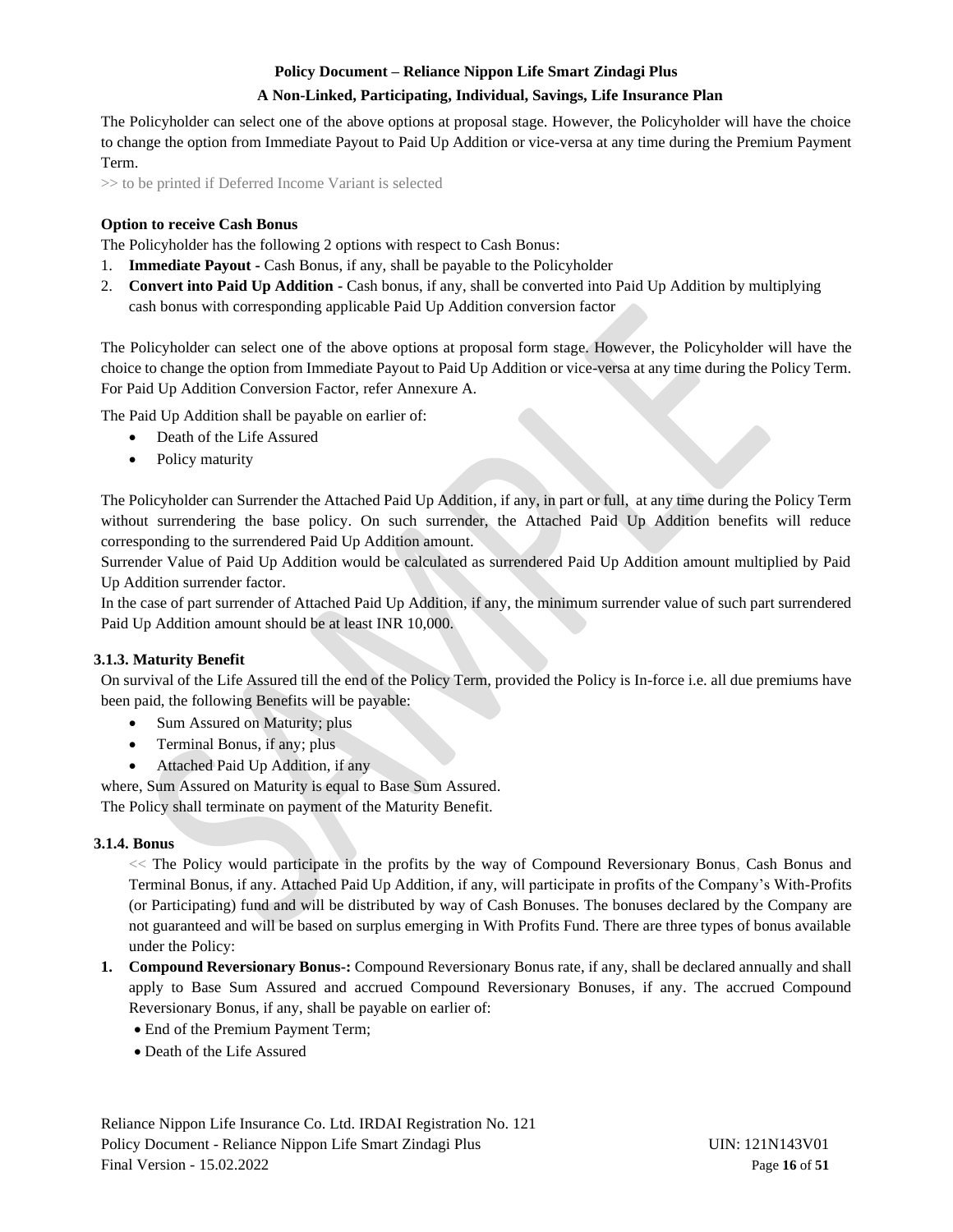#### **A Non-Linked, Participating, Individual, Savings, Life Insurance Plan**

- **2. Cash Bonus:** Post completion of Premium Payment Term, Cash Bonus rate, if any, shall be declared annually and shall be payable at the end of each Policy Year till the end of the Policy Term, provided the Policy is In-force and shall apply to Base Sum Assured and Attached Paid Up Addition, if any.
	- Separate Cash Bonus rates, if any, shall be declared for Base Sum Assured and Paid Up Addition.
- **3. Terminal Bonus:** For Fully Paid Up policies, Terminal Bonus, if any, shall apply on Base Sum Assured and shall be payable on maturity, death or Surrender after the end of Premium Payment Term.

**>>** to be printed if Deferred Income Variant is selected

<<The Policy would participate in the profits by the way of Cash Bonus and Terminal Bonus, if any. Attached Paid Up Addition, if any, will participate in profits of the Company's With-Profits (or Participating) fund and will be distributed by way of Cash Bonuses. The bonuses declared by the Company are not guaranteed and will be based on surplus emerging in With Profits Fund. There are two types of bonus available under the Policy:

1. **Cash Bonus:** Cash Bonus rate, if any, shall be declared annually and shall be payable from the end of the 1st Policy Year till the end of the Policy Term, provided the Policy is In-force and shall apply to Base Sum Assured and Attached Paid Up Addition, if any.

Separate Cash Bonus rates, if any, shall be declared for Base Sum Assured and Paid Up Addition.

**2. Terminal Bonus:** For Fully Paid Up policies, Terminal Bonus, if any, shall apply to Base Sum Assured and shall be payable on maturity, death or Surrender after the end of Premium Payment Term.

**>> to be printed if Immediate Income Variant is selected**

## <span id="page-16-0"></span>**3.1.5. Rider Benefits**

- 1. For enhanced protection, the following riders can be purchased with this Policy by paying additional Premiums:
- << 1. Reliance Nippon Life Accidental Death Benefit Rider (UIN:121B032V02)>>
- << 2. Reliance Nippon Life Accidental Death and Disability Rider (UIN:121B017V02)>>
- << 3. Reliance Nippon Life Accidental Death and Disability Plus Rider (UIN:121B016V02)>>
- << 4. Reliance Nippon Life Critical Illness Rider (UIN:121B018V01)>>

You can choose only one of the Accidental Riders from the above list.

Riders may be selected at the inception of the Policy or on any subsequent Policy Anniversary subject to the Rider Terms and Conditions.

The rider Sum Assured cannot be higher than the Sum Assured on Death under the Base Policy. Riders will be offered only where the outstanding Premium Payment Term is at least 5 years. The rider Premium Payment Term cannot be more than the Premium Payment Term of the Base Policy if opted at the inception of the Base Policy or the outstanding Premium Payment Term of the Base Policy, if taken subsequently. Rider premium should be paid along with the premium for the Base Policy on the due date or within the Grace Period. The mode and frequency of rider premium payment shall be same as the mode and frequency of premium payment under the Base Policy.

The attached riders, if any shall Lapse immediately when the Base Policy is Lapsed i.e. where the Policy has not acquired a Surrender value. If the Base Policy is surrendered then attached rider shall terminate immediately and the Surrender Value/exit value as applicable shall be payable. If the Base Policy moves to Paid up status then the rider may move to Paid up status subject to terms and conditions of the selected rider. If the Base Policy is reinstated, the riders may also be reinstated and all the Terms and Conditions applicable for the Base Policy revival shall also be applicable to the rider reinstatement.

A separate annexure will be provided with the detailed Terms and Conditions of the riders, as and when they are selected by the Policyholder.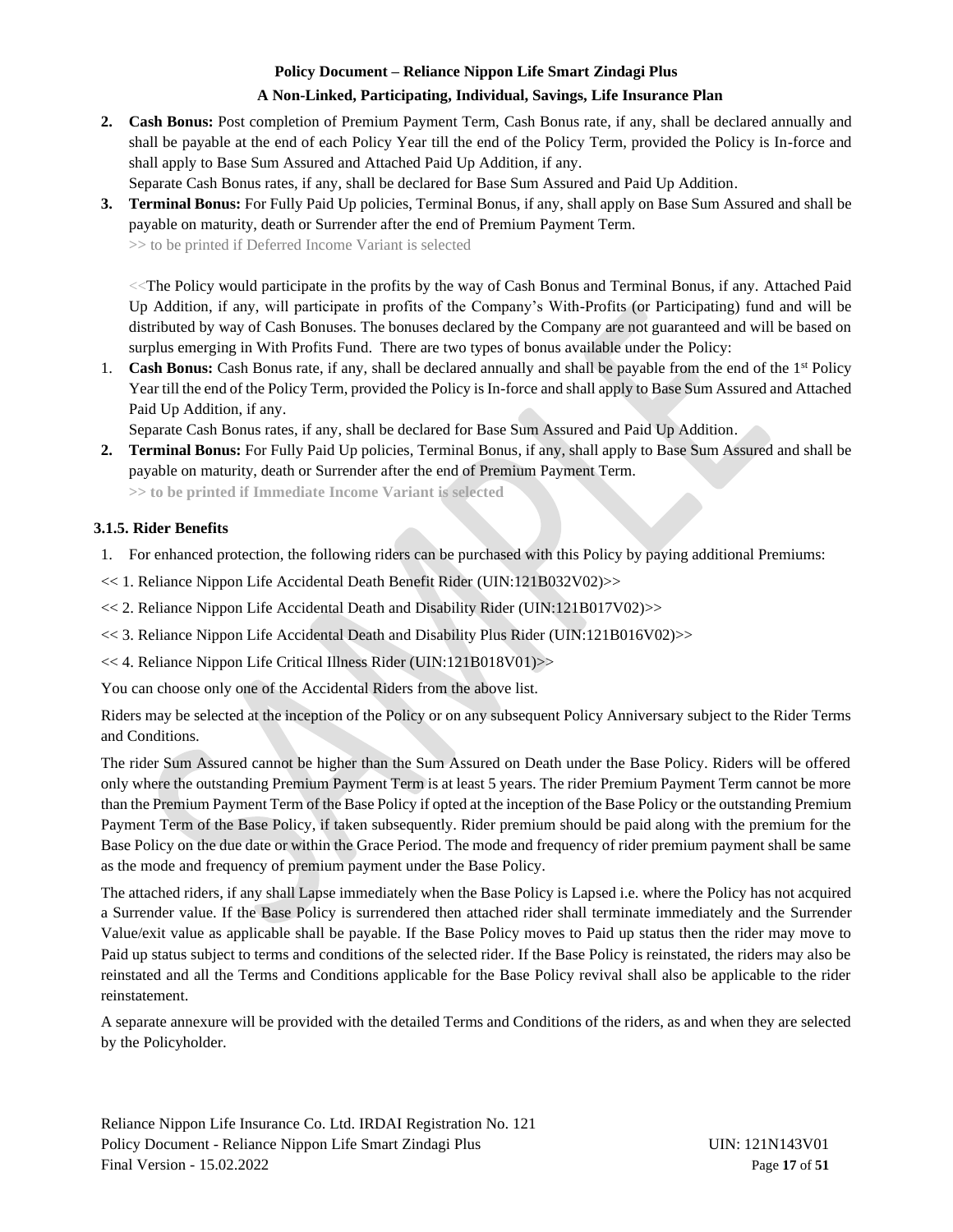## **A Non-Linked, Participating, Individual, Savings, Life Insurance Plan**

#### <span id="page-17-0"></span>**3.1.6. Premium details**

#### <span id="page-17-1"></span>**3.1.6.1. Payment of Premium**

The Policyholder is required to pay the Instalment Premiums for the entire Premium Payment Term/ Rider Premium Payment Term as specified in the Policy Schedule and as per terms and conditions of Policy Document.

Premiums shall be considered as paid only when the Premium is received by the Company and an official receipt is issued acknowledging the same.

In case a valid claim arises under the Policy during the Grace Period but before payment of the due premium, the Company will still admit the claim.

Any due unpaid premium for the Policy Year will become due and payable immediately. In the event, the said unpaid premium is not received by the Company, the Company will deduct the said unpaid premium, while settling such a claim.

#### <span id="page-17-2"></span>**3.1.6.2. Advance Premium**

Collection of renewal premium in advance shall be allowed in this Policy within the same financial year for the Premiums due in that financial year. However, where the premium due in one financial year is being collected in advance in earlier financial year, We may collect the same for a maximum period of 3 months in advance from the due date of the premium. The renewal premium so collected in advance shall only be adjusted on the due date of the premium subject to extant regulatory requirement.

#### <span id="page-17-3"></span>**3.1.6.3. Mode of payment of Premium**

The modes of premium payment can be by Cash, Cheque, Debit/Credit Card, ECS/NACH, Online payment, Demand draft, Salary Deduction Scheme (SDS) or Direct Debit or any other as prescribed by Reserve Bank of India/ Company/IRDAI. Quarterly and monthly frequencies of premium payment are allowed only if the premiums are paid electronically such as ECS/NACH. In case the Policyholder has opted for Electronic Clearing System (ECS) or NACH mode for premium payment, the Policyholder shall have the option to withdraw from ECS/NACH mode at least 15 days prior to the premium due date.

#### <span id="page-17-4"></span>**3.1.6.4. Premium Payment Frequency**

The Policyholder can pay premium either in yearly, half-yearly, quarterly or monthly frequency. When the frequency of payment is half yearly, quarterly or monthly, loading on premium will be applicable as per the table:

| Frequency                                             | Yearly | Half-yearly | Quarterly | Monthly |
|-------------------------------------------------------|--------|-------------|-----------|---------|
| loading<br>Frequency<br>as % of Annualized<br>Premium | 0%     | 1%          | 2%        | 4%      |

The Premium Payment Frequency has to be selected at inception. Policyholder has the flexibility to change the Premium Payment Frequency on any Policy Anniversary up to one year before completion of the Premium Payment Term.

The Company, at its sole discretion, may agree to accept the payment of the Premium in any frequency (yearly / halfyearly / quarterly / monthly) as requested by Policyholder.

#### <span id="page-17-5"></span>**3.1.6.5. Grace Period for payment of Premium**

There is a Grace Period of 30 days (15 days for monthly mode) from the due date of first unpaid premium. The Policy shall remain In-force during the Grace Period and all Benefits under this Policy will be paid to the Claimant after deducting the due and unpaid premium for that Policy Year.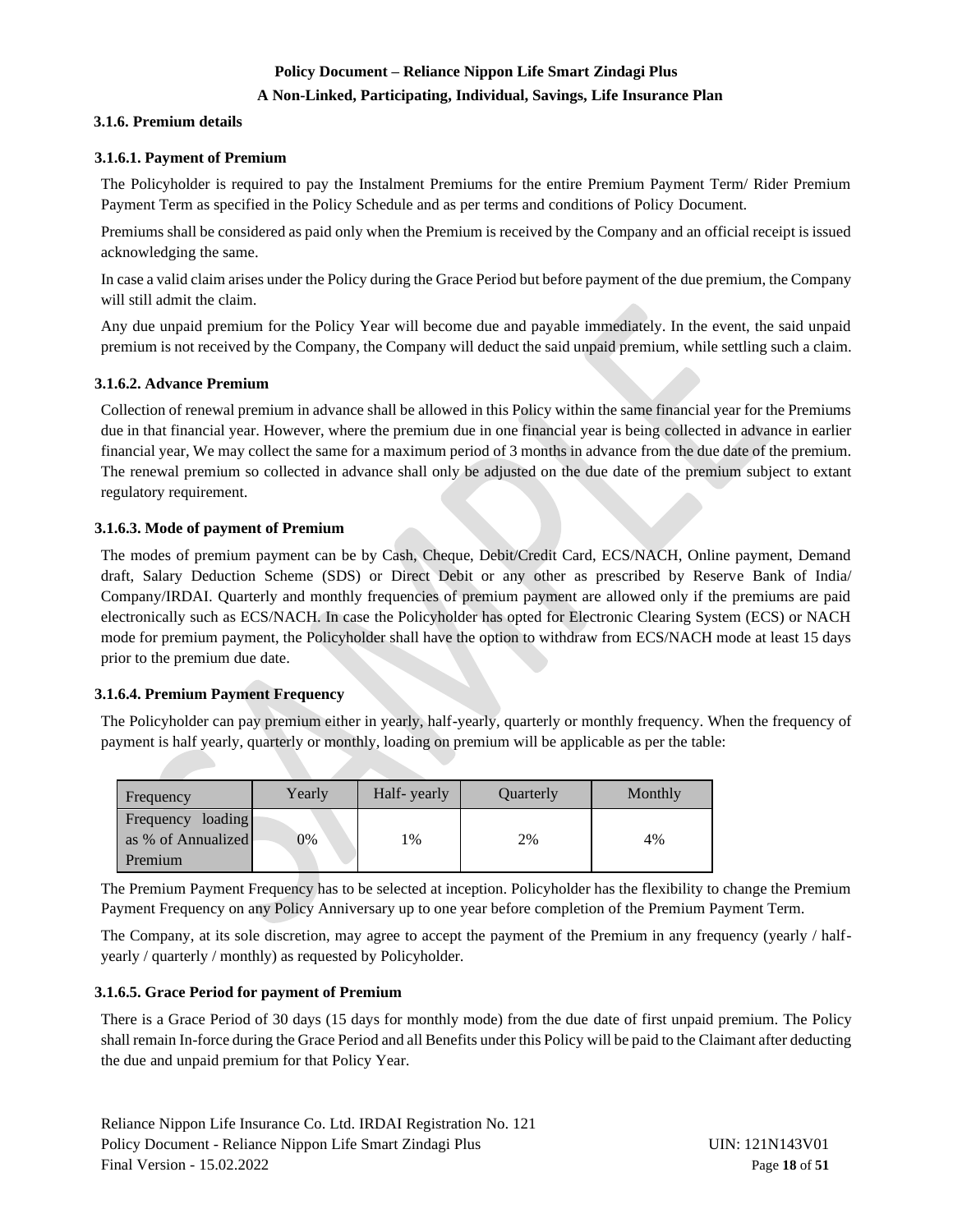# **Policy Document – Reliance Nippon Life Smart Zindagi Plus A Non-Linked, Participating, Individual, Savings, Life Insurance Plan**

# <span id="page-18-0"></span>**4. Part D**

## <span id="page-18-1"></span>**4.1. Free look**

In the event You are in disagreement with the terms and conditions stipulated in the Policy Document, You may wish to opt out of this Policy, by stating the reasons of Your disagreement in writing and return the Policy Document to the **Company within << 15 days >>** (where the Policy has been obtained through other than distance marketing)  $\ell$  < 30 days  $\gg$  of its receipt (where the Policy has been obtained through Distance Marketing mode) for cancellation. You are requested to take appropriate acknowledgement of Your request letter and return of Policy. In which event, the Company will refund the premium paid subject only to a deduction of a proportionate risk premium for the period of cover and the expenses incurred by the Company on Your medical examination, if any, and stamp duty charges.

Please note that if the Policy is opted through Insurance Repository ('IR'), the computation of the said Free look Period will be from the date of the email informing Policy credit in IR.

Any request received for Free look cancellation of the Policy shall be processed and premium refunded within 15 days of receipt of the request.

<<\*Distance Marketing includes every activity of solicitation (including lead generation) and sale of insurance products through the following modes:

- (i) Voice mode, which includes telephone-calling:
- (ii) Short Messaging services (SMS):
- (iii) Electronic mode which includes e-mail, internet and interactive television (DTH):
- (iv) Physical mode which includes direct postal mail and newspaper & magazine inserts; and
- (v) Solicitation through any means of communication other than in person.
- >> (where the Policy has been obtained through Distance Marketing mode)

## <span id="page-18-2"></span>**4.2. Surrender Benefit**

The Policy shall acquire a Surrender Value if all due premiums have been paid in full for at least first two consecutive Policy Years.

The Surrender Value payable is higher of :

- Guaranteed Surrender Value;
- Special Surrender Value.

## **Guaranteed Surrender Value (GSV)**

Guaranteed Surrender Value (GSV) is calculated as below:

**<<**

## • **On Surrender of the Policy during the Premium Payment Term**

Guaranteed Surrender Value = [(Guaranteed Surrender Value Premium Factors multiplied by Total Premiums Paid) plus (Guaranteed Surrender Value Bonus Factors multiplied by accrued Compound Reversionary Bonus, if any, as on the date of Surrender, if any)]; subject to minimum of zero;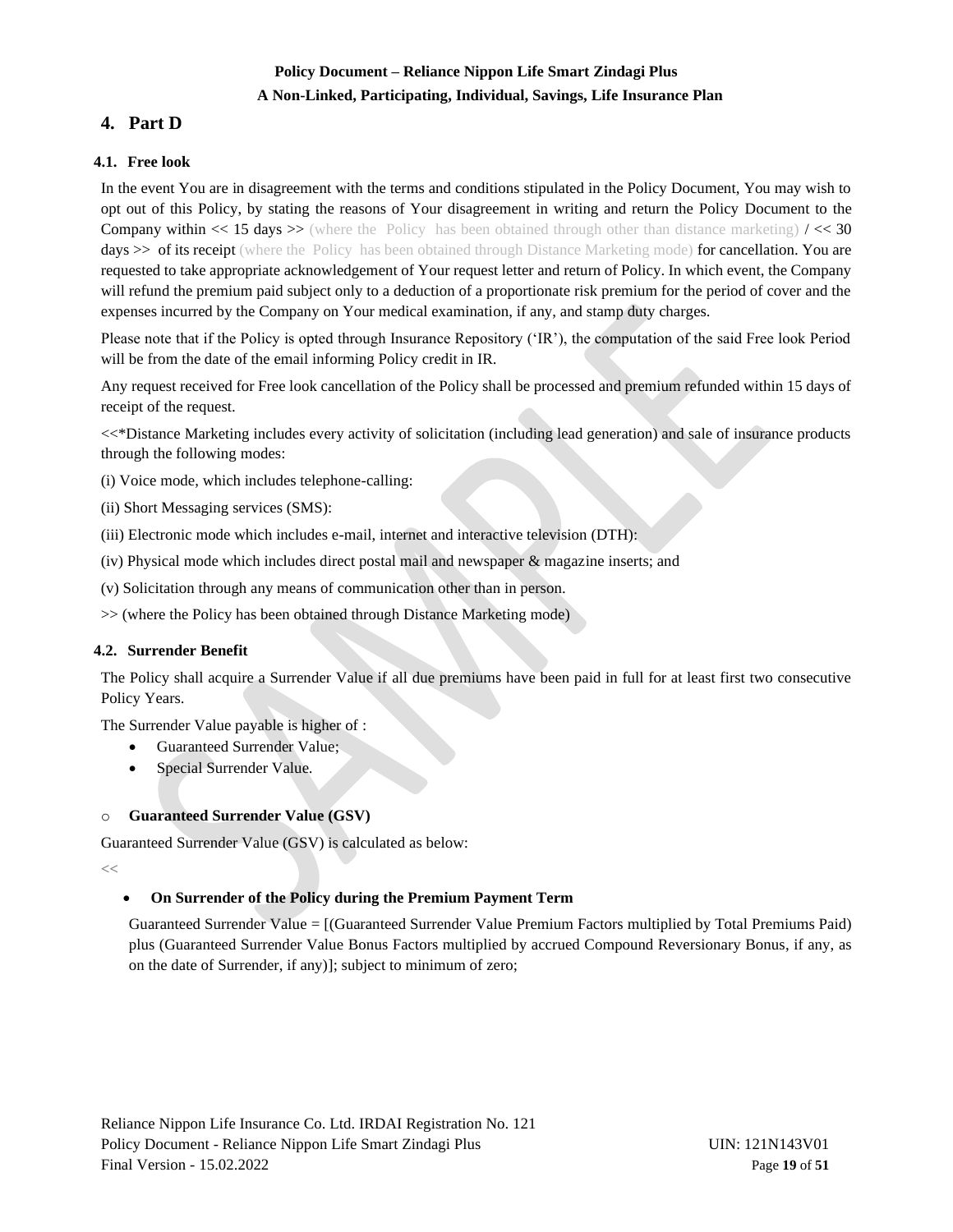#### **A Non-Linked, Participating, Individual, Savings, Life Insurance Plan**

## • **On Surrender of the Policy post completion of Premium Payment Term**

Guaranteed Surrender Value = [(Guaranteed Surrender Value Premium Factors multiplied by Total Premiums Paid) less Survival Benefits already paid post Premium Payment Term till date of Surrender plus (Guaranteed Surrender Value Paid Up Addition Factors multiplied by Attached Paid Up Addition as on the date of Surrender, if any)]; subject to minimum of zero;

>> to be printed if Deferred Income Variant is selected

**<<** Guaranteed Surrender Value = [(Guaranteed Surrender Value Premium Factors multiplied by Total Premiums Paid) less Survival Benefits already paid till date of Surrender plus (Guaranteed Surrender Value Paid Up Addition Factors multiplied by Attached Paid Up Addition as on the date of Surrender, if any)]; subject to minimum of zero;

>> to be printed if Immediate Income Variant is selected

#### o **Special Surrender Value (SSV)**

Special Surrender Value (SSV) is calculated as below:

**<<**

## • **On Surrender of the Policy during the Premium Payment Term**

Paid Up Sum Assured on Maturity multiplied by Special Surrender Value Factor for Base Sum Assured plus, accrued Compound Reversionary Bonus, if any, multiplied by Special Surrender Value Factor for Compound Reversionary Bonus plus, Terminal Bonus, if any.

## • **On Surrender of the Policy post completion of Premium Payment Term**

Paid Up Sum Assured on Maturity multiplied by Special Surrender Value Factor for Base Sum Assured plus Paid Up Addition Surrender Factor multiplied by Attached Paid Up Addition, if any plus, Terminal Bonus, if any

**>> to be printed if Deferred Income Variant is selected**

**<<** Paid Up Sum Assured on Maturity multiplied by Special Surrender Value Factor for Base Sum Assured plus Paid Up Addition Surrender Factor multiplied by Attached Paid Up Addition, if any plus, Terminal Bonus, if any

**>> to be printed if Immediate Income Variant is selected** 

Where:

- Paid Up Sum Assured on Maturity = Sum Assured on Maturity x Paid Up Factor
	- Number of Premiums paid
- Paid Up Factor  $=$   $\frac{1}{\text{Number of Preminus payable during the Premium Payment Term}}$

For Guaranteed Surrender Value Factor, refer below Annexures:

Annexure B: Guaranteed Surrender Value Premium Factors

<<Annexure C: Guaranteed Surrender Value Bonus Factors>> **to be printed if Deferred Income Variant is selected**

<<Annexure D: Guaranteed Surrender Value Paid Up Addition Factors>> **to be printed if Deferred Income Variant is selected**

<<Annexure C: Guaranteed Surrender Value Paid Up Addition Factors>> **to be printed if Immediate Income Variant is selected**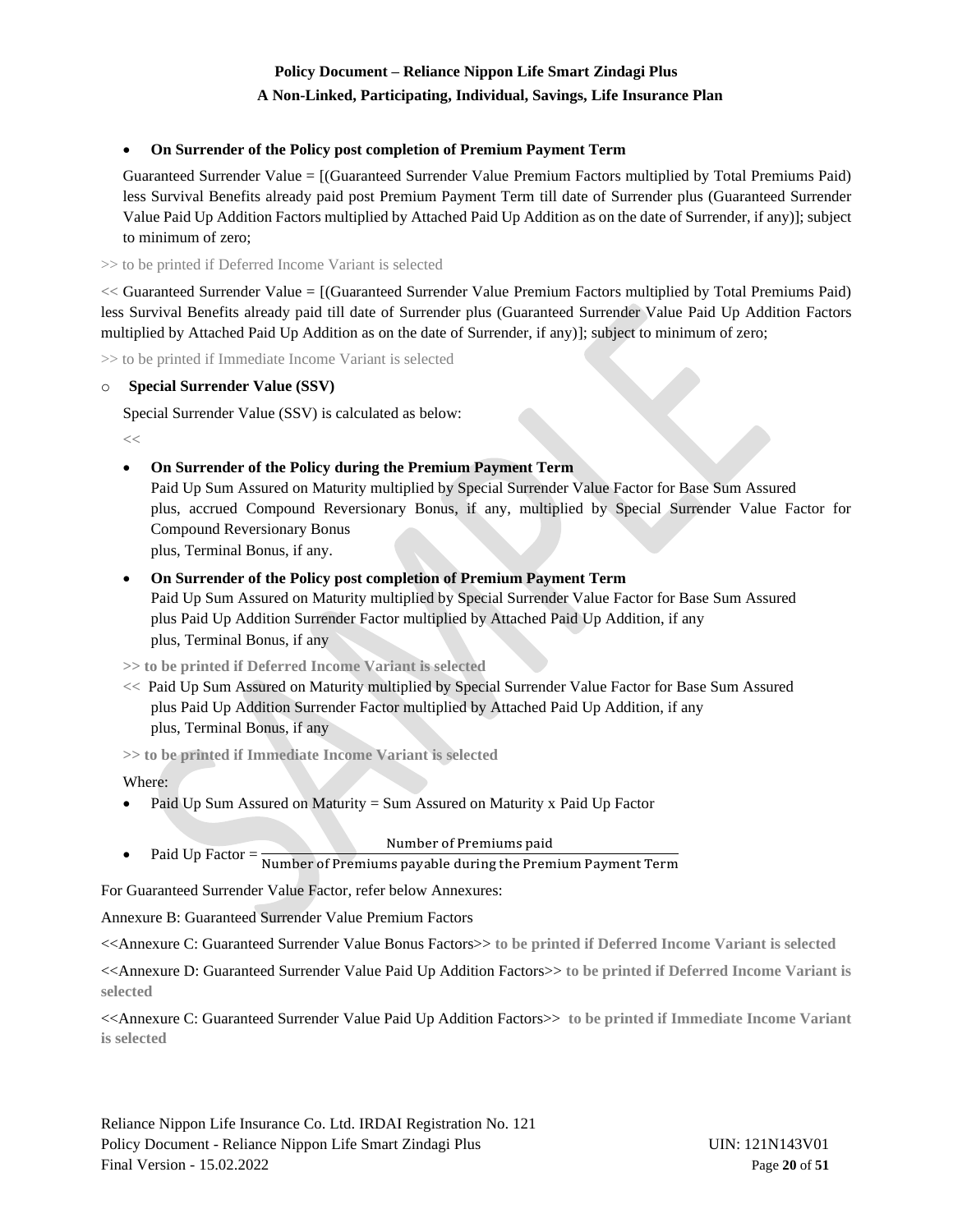#### **A Non-Linked, Participating, Individual, Savings, Life Insurance Plan**

Note: If the Policy is Surrendered, it cannot be reinstated. The Policy will be terminated once it is surrendered. The Company reserves the right to change the SSV factors from time to time depending on the economic environment, experience and other factors, subject to IRDAI approval. However, the methodology used in the determination of SSV will remain unchanged.

#### <span id="page-20-0"></span>**4.3. Discontinuance of payment of premium**

If the Policyholder discontinues the payment of Premiums, the Policy will be treated as Lapsed or Reduced Paid-up

- a. If any Premium remains unpaid after the expiry of the Grace Period and the Policy has not acquired a Surrender Value, the Policy status will be altered to Lapse, the Death Benefit and Rider Benefit, if any, will cease immediately.
- b. If a Lapsed Policy is not revived within the Revival Period, the Policy will terminate on expiry of the Revival Period.
- c. The policy will not accrue any bonuses and no Benefits will be payable, when the Policy is in Lapse status. However, if policyholder opts for Paid Up Addition option, Surrender Value of Attached Paid Up Addition will be payable at the end of revival period. The policyholder has flexibility to take Surrender value of Attached Paid Up Addition any time during the revival period. In case of death of the policyholder during the revival period, Attached Paid Up Addition shall be payable.
- d. If the Policy has acquired a Surrender Value and no future Premiums are paid, the Policy may continue as Reduced Paid-up Policy.
- e. Kindly refer to the rider terms and conditions for treatment of riders on discontinuance of rider premiums.
- f. For a Reduced Paid-up Policy, the Benefits under the Policy will be reduced as given below:

<< Compound Reversionary Bonuses, if any, will not accrue once the Policy becomes Reduced Paid-up.>> to be printed if

Deferred Income Variant is selected.

Cash Bonus, if any, will not be declared after the Policy becomes Reduced Paid-up. However, cash bonus, if any, would be payable on Attached Paid Up Addition, if any.

The Company may declare Terminal Bonus, if any, on Reduced Paid-up policies that shall be payable on death, maturity or on Policy Surrender after end of Premium Payment Term.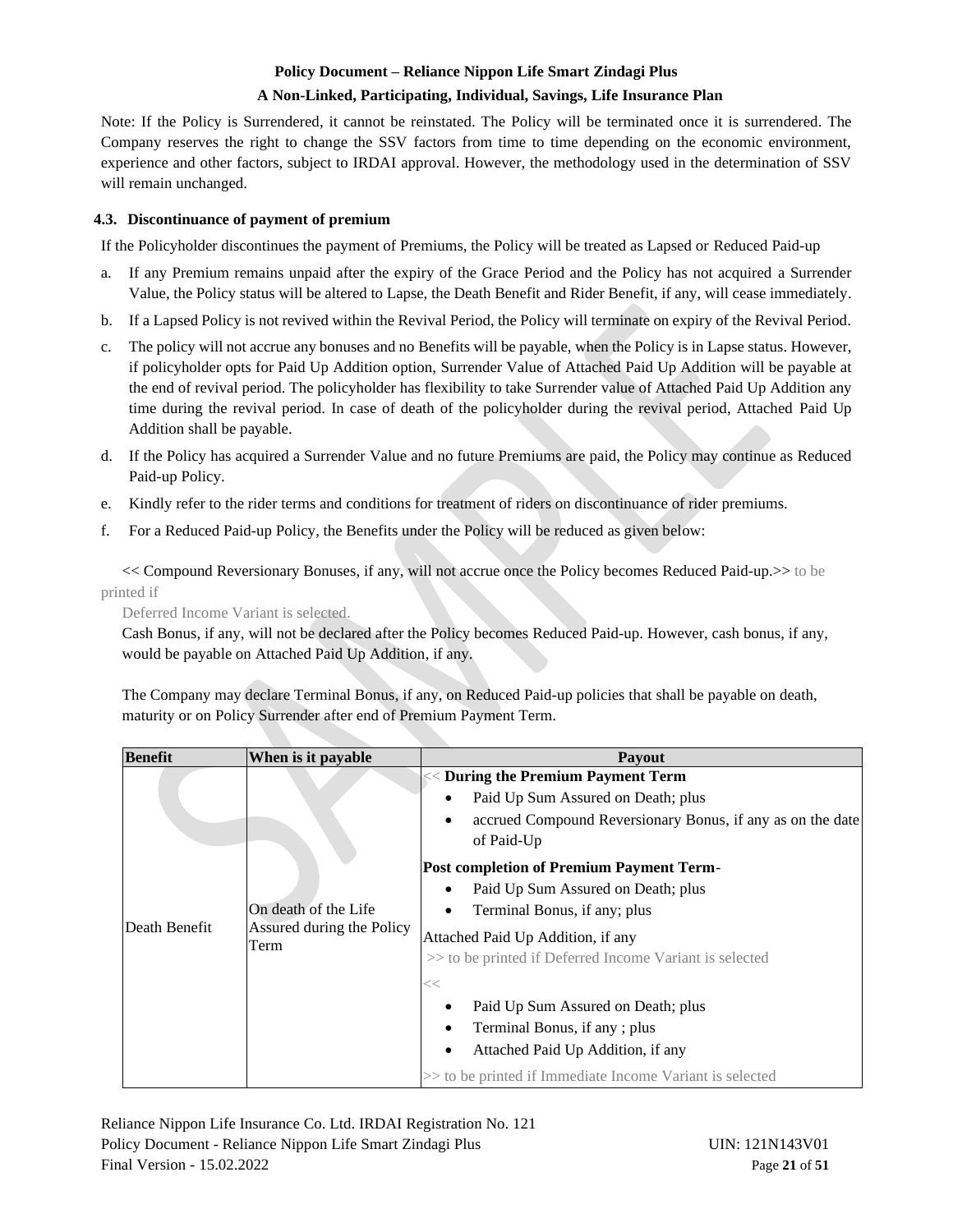| A Non-Linked, Participating, Individual, Savings, Life Insurance Plan |  |  |
|-----------------------------------------------------------------------|--|--|
|-----------------------------------------------------------------------|--|--|

|                         |                                                                             | The Policy will terminate on payment of the Paid-Up Death Benefit to                                                                                                                |  |  |  |  |  |  |  |
|-------------------------|-----------------------------------------------------------------------------|-------------------------------------------------------------------------------------------------------------------------------------------------------------------------------------|--|--|--|--|--|--|--|
|                         |                                                                             | the $Claimant(s)$ .                                                                                                                                                                 |  |  |  |  |  |  |  |
|                         |                                                                             | << At the end of the Premium Payment Term - accrued Compound                                                                                                                        |  |  |  |  |  |  |  |
|                         |                                                                             | Reversionary Bonus, if any as on the date of Paid-up                                                                                                                                |  |  |  |  |  |  |  |
|                         | Benefit payable on                                                          | survival of the life assured <b>Post completion of Premium Payment Term-</b> Cash Bonus on                                                                                          |  |  |  |  |  |  |  |
| Survival Benefit        | from end of policy year in                                                  | Attached Paid Up Addition, if any                                                                                                                                                   |  |  |  |  |  |  |  |
|                         | which policy acquires paid<br>up value till the end of the<br>Policy Term   | >> to be printed if Deferred Income Variant is selected                                                                                                                             |  |  |  |  |  |  |  |
|                         |                                                                             | << Cash Bonus on Attached Paid Up Addition, if any<br>>> to be printed if Immediate Income Variant is selected                                                                      |  |  |  |  |  |  |  |
| <b>Maturity Benefit</b> | Payable on the survival of<br>the Life Assured to the end<br>of Policy Term | Paid Up Sum Assured on Maturity; plus<br>Terminal Bonus, if any; plus<br>Attached Paid Up Addition, if any<br>The Policy will terminate on payment of the Paid Up Maturity Benefit. |  |  |  |  |  |  |  |

Where:

Paid Up Sum Assured on Death = Sum Assured on Death x Paid Up Factor

Paid-up Sum Assured on Maturity = Sum Assured on Maturity x Paid Up Factor

Number of Premiums paid

Paid Up Factor = Number of Premiums payable during the Premium Payment Term

## <span id="page-21-0"></span>**4.4. Policy Loan**

Loan will be available under a Policy for up to 70% of the applicable Surrender Value under the Base Plan provided the Policy has acquired a Surrender Value. The interest on loan is payable at the prevailing rate of interest applicable to the loan. The prevailing interest shall be equal to 10-year Benchmark G-sec effective annual yield as on last working day of previous financial year, round-up to the next multiple of 25 Basis Points plus a margin of 150 Basis Points. The rate of interest on loans for FY 21-22 is 8.00% p.a. Please contact Us to know the prevailing rate of interest for policy loan. The Company reserves the right to change the basis of determination of interest rate and to revise the applicable interest less frequent than annual subject to the approval of IRDAI.

For other than In-Force or fully Paid-up policies, if at any time during the term of the Policy, the sum of loan outstanding and unpaid interest on loan outstanding exceeds Surrender Value of the base plan at that time; the Policy will be terminated by recovering the loan outstanding amount and unpaid interest amount from the Surrender Value after giving intimation and reasonable opportunity to the Policyholder to continue the Policy. The balance of Surrender Value, if any, will be paid to the Policyholder.

For In-Force and fully Paid-up policy, the Policy can't be foreclosed on the ground of outstanding loan amount including interest exceeding the surrender value.

Before payment of any benefit (Death, Maturity, Surrender) for a Policy where the loan is availed of, the loan outstanding amount and the interest on loan outstanding will be recovered first and the balance, if any, will be paid to the Claimant/s.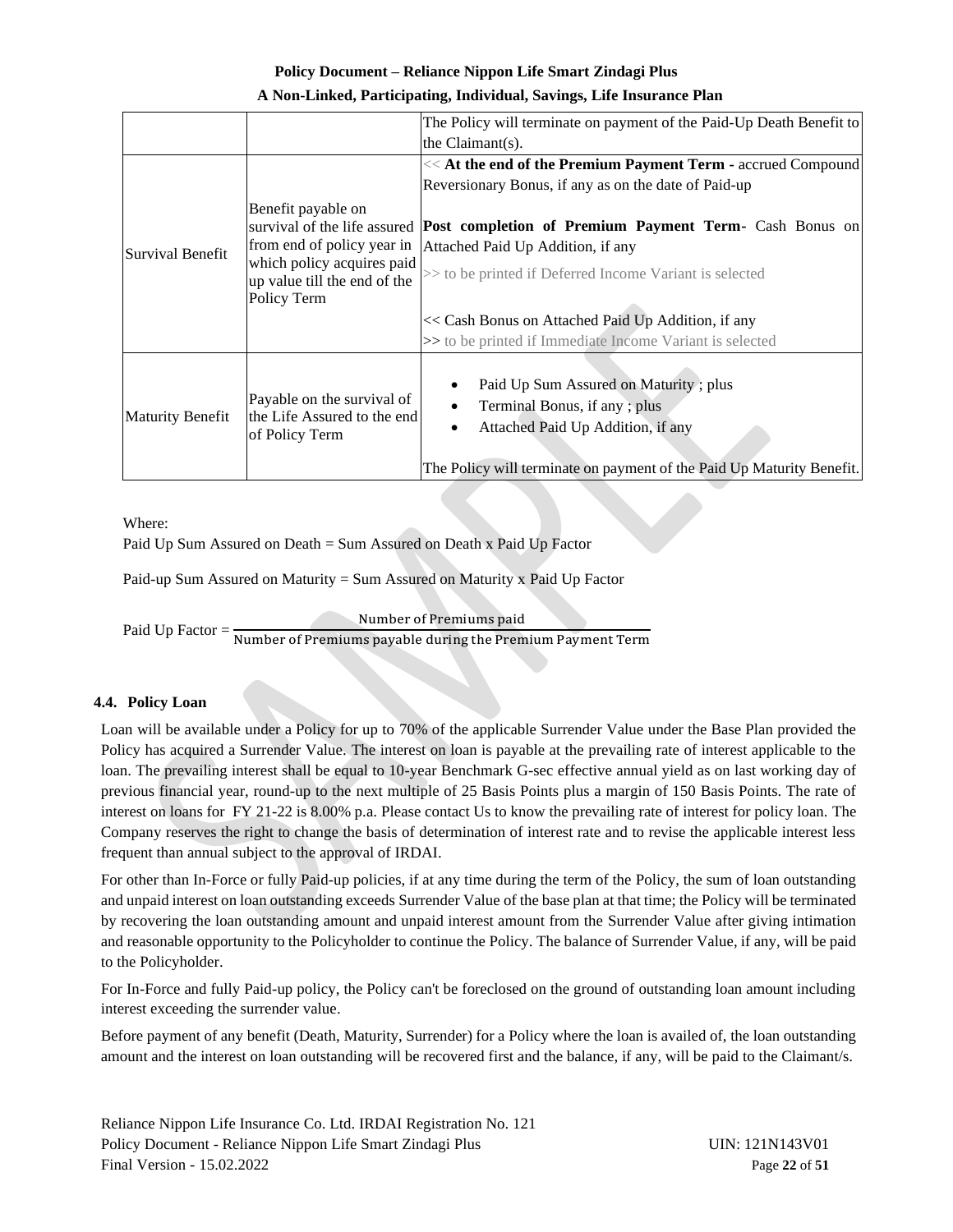## **A Non-Linked, Participating, Individual, Savings, Life Insurance Plan**

## <span id="page-22-0"></span>**4.5. Policy Revival**

A Policy in Lapsed or Paid-up condition can be revived within the Revival Period of five years from the due date of first unpaid premium, but before the Policy Maturity Date. The Base Plan along with rider Benefits, if any can be revived by paying the arrears of premiums along with applicable interest. If the Base Plan is revived, the rider Benefits, if any can be revived by paying the arrears of premiums under the riders with interest at the prevailing revival interest rate.

The prevailing revival interest rate shall be equal to 10-year Benchmark G-sec effective annual yield as on last working day of the previous financial year, round-up to the next multiple of 25 Basis Points plus a margin of 150 Basis Points. The revival interest rate will be declared on 1st April and will be applicable for the financial year. The Company reserves the right to revise the applicable revival rate of interest at an interval other than annual and/or change in basis of determination of revival interest rate subject to prior IRDAI approval. The Policyholder whose Policy is in Lapsed or Paid-up Status, in order to revive the Policy, may request the Company for the revival quote. The revival interest rate for FY 21-22 is 8.00% p.a. Please contact Us to know the prevailing rate of interest for revival of policies.

The revival of the Policy and riders, if any, will be subject to Company's Board Approved Underwriting Policy. The revival interest rate will be declared on 1st April and will be applicable for the financial year.

On revival, the Policy will be eligible for its complete Benefits as per the original contract; any due and unpaid benefit shall be paid immediately when the Policy is revived.

If a Lapsed Policy is not revived within the Revival Period, then the Policy will be terminated at the end of the Revival Period.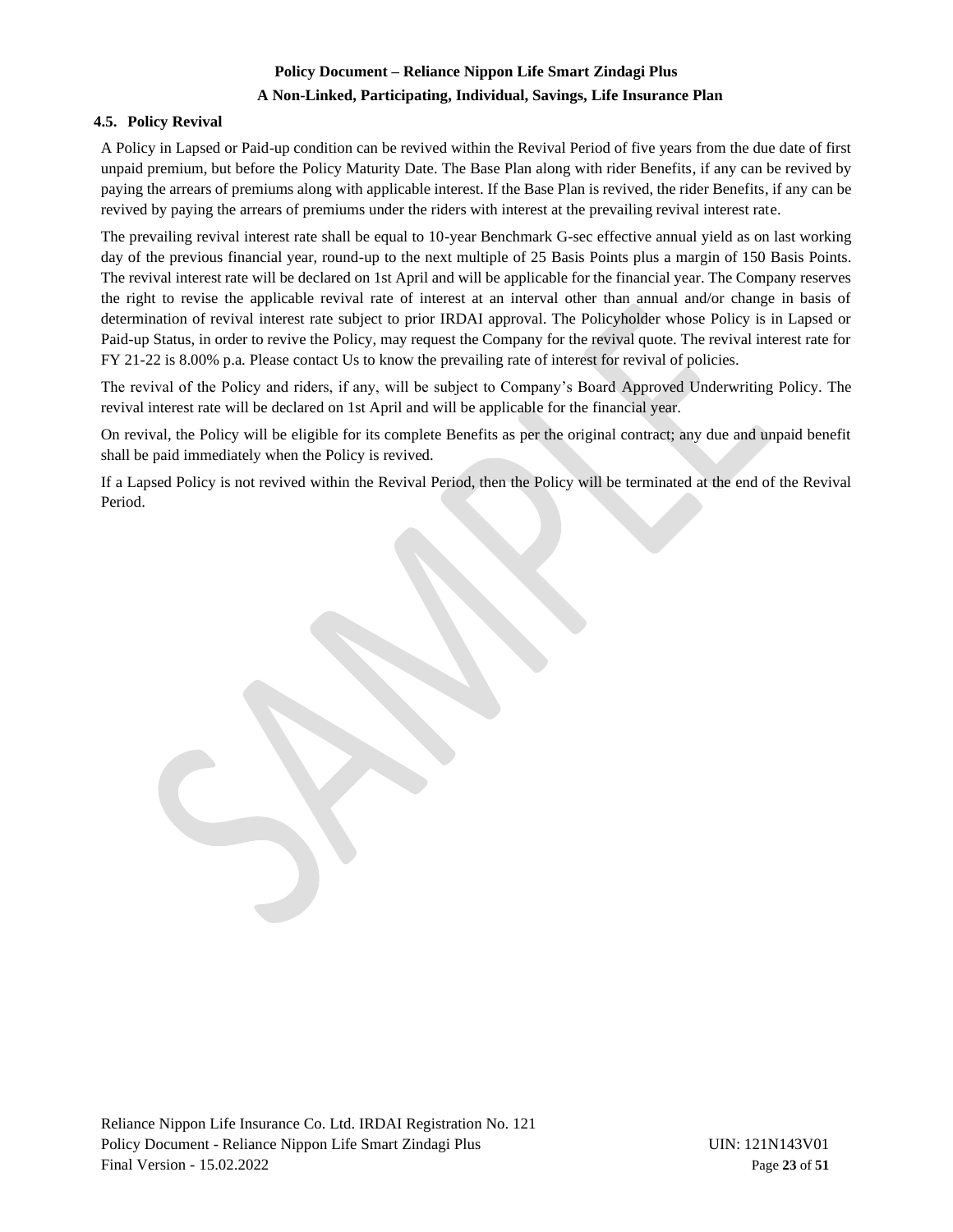# **Policy Document – Reliance Nippon Life Smart Zindagi Plus A Non-Linked, Participating, Individual, Savings, Life Insurance Plan**

# <span id="page-23-0"></span>**5. Part E**

Not applicable as this is not a unit linked insurance policy.

Reliance Nippon Life Insurance Co. Ltd. IRDAI Registration No. 121 Policy Document - Reliance Nippon Life Smart Zindagi Plus UIN: 121N143V01 Final Version - 15.02.2022 Page **24** of **51**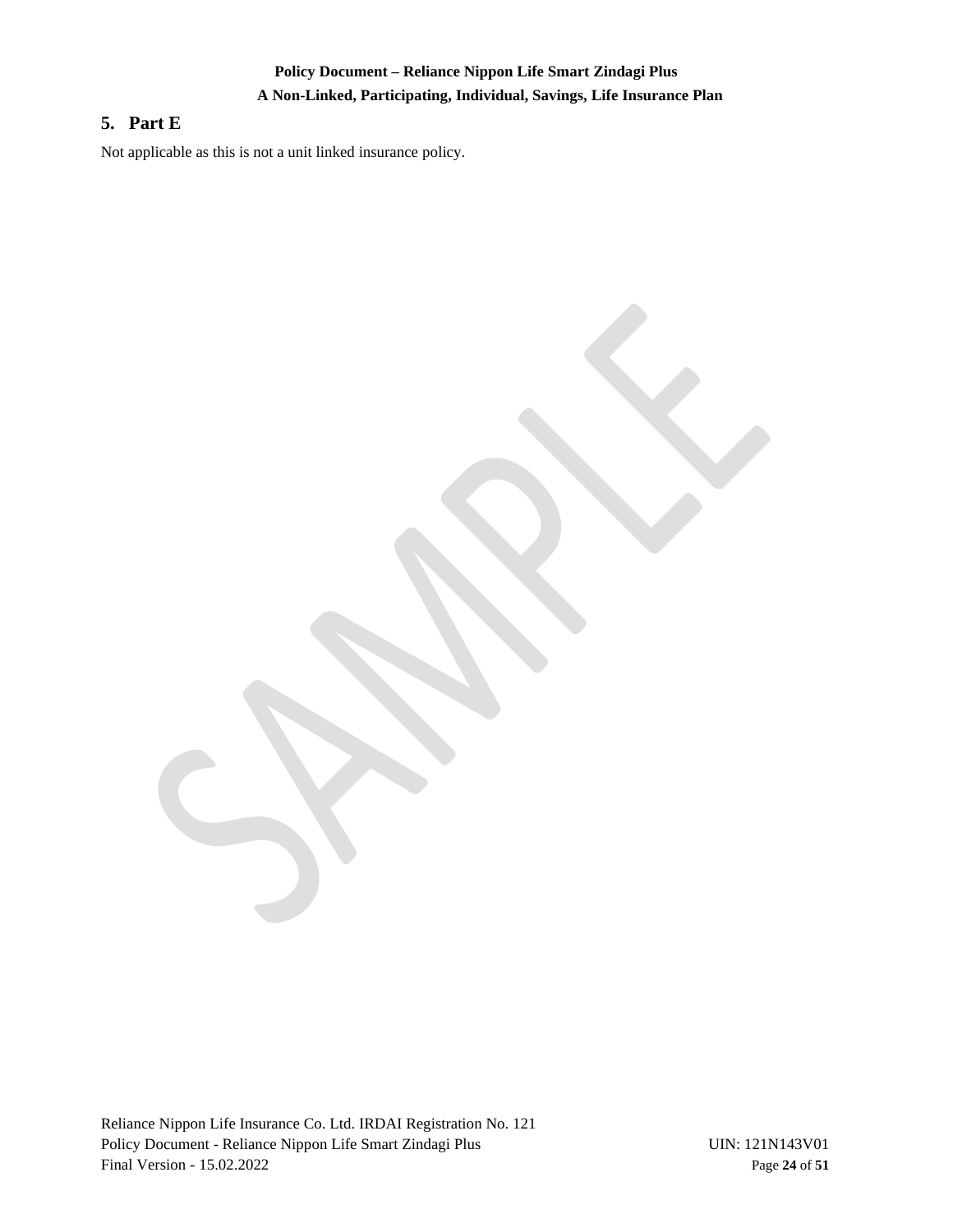# **Policy Document – Reliance Nippon Life Smart Zindagi Plus A Non-Linked, Participating, Individual, Savings, Life Insurance Plan**

# <span id="page-24-0"></span>**6. Part F**

## <span id="page-24-1"></span>**6.1. Alterations**

The premium payment frequency, Cash Bonus payout option (Immediate Payout / Convert into Paid Up Addition) and Compound Reversionary Bonus payout option (Immediate Payout / Convert into Paid Up Addition) can be changed during the premium payment term or Policy Term, as applicable. No other alterations can be made under this Policy.

## <span id="page-24-2"></span>**6.2. Claims**

The Company will pay the Death and Maturity Benefits to the Claimant(s) when it is satisfied of the identity of the Claimant(s) and all relevant provisions of the Policy have been met.

In the event of Assignment under this Policy, the Assignee would be entitled to the Benefits under the Policy, subject to Section 38 of Insurance Act, 1938, as amended from time to time, or any further amendments affected by the IRDAI or other appropriate governmental authorities from time to time.

#### **Requirements for maturity, survival, surrender and Death Benefit payout**

To enable the Company to process the Maturity Benefit in a speedy manner, the Claimant shall endeavor to submit the primary documents at least 15 days before the Policy Maturity Date.

In the event of a claim for Death Benefit arising under this Policy, the Claimant shall endeavor to intimate the Company in writing of the claim and provide the following documents to the Company preferably within 90 days from the claim event. The Company may ask for additional explanations and documents, justifying the delay from the Claimants intimating the claim beyond the specified period of 90 days.

## **List of primary documents required in the event of a claim for Death Benefit**

- a. Original Policy Document
- b. Death certificate in original issued by the competent authority
- c. Hospitalization documents (discharge summary along with all investigation reports) if the Life Assured has taken treatment for illness leading to his death
- d. Claim Forms duly filled in by the Claimant, by the last treating doctor (if applicable) and by a third person (who is not a relative of the Claimant)
- e. KYC documents of the Claimant as per the Anti Money Laundering (AML) Policy of the Company
- f. Personalized Cancelled cheque leaf/ Self-attested passbook copy of the Claimant/ Bank Statement with last 6 months transaction
- g. Bank Authorization Form
- h. Overseas Claims form (A), Copy of Passport, Embassy Document, Cremation certificate, Body transfer certificate from police officials (Only if Life Assured is non-resident of India)
- i. FATCA CRS Form, if applicable

#### **List of additional documents required in the event of a claim for Death Benefit for un-natural deaths**

- a. First Information Report
- b. Post Mortem Report
- c. Newspaper Clipping, where available
- d. Viscera Report/Chemical Analysis Report, where applicable
- e. Final Police Investigation Report, where applicable
- f. Copy of Driving License if Life Assured was driving the vehicle at the time of the accident (Applicable in case of Accidental Death)

Reliance Nippon Life Insurance Co. Ltd. IRDAI Registration No. 121 Policy Document - Reliance Nippon Life Smart Zindagi Plus UIN: 121N143V01 Final Version - 15.02.2022 Page **25** of **51**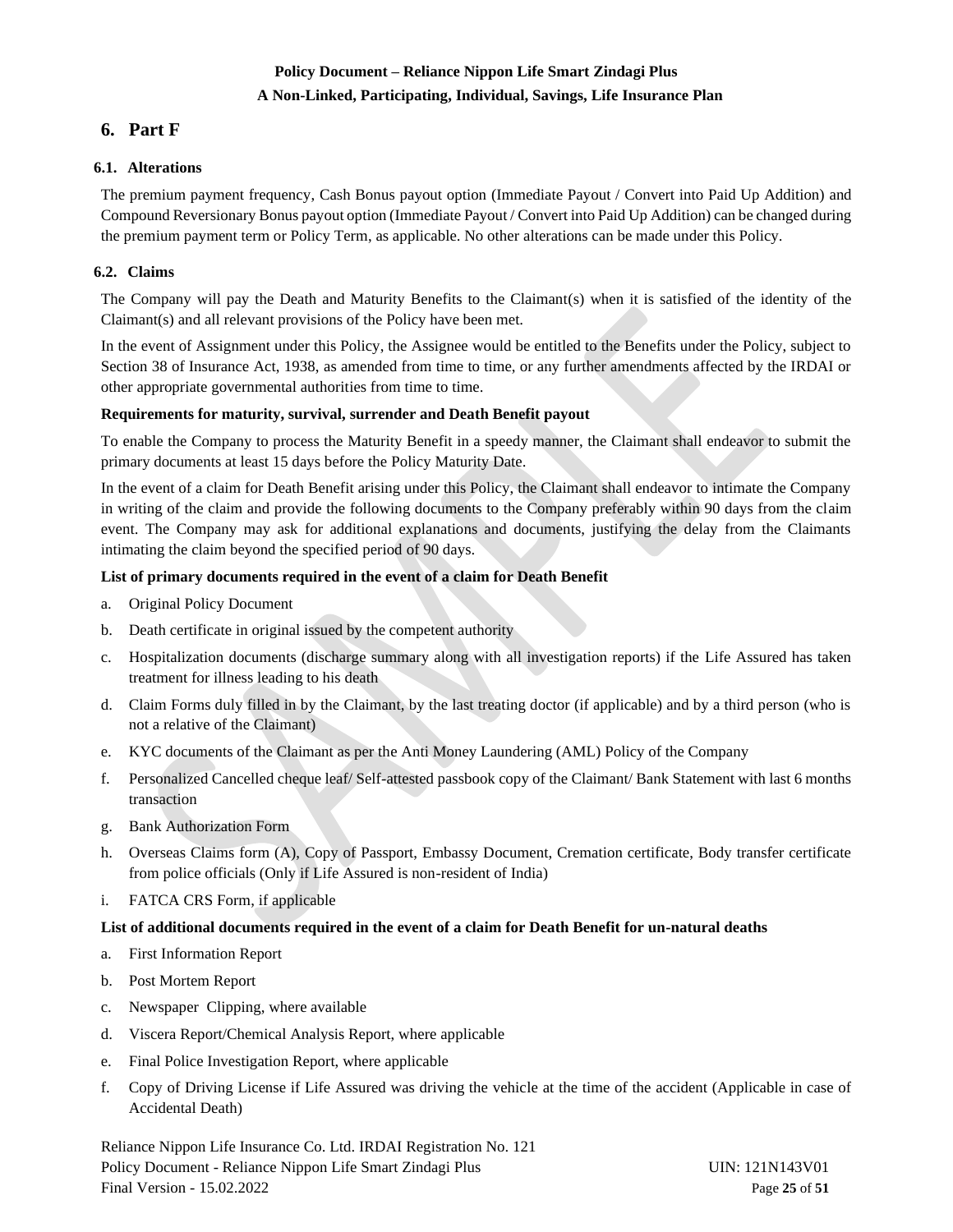## **A Non-Linked, Participating, Individual, Savings, Life Insurance Plan**

## **List of primary documents required in case of a Maturity Benefit:**

- a. Original Policy Document
- b. KYC documents of the Policyholder as per the Anti Money Laundering (AML) Policy of the Company
- c. Maturity Discharge Form along with Personalized Cancelled cheque leaf/ Self-attested passbook copy of the Claimant / Bank statement with last 6 months transaction
- d. FATCA CRS Form, if applicable
- e. NRI Self declaration (Only, If Policyholder is Nonresident of India)

## **List of primary documents required in case of a Survival Benefit:**

- a. KYC documents of the Policyholder as per the Anti Money Laundering (AML) Policy of the Company
- b. Survival payout form with Personalized Cancelled cheque leaf/ Self-attested passbook copy of the Claimant/ Bank Statement with last 6 months transaction
- c. FATCA CRS Form, if applicable
- d. NRI Self-Declaration (Only if the Policyholder is Non-resident of India)

## **List of primary documents required in case of a Surrender Benefit:**

- a. Original Policy Document
- b. Self -Attested KYC documents of the Policyholder as per the Anti Money Laundering (AML) Policy of the Company
- c. Duly filled and signed Surrender Payout form along with Personalized Cancelled cheque leaf/ Bank statement with last 6 months transaction
- d. FATCA CRS Form, if applicable
- e. NRI Self declaration (Only, If Policyholder is Non-resident of India)
- f. PAN card or No PAN declaration

The Company reserves the right to call for any additional / other document which may be relevant, including documents/ information concerning the title of the person claiming Benefits under this Policy, as may be required by the Company. The Company, at its discretion/ judgement, may consider payment of the claims where the relevant documents are not submitted by the Policyholder / Claimant due to reasons beyond the control of The Policyholder/ Claimant provided there are valid reasons for the non-submission of the relevant documents and it is satisfied on the genuineness of the claim.

#### <span id="page-25-0"></span>**6.3. Suicide**

In case of death due to suicide within 12 months from the Date of Commencement of Risk under the Policy or from the date of Revival of the Policy, as applicable, the Nominee or beneficiary of the Policyholder shall be entitled to 80% of the Total Premiums Paid till the date of death or the Surrender Value available as on the date of death whichever is higher, provided the Policy is In-force.

#### <span id="page-25-1"></span>**6.4. Tax Benefit**

Premiums paid under the Base Policy and Rider(s) opted for, if any, may be eligible for Income tax exemptions, subject to applicable Income tax laws and conditions. Income tax Benefits under this Policy and rider Benefits, if opted for shall be as per the prevailing Income Tax Laws and are subject to amendments and interpretation from time to time. The Policyholder is recommended to consult a tax advisor.

#### <span id="page-25-2"></span>**6.5. Taxes, duties and levies and disclosure of information**

a. In the event where RNLIC is obliged to disclose information concerning to the Policy and Benefits to the statutory authorities for any taxes, duties, levies or imposts including without limitation any sale, use, value added, Goods and Services Tax (GST) or other taxes, as may be imposed now or in future by any authority (collectively "Taxes") applicable to this Policy or the Benefits payable under this Policy, RNLIC shall be entitled to disclose such

Reliance Nippon Life Insurance Co. Ltd. IRDAI Registration No. 121 Policy Document - Reliance Nippon Life Smart Zindagi Plus UIN: 121N143V01 Final Version - 15.02.2022 Page **26** of **51**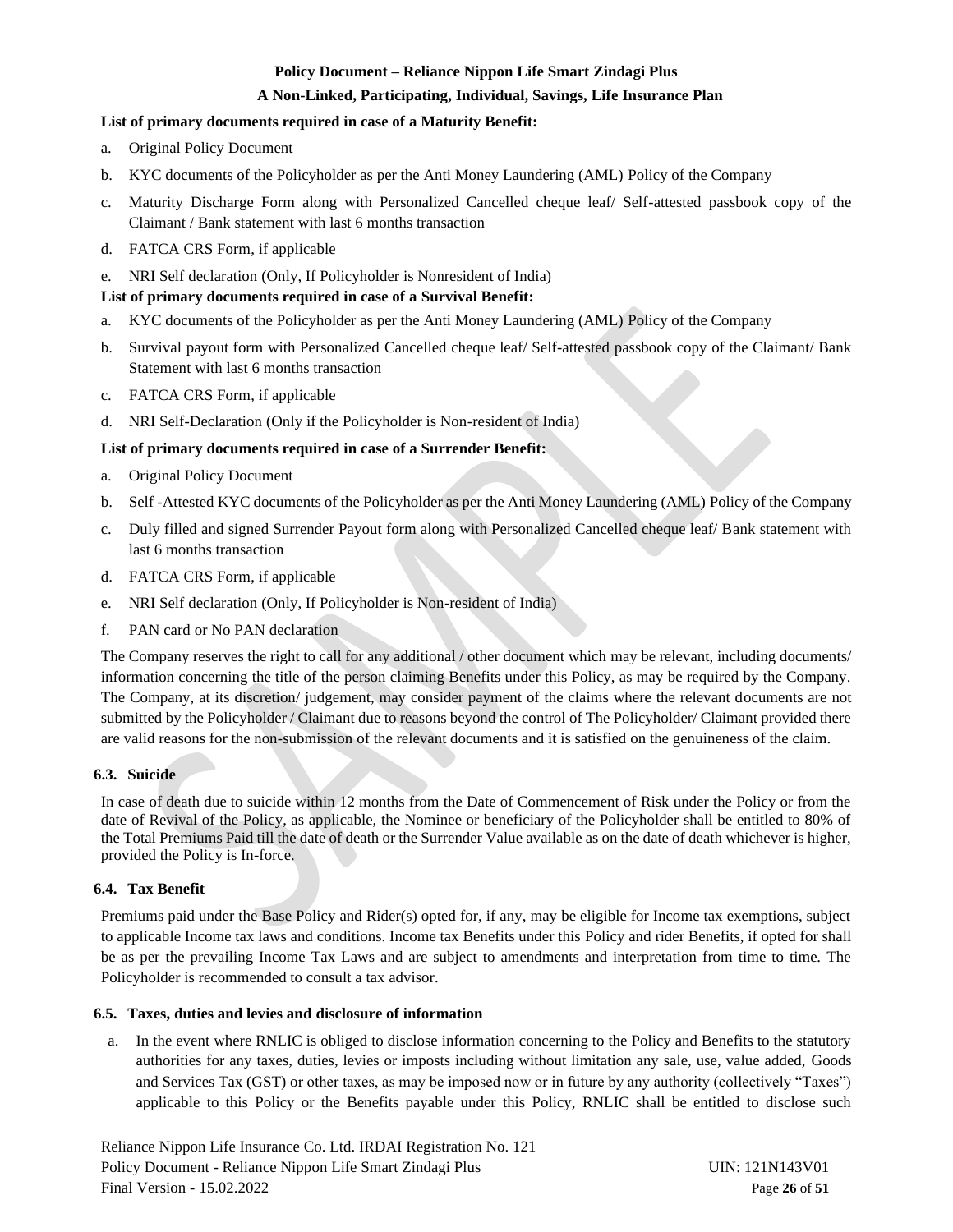#### **A Non-Linked, Participating, Individual, Savings, Life Insurance Plan**

information / deduct such Taxes / pay any amount under the polices and deposit the amount so deducted or directed, with the appropriate governmental or regulatory authorities without informing the Policyholder, if so directed by the authority.

b. It shall be the responsibility of the Policyholder to satisfy himself and ensure that the payment of the Additional Premium does not adversely affect his entitlement or claim for tax Benefits, if any, available or admissible under this Policy.

## <span id="page-26-0"></span>**6.6. Nomination**

Nomination should be in accordance with provisions of section 39 of the Insurance Act 1938 as amended from time to time.

[A Leaflet containing the simplified version of the provisions of Section 39 is enclosed in Appendix – B for reference]

#### <span id="page-26-1"></span>**6.7. Assignment**

Assignment should be in accordance with provisions of section 38 of the Insurance Act 1938 as amended from time to time.

[A Leaflet containing the simplified version of the provisions of Section 38 is enclosed in Appendix - C for reference]

Assignment will not be permitted if the Policy is issued under Married Women's Property Act, 1874.

## <span id="page-26-2"></span>**6.8. Proof of Age**

The age of the Life Assured has been admitted on the basis of the declaration made by the Policyholder/ Life Assured in the Proposal and/or in any statement based on which this Policy has been issued.

- If the age of the Life Assured as on the Date of Commencement of Policy is found to be higher than the maximum, or lower than the minimum entry age available under the Policy, basis declaration made by the Policyholder/Life Assured, that was permissible under this Policy, then the Company shall cancel the Policy immediately and shall refund all premiums paid.
- If the age of the Life Assured as on the Date of Commencement of Policy is found to be different from that declared basis declaration made by the Policyholder/Life Assured, but within the age limits of this Policy then:
	- o In case the correct age at Policy inception is found to be lower, the Company shall refund the difference in premiums without interest or increase the Benefits which would have been due as per the correct age
	- o In case the correct age at Policy inception is found to be higher, the Company shall intimate the Policyholder to pay the difference in premiums along with the applicable interest from Date of Inception of Policy or shall reduce the Policy Benefits which would have been due as per the correct age

#### <span id="page-26-3"></span>**6.9. Special provisions**

Any special provisions subject to which this Policy has been entered into, whether endorsed in the Policy or in any separate instrument shall be deemed to be part of the Policy and shall have effect accordingly.

This product is approved by the Insurance Regulatory and Development Authority of India (IRDAI) and this Policy is subject to:

- The Insurance Act, 1938, as amended by the IRDAI Act, 1999.
- Amendments, modifications (including re-enactment) as may be made from time to time, and
- Other such relevant Regulations, Rules, Laws, Guidelines, Circulars, Enactments etc. as may be introduced by Life Insurance Council, IRDAI or any other regulatory body with jurisdiction there under from time to time.

We reserve the right to require submission of such documents and proof at all life stages of the Policy as may be necessary to meet the requirements under Anti- money Laundering/Know Your Customer norms and as may be laid down by IRDAI and other regulators from time to time.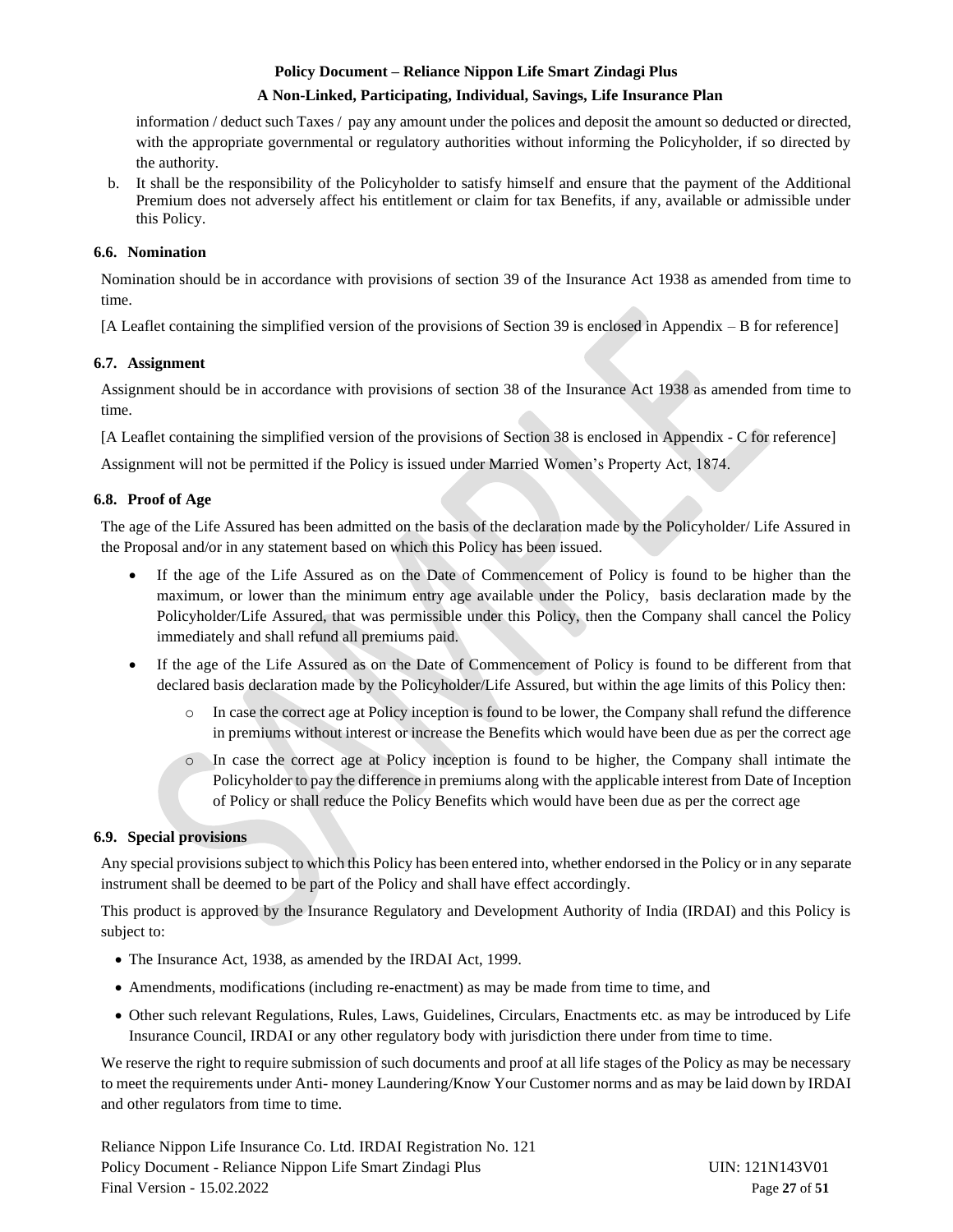#### **A Non-Linked, Participating, Individual, Savings, Life Insurance Plan**

#### <span id="page-27-0"></span>**6.10. Recovery of additional expenses incurred on account of acts of Policyholders**

RNLIC also reserves the right to recover "cheque bounce charges" or "electronic debit bounce charges", incurred by it from the Policyholders, on account of dishonour of cheque issued or bounce of electronic debit towards premium payment, by Policyholders. The Company may recover these additional costs by requisitioning additional payments from the Policyholders.

#### <span id="page-27-1"></span>**6.11. Mode of payment of Benefits**

All Benefits (claims/ maturity payments/ any other sum due to the Policyholders or Nominees or Assignees) under this Policy shall be remitted only through Electronic Clearing System (ECS), National Electronic Fund Transfer (NEFT), Real Time Gross Settlement (RTGS), Interbank Mobile Payment Service (IMPS), National Automated Clearing House (NACH) or any other electronic mode as permitted by Reserve Bank of India/ RNLIC/IRDAI.

All Benefits under this Policy shall be payable in the manner and currency allowed / permitted under the Regulations. All amounts payable either to or by the Company shall be payable in Indian currency.

#### <span id="page-27-2"></span>**6.12. Valid discharge**

Any discharge given by the Claimant, in writing, in respect of the Benefits payable under this Policy shall constitute a valid discharge to RNLIC in respect of such payment. The Company's liability under the Policy shall be discharged by such payment and the Company shall not bear any responsibility for the application of the monies so paid.

#### <span id="page-27-3"></span>**6.13.Limitation of liability**

The maximum liability of the Company under this Policy shall not, in any circumstances, exceed the aggregate amount of the relevant Benefits payable hereunder.

#### <span id="page-27-4"></span>**6.14. Fraud, Misstatement of a Material Fact**

In the event of a fraud the Policy shall be cancelled immediately and all the premiums paid till date shall be forfeited, subject to fraud being established as per Section 45 of the Insurance Act, 1938, as amended from time to time. In the event of a misstatement or suppression of a material fact, not amounting to fraud, by the insured, the Policy shall be declared "Null and Void" and premiums paid shall be refunded after deducting applicable charges, if any, subject to misstatement or suppression of fact being established, in accordance with Section 45 of the Insurance Act, 1938, as amended from time to time. (Please refer to the simplified version of the provisions of Section 45 as mentioned in Appendix D for reference).

#### <span id="page-27-5"></span>**6.15.Loss of Policy Document**

If the Policy Document is lost or misplaced, Policyholder should submit to Us a written request stating the fact and the reason for the loss. The Company reserves the right to undertake such investigations into and call for such evidence of the loss or destruction of the Policy Document at the expense of the Policyholder as it considers necessary before issuing a copy of the Policy Document. If We are satisfied that the Policy Document is lost or destroyed, then, We will issue a duplicate Policy Document duly endorsed to show that it is issued following the loss or destruction of the original Policy Document. Upon the issue of the duplicate Policy Document, the original Policy Document immediately and automatically ceases to have any validity. The Company may charge a fee, subject to a maximum of Rs. 200, for the issuance of a duplicate Policy Document.

Policyholder agree to indemnify Us and hold Us free and harmless from any costs, expenses, claims, awards, misuse or judgments arising out of or in relation to the original Policy Document. The Company may also require the Policyholder to issue a newspaper declaration for the same. The cost for the same will be borne by the Policyholder.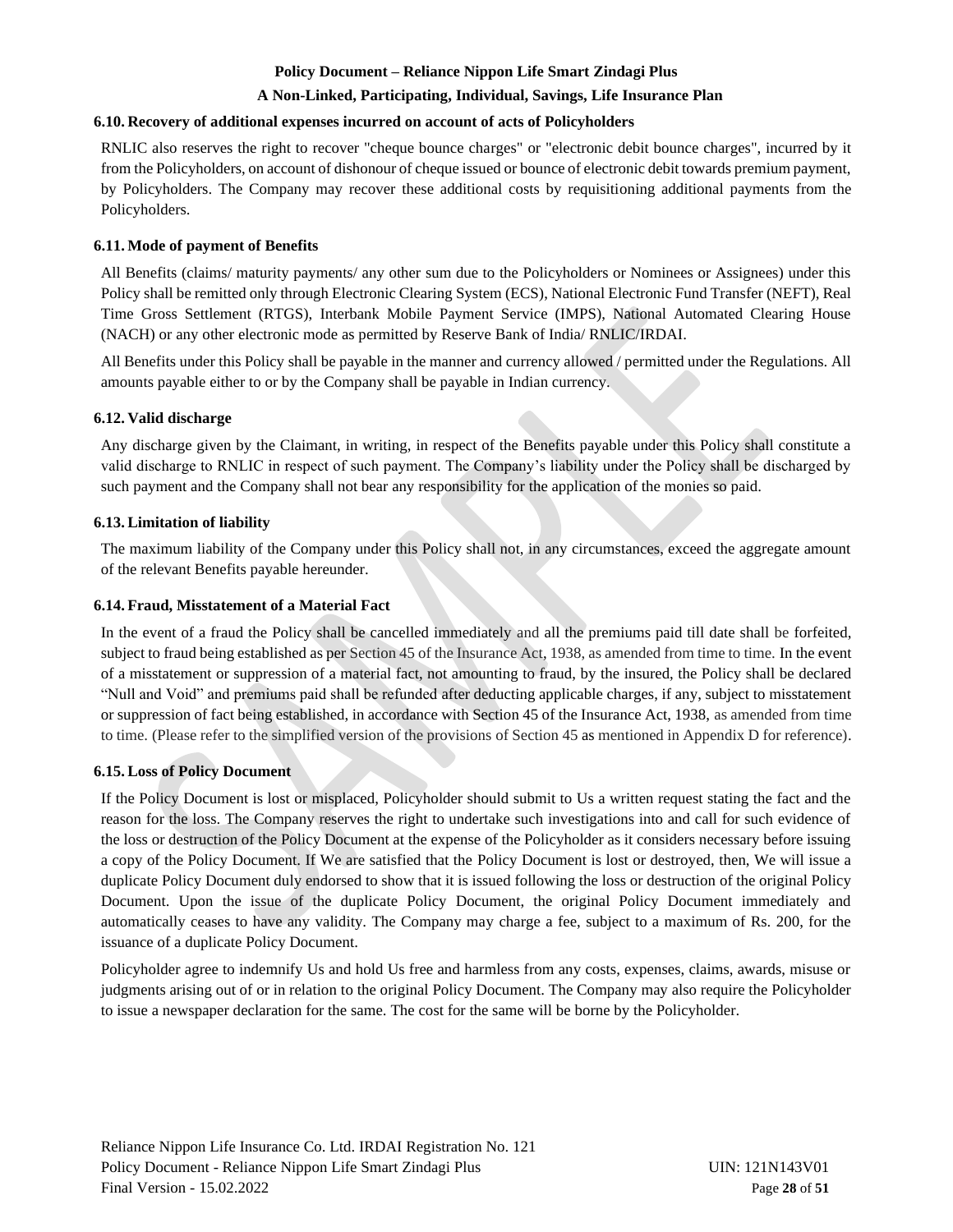# **Policy Document – Reliance Nippon Life Smart Zindagi Plus A Non-Linked, Participating, Individual, Savings, Life Insurance Plan**

#### <span id="page-28-0"></span>**6.16.Waiver**

Failure or neglect by either party to enforce at any time the provisions of this Policy shall not be construed or be deemed to be waiver of either party's right herein nor in anyway affect the validity of the whole or any part of this Policy nor prejudice either party's right to take subsequent action.

## <span id="page-28-1"></span>**6.17.Electronic transaction**

The Policyholder shall adhere to and comply with all such terms and conditions as prescribed by RNLIC from time to time and hereby agree and confirm that all transactions effected by or through facilities for effecting remote transactions including the Internet, World Wide Web, electronic data interchange, call centers, tele-service operations (whether voice, video, data or combination thereof) or by means of electronic, computer, automated machines network or through other means of telecommunication, established by or on behalf of RNLIC, for and in respect of the Policy or its terms, or RNLIC's other products and services, shall constitute legally binding and valid transactions when done in adherence to and in compliance with RNLIC's terms and conditions for such facilities, as may be prescribed from time to time.

#### <span id="page-28-2"></span>**6.18. Notice under the Policy**

## **i. In case of the Policyholder**

Any of the notices required to be issued by the Company in terms of this Policy may be issued, either by issuing individual notices to the Policyholder, including by electronic mail**,** SMS, telephonic conversation and/or facsimile, or by issuing a general notice, including, by publishing such notices in the newspapers and/or on the Company's website/ Company branch offices.

As per the details specified by the Policyholder in the Proposal Form/Change of address intimation submitted by him, notices and instructions are sent through various modes such as electronic mail and/or facsimile, or Company branch offices. It is very important that You immediately inform Us about any change in the address or contact details or the Nominee particulars.

## **ii. In case of the Company**

To Reliance Nippon Life Customer Service

**Address:** Unit Nos. 401B, 402, 403 & 404, 4th Floor, Inspire-BKC, G Block, BKC Main Road, Bandra Kurla Complex, Bandra East, Mumbai– 400051

Reliance Nippon Life Insurance Company Limited, 7th Floor, Silver Metropolis, Off Western Express Highway, Goregaon East, Mumbai - 400 063

Reliance Nippon Life representatives may be contacted on Toll free number 18001021010

Email: rnlif[e.customerservice@relianceada.com](mailto:.customerservice@relianceada.com)

## <span id="page-28-3"></span>**6.19.Entire Contract**

This Policy comprises the terms and conditions set forth in this Policy document, Policy Schedule, and the Endorsements, if any, made on or applicable to this Policy, which shall form an integral part and the entire contract, evidenced by this Policy. The liability of RNLIC is at all times subject to the terms and conditions of this Policy and the Endorsements made from time to time.

The Provision of this Policy cannot be changed or varied by anyone except by a Policy Endorsement signed by an officer of the Company authorized for the purpose. This Policy Document constitutes the complete contract of insurance.

The Policy is issued on the basis of the Proposal and Declaration from the Proposer and on the express understanding that the said Proposal and Declaration and any statements made or referred to therein shall be part and parcel of this Policy.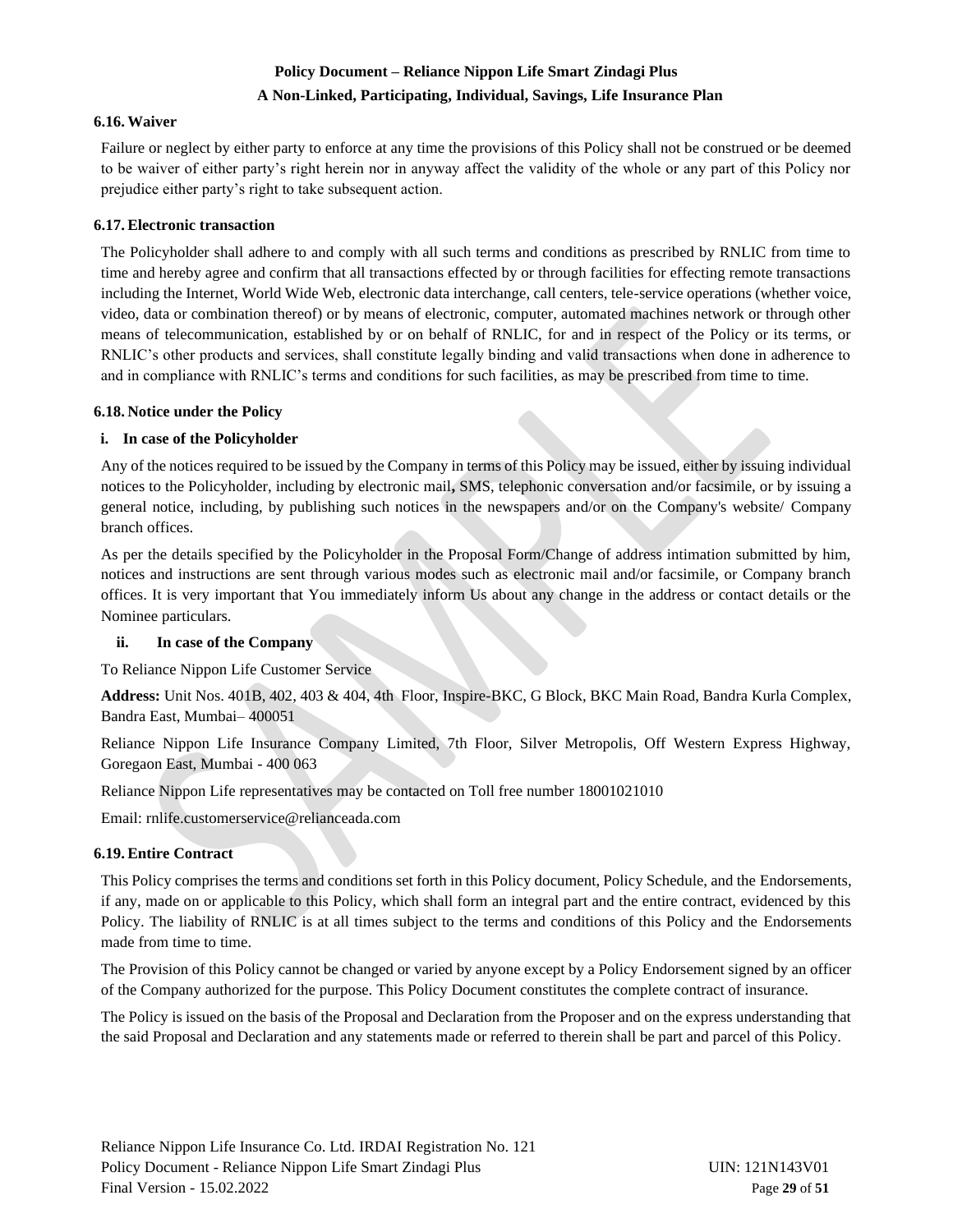## **A Non-Linked, Participating, Individual, Savings, Life Insurance Plan**

# **Annexure A: Paid Up Addition Conversion Factor**

| <b>Attained age</b> | <b>PUA</b>    | <b>Attained age</b> | <b>PUA Conve</b> |
|---------------------|---------------|---------------------|------------------|
| at                  | Conversion    | at conversion       | Facto            |
| conversion          | <b>Factor</b> |                     |                  |
| 19                  | 1.76          | 52                  | 1.29             |
| 20                  | 1.74          | 53                  | 1.28             |
| 21                  | 1.72          | 54                  | 1.27             |
| 22                  | 1.71          | 55                  | 1.26             |
| 23                  | 1.69          | 56                  | 1.25             |
| 24                  | 1.68          | 57                  | 1.24             |
| 25                  | 1.66          | 58                  | 1.23             |
| 26                  | 1.64          | 59                  | 1.22             |
| 27                  | 1.63          | 60                  | 1.21             |
| 28                  | 1.61          | 61                  | 1.20             |
| 29                  | 1.60          | 62                  | 1.19             |
| 30                  | 1.58          | 63                  | 1.18             |
| 31                  | 1.57          | 64                  | 1.17             |
| 32                  | 1.55          | 65                  | 1.17             |
| 33                  | 1.54          | 66                  | 1.16             |
| 34                  | 1.53          | 67                  | 1.15             |
| 35                  | 1.51          | 68                  | 1.14             |
| 36                  | 1.50          | 69                  | 1.13             |
| 37                  | 1.48          | 70                  | 1.12             |
| 38                  | 1.47          | 71                  | 1.11             |
| 39                  | 1.46          | 72                  | 1.11             |
| 40                  | 1.44          | 73                  | 1.10             |
| 41                  | 1.43          | 74                  | 1.09             |
| 42                  | 1.42          | 75                  | 1.08             |
| 43                  | 1.40          | 76                  | 1.07             |
| 44                  | 1.39          | 77                  | 1.07             |
| 45                  | 1.38          | 78                  | 1.06             |
| 46                  | 1.36          | 79                  | 1.05             |
| 47                  | 1.35          | 80                  | 1.04             |
| 48                  | 1.34          | 81                  | 1.04             |
| 49                  | 1.33          | 82                  | 1.03             |
| 50                  | 1.32          | 83                  | 1.02             |
| 51                  | 1.30          | 84                  | 1.01             |

| <b>Attained age</b> | <b>PUA Conversion</b> |
|---------------------|-----------------------|
| at conversion       | Factor                |
| 52                  | 1.29                  |
| 53                  | 1.28                  |
| 54                  | 1.27                  |
| 55                  | 1.26                  |
| 56                  | 1.25                  |
| 57                  | 1.24                  |
| 58                  | 1.23                  |
| 59                  | 1.22                  |
| 60                  | 1.21                  |
| 61                  | 1.20                  |
| 62                  | 1.19                  |
| 63                  | 1.18                  |
| 64                  | 1.17                  |
| 65                  | 1.17                  |
| 66                  | 1.16                  |
| 67                  | 1.15                  |
| 68                  | 1.14                  |
| 69                  | 1.13                  |
| 70                  | 1.12                  |
| 71                  | 1.11                  |
| 72                  | 1.11                  |
| 73                  | 1.10                  |
| 74                  | 1.09                  |
| 75                  | 1.08                  |
| 76                  | 1.07                  |
| 77                  | 1.07                  |
| 78                  | 1.06                  |
| 79                  | 1.05                  |
| 80                  | 1.04                  |
| 81                  | 1.04                  |
| 82                  | 1.03                  |
| 83                  | 1.02                  |
| 84                  | 1.01                  |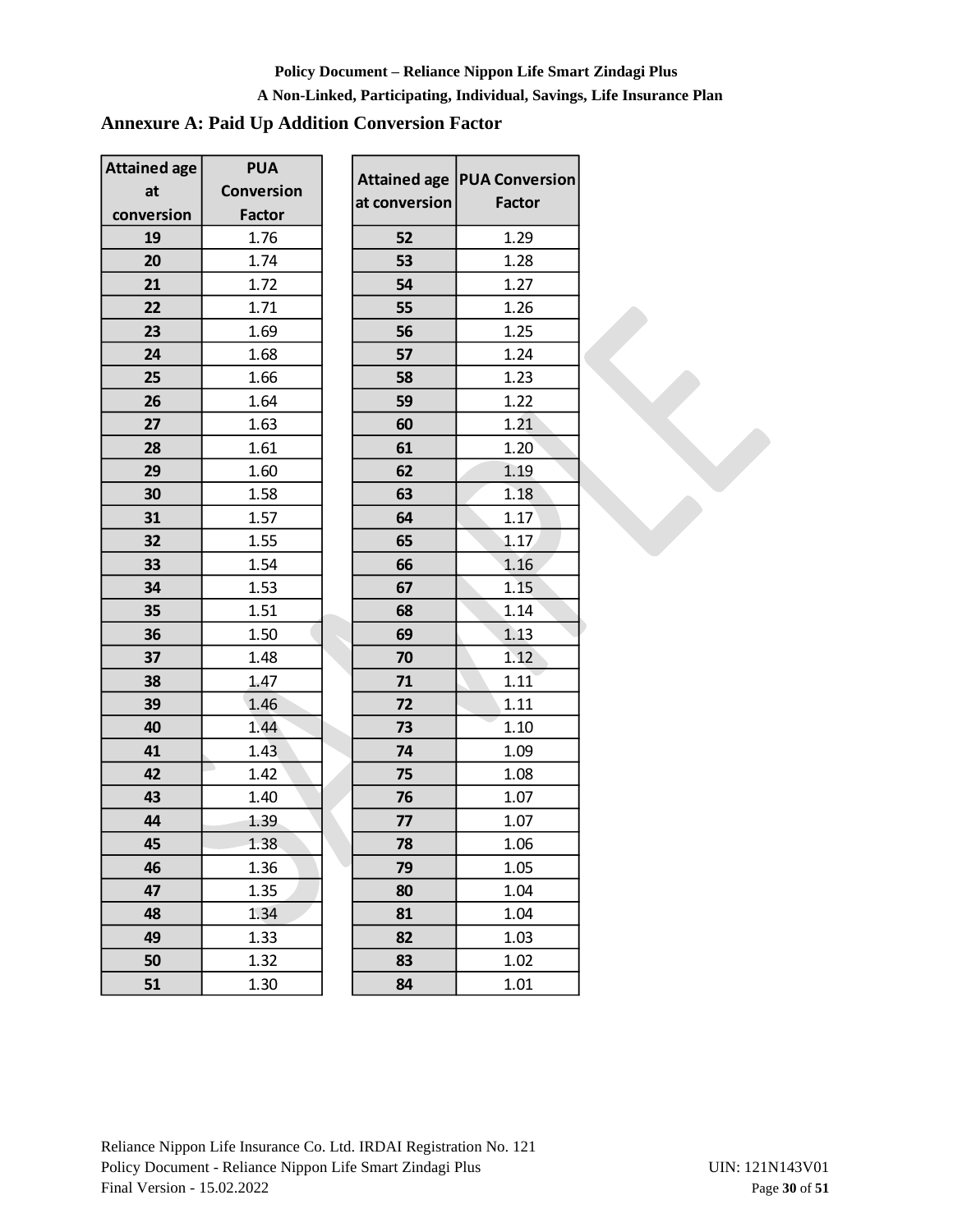## **A Non-Linked, Participating, Individual, Savings, Life Insurance Plan**

# **Annexure B: Guaranteed Surrender Value Premium Factors**

| Policy Term (= 85 minus Age at Entry) $\rightarrow$ |        |        |        |          |        |        |        |        |        |          |        |          |
|-----------------------------------------------------|--------|--------|--------|----------|--------|--------|--------|--------|--------|----------|--------|----------|
| Policy Year ↓                                       | 30     | 31     | 32     | 33       | 34     | 35     | 36     | 37     | 38     | 39       | 40     | 41       |
| $\mathbf{1}$                                        | 0.00%  | 0.00%  | 0.00%  | 0.00%    | 0.00%  | 0.00%  | 0.00%  | 0.00%  | 0.00%  | 0.00%    | 0.00%  | 0.00%    |
| $\overline{2}$                                      | 30.00% | 30.00% | 30.00% | 30.00%   | 30.00% | 30.00% | 30.00% | 30.00% | 30.00% | 30.00%   | 30.00% | 30.00%   |
| $\overline{\mathbf{3}}$                             | 35.00% | 35.00% | 35.00% | 35.00%   | 35.00% | 35.00% | 35.00% | 35.00% | 35.00% | 35.00%   | 35.00% | 35.00%   |
| $\overline{\mathbf{4}}$                             | 50.00% | 50.00% | 50.00% | 50.00%   | 50.00% | 50.00% | 50.00% | 50.00% | 50.00% | 50.00%   | 50.00% | 50.00%   |
|                                                     |        |        |        |          |        |        |        |        |        |          |        |          |
| $\mathfrak s$                                       | 50.00% | 50.00% | 50.00% | 50.00%   | 50.00% | 50.00% | 50.00% | 50.00% | 50.00% | 50.00%   | 50.00% | 50.00%   |
| 6                                                   | 50.00% | 50.00% | 50.00% | 50.00%   | 50.00% | 50.00% | 50.00% | 50.00% | 50.00% | 50.00%   | 50.00% | 50.00%   |
| $\overline{7}$                                      | 50.00% | 50.00% | 50.00% | 50.00%   | 50.00% | 50.00% | 50.00% | 50.00% | 50.00% | 50.00%   | 50.00% | 50.00%   |
| $\bf 8$                                             | 51.35% | 51.29% | 51.24% | 51.19%   | 51.14% | 51.10% | 51.06% | 51.02% | 50.99% | 50.96%   | 50.93% | 50.90%   |
| 9                                                   | 52.74% | 52.62% | 52.51% | 52.41%   | 52.31% | 52.22% | 52.14% | 52.06% | 52.00% | 51.94%   | 51.87% | 51.81%   |
| 10                                                  | 54.17% | 53.98% | 53.81% | 53.66%   | 53.51% | 53.37% | 53.25% | 53.13% | 53.03% | 52.93%   | 52.83% | 52.74%   |
| 11                                                  | 55.64% | 55.38% | 55.14% | 54.94%   | 54.73% | 54.54% | 54.38% | 54.22% | 54.08% | 53.94%   | 53.81% | 53.69%   |
| 12                                                  | 57.15% | 56.81% | 56.51% | 56.25%   | 55.98% | 55.74% | 55.53% | 55.33% | 55.15% | 54.97%   | 54.81% | 54.65%   |
| 13                                                  | 58.70% | 58.28% | 57.91% | 57.59%   | 57.26% | 56.97% | 56.71% | 56.46% | 56.24% | 56.02%   | 55.83% | 55.63%   |
|                                                     |        |        |        | 58.96%   |        |        |        |        |        |          |        |          |
| 14                                                  | 60.29% | 59.79% | 59.35% |          | 58.57% | 58.22% | 57.91% | 57.62% | 57.35% | 57.09%   | 56.86% | 56.63%   |
| 15                                                  | 61.92% | 61.34% | 60.82% | 60.36%   | 59.91% | 59.50% | 59.14% | 58.80% | 58.48% | 58.18%   | 57.91% | 57.65%   |
| 16                                                  | 63.60% | 62.93% | 62.33% | 61.80%   | 61.28% | 60.81% | 60.39% | 60.00% | 59.64% | 59.29%   | 58.98% | 58.69%   |
| 17                                                  | 65.32% | 64.56% | 63.88% | 63.27%   | 62.68% | 62.15% | 61.67% | 61.23% | 60.82% | 60.42%   | 60.07% | 59.74%   |
| 18                                                  | 67.09% | 66.23% | 65.46% | 64.78%   | 64.11% | 63.52% | 62.98% | 62.48% | 62.02% | 61.58%   | 61.18% | 60.81%   |
| 19                                                  | 68.91% | 67.94% | 67.08% | 66.32%   | 65.58% | 64.92% | 64.32% | 63.76% | 63.25% | 62.76%   | 62.31% | 61.90%   |
| 20                                                  | 70.78% | 69.70% | 68.74% | 67.90%   | 67.08% | 66.35% | 65.68% | 65.07% | 64.50% | 63.96%   | 63.47% | 63.01%   |
| 21                                                  | 72.70% | 71.50% | 70.44% | 69.52%   | 68.61% | 67.81% | 67.07% | 66.40% | 65.78% | 65.18%   | 64.65% | 64.14%   |
| 22                                                  | 74.67% | 73.35% | 72.19% | 71.17%   | 70.18% | 69.30% | 68.49% | 67.76% | 67.08% | 66.43%   | 65.85% | 65.29%   |
| 23                                                  | 76.69% | 75.25% | 73.98% | 72.86%   | 71.78% | 70.83% | 69.94% | 69.15% | 68.41% | 67.70%   | 67.07% | 66.46%   |
|                                                     |        |        |        | 74.59%   | 73.42% |        |        |        |        | 69.00%   |        |          |
| 24                                                  | 78.77% | 77.20% | 75.81% |          |        | 72.39% | 71.42% | 70.57% | 69.76% |          | 68.31% | 67.65%   |
| 25                                                  | 80.90% | 79.20% | 77.69% | 76.36%   | 75.10% | 73.98% | 72.94% | 72.01% | 71.14% | 70.32%   | 69.58% | 68.87%   |
| 26                                                  | 83.09% | 81.25% | 79.62% | 78.18%   | 76.82% | 75.61% | 74.49% | 73.48% | 72.55% | 71.67%   | 70.87% | 70.11%   |
| 27                                                  | 85.34% | 83.35% | 81.59% | 80.04%   | 78.58% | 77.27% | 76.07% | 74.98% | 73.99% | 73.04%   | 72.18% | 71.37%   |
| 28                                                  | 87.65% | 85.51% | 83.61% | 81.94%   | 80.38% | 78.97% | 77.68% | 76.52% | 75.45% | 74.44%   | 73.52% | 72.65%   |
| 29                                                  | 90.00% | 87.72% | 85.68% | 83.89%   | 82.22% | 80.71% | 79.33% | 78.09% | 76.94% | 75.86%   | 74.88% | 73.96%   |
| 30                                                  | 90.00% | 90.00% | 87.80% | 85.89%   | 84.10% | 82.49% | 81.01% | 79.69% | 78.46% | 77.31%   | 76.27% | 75.29%   |
| 31                                                  | 0.00%  | 90.00% | 90.00% | 87.93%   | 86.02% | 84.31% | 82.73% | 81.32% | 80.01% | 78.79%   | 77.68% | 76.64%   |
| 32                                                  | 0.00%  | 0.00%  | 90.00% | 90.00%   | 87.99% | 86.17% | 84.49% | 82.99% | 81.59% | 80.30%   | 79.12% | 78.02%   |
| 33                                                  | 0.00%  | 0.00%  | 0.00%  | 90.00%   | 90.00% | 88.07% | 86.28% | 84.69% | 83.20% | 81.84%   | 80.59% | 79.42%   |
| 34                                                  | 0.00%  | 0.00%  | 0.00%  | 0.00%    | 90.00% | 90.00% | 88.11% | 86.42% | 84.85% | 83.41%   | 82.08% | 80.85%   |
|                                                     |        |        |        |          |        |        |        |        |        |          |        |          |
| 35                                                  | 0.00%  | 0.00%  | 0.00%  | 0.00%    | 0.00%  | 90.00% | 90.00% | 88.19% | 86.53% | 85.01%   | 83.60% | 82.30%   |
| 36                                                  | 0.00%  | 0.00%  | 0.00%  | 0.00%    | 0.00%  | 0.00%  | 90.00% | 90.00% | 88.24% | 86.64%   | 85.15% | 83.78%   |
| 37                                                  | 0.00%  | 0.00%  | 0.00%  | 0.00%    | 0.00%  | 0.00%  | 0.00%  | 90.00% | 90.00% | 88.30%   | 86.73% | 85.29%   |
| 38                                                  | 0.00%  | 0.00%  | 0.00%  | 0.00%    | 0.00%  | 0.00%  | 0.00%  | 0.00%  | 90.00% | 90.00%   | 88.34% | 86.82%   |
| 39                                                  | 0.00%  | 0.00%  | 0.00%  | 0.00%    | 0.00%  | 0.00%  | 0.00%  | 0.00%  | 0.00%  | 90.00%   | 90.00% | 88.38%   |
| 40                                                  | 0.00%  | 0.00%  | 0.00%  | 0.00%    | 0.00%  | 0.00%  | 0.00%  | 0.00%  | 0.00%  | 0.00%    | 90.00% | 90.00%   |
| 41                                                  | 0.00%  | 0.00%  | 0.00%  | 0.00%    | 0.00%  | 0.00%  | 0.00%  | 0.00%  | 0.00%  | 0.00%    | 0.00%  | 90.00%   |
| 42                                                  | 0.00%  | 0.00%  | 0.00%  | 0.00%    | 0.00%  | 0.00%  | 0.00%  | 0.00%  | 0.00%  | 0.00%    | 0.00%  | 0.00%    |
| 43                                                  | 0.00%  | 0.00%  | 0.00%  | 0.00%    | 0.00%  | 0.00%  | 0.00%  | 0.00%  | 0.00%  | 0.00%    | 0.00%  | 0.00%    |
| 44                                                  | 0.00%  | 0.00%  | 0.00%  | 0.00%    | 0.00%  | 0.00%  | 0.00%  | 0.00%  | 0.00%  | 0.00%    | 0.00%  | 0.00%    |
| 45                                                  | 0.00%  | 0.00%  | 0.00%  | 0.00%    | 0.00%  | 0.00%  | 0.00%  | 0.00%  | 0.00%  | 0.00%    | 0.00%  | 0.00%    |
|                                                     |        |        |        |          |        |        |        |        |        |          |        |          |
| 46                                                  | 0.00%  | 0.00%  | 0.00%  | 0.00%    | 0.00%  | 0.00%  | 0.00%  | 0.00%  | 0.00%  | 0.00%    | 0.00%  | 0.00%    |
| 47                                                  | 0.00%  | 0.00%  | 0.00%  | 0.00%    | 0.00%  | 0.00%  | 0.00%  | 0.00%  | 0.00%  | 0.00%    | 0.00%  | 0.00%    |
| 48                                                  | 0.00%  | 0.00%  | 0.00%  | 0.00%    | 0.00%  | 0.00%  | 0.00%  | 0.00%  | 0.00%  | 0.00%    | 0.00%  | 0.00%    |
| 49                                                  | 0.00%  | 0.00%  | 0.00%  | 0.00%    | 0.00%  | 0.00%  | 0.00%  | 0.00%  | 0.00%  | 0.00%    | 0.00%  | 0.00%    |
| 50                                                  | 0.00%  | 0.00%  | 0.00%  | 0.00%    | 0.00%  | 0.00%  | 0.00%  | 0.00%  | 0.00%  | 0.00%    | 0.00%  | 0.00%    |
| 51                                                  | 0.00%  | 0.00%  | 0.00%  | $0.00\%$ | 0.00%  | 0.00%  | 0.00%  | 0.00%  | 0.00%  | $0.00\%$ | 0.00%  | $0.00\%$ |
| 52                                                  | 0.00%  | 0.00%  | 0.00%  | $0.00\%$ | 0.00%  | 0.00%  | 0.00%  | 0.00%  | 0.00%  | 0.00%    | 0.00%  | 0.00%    |
| 53                                                  | 0.00%  | 0.00%  | 0.00%  | 0.00%    | 0.00%  | 0.00%  | 0.00%  | 0.00%  | 0.00%  | 0.00%    | 0.00%  | 0.00%    |
| 54                                                  | 0.00%  | 0.00%  | 0.00%  | 0.00%    | 0.00%  | 0.00%  | 0.00%  | 0.00%  | 0.00%  | 0.00%    | 0.00%  | 0.00%    |
| 55                                                  | 0.00%  | 0.00%  | 0.00%  | 0.00%    | 0.00%  | 0.00%  | 0.00%  | 0.00%  | 0.00%  | 0.00%    | 0.00%  | 0.00%    |
|                                                     | 0.00%  | 0.00%  | 0.00%  | 0.00%    | 0.00%  | 0.00%  | 0.00%  | 0.00%  | 0.00%  | 0.00%    | 0.00%  | 0.00%    |
| 56                                                  |        |        |        |          |        |        |        |        |        |          |        |          |
| 57                                                  | 0.00%  | 0.00%  | 0.00%  | 0.00%    | 0.00%  | 0.00%  | 0.00%  | 0.00%  | 0.00%  | 0.00%    | 0.00%  | 0.00%    |
| 58                                                  | 0.00%  | 0.00%  | 0.00%  | 0.00%    | 0.00%  | 0.00%  | 0.00%  | 0.00%  | 0.00%  | 0.00%    | 0.00%  | 0.00%    |
| 59                                                  | 0.00%  | 0.00%  | 0.00%  | 0.00%    | 0.00%  | 0.00%  | 0.00%  | 0.00%  | 0.00%  | 0.00%    | 0.00%  | 0.00%    |
| 60                                                  | 0.00%  | 0.00%  | 0.00%  | 0.00%    | 0.00%  | 0.00%  | 0.00%  | 0.00%  | 0.00%  | 0.00%    | 0.00%  | 0.00%    |
| 61                                                  | 0.00%  | 0.00%  | 0.00%  | 0.00%    | 0.00%  | 0.00%  | 0.00%  | 0.00%  | 0.00%  | 0.00%    | 0.00%  | 0.00%    |
| 62                                                  | 0.00%  | 0.00%  | 0.00%  | 0.00%    | 0.00%  | 0.00%  | 0.00%  | 0.00%  | 0.00%  | 0.00%    | 0.00%  | 0.00%    |
| 63                                                  | 0.00%  | 0.00%  | 0.00%  | 0.00%    | 0.00%  | 0.00%  | 0.00%  | 0.00%  | 0.00%  | 0.00%    | 0.00%  | 0.00%    |
| 64                                                  | 0.00%  | 0.00%  | 0.00%  | 0.00%    | 0.00%  | 0.00%  | 0.00%  | 0.00%  | 0.00%  | 0.00%    | 0.00%  | 0.00%    |
| 65                                                  | 0.00%  | 0.00%  | 0.00%  | 0.00%    | 0.00%  | 0.00%  | 0.00%  | 0.00%  | 0.00%  | 0.00%    | 0.00%  | 0.00%    |
| 66                                                  | 0.00%  | 0.00%  | 0.00%  | 0.00%    | 0.00%  | 0.00%  | 0.00%  | 0.00%  | 0.00%  | 0.00%    | 0.00%  | 0.00%    |
| 67                                                  | 0.00%  | 0.00%  | 0.00%  | 0.00%    | 0.00%  | 0.00%  | 0.00%  | 0.00%  | 0.00%  | 0.00%    | 0.00%  | 0.00%    |
|                                                     |        |        |        |          |        |        |        |        |        |          |        |          |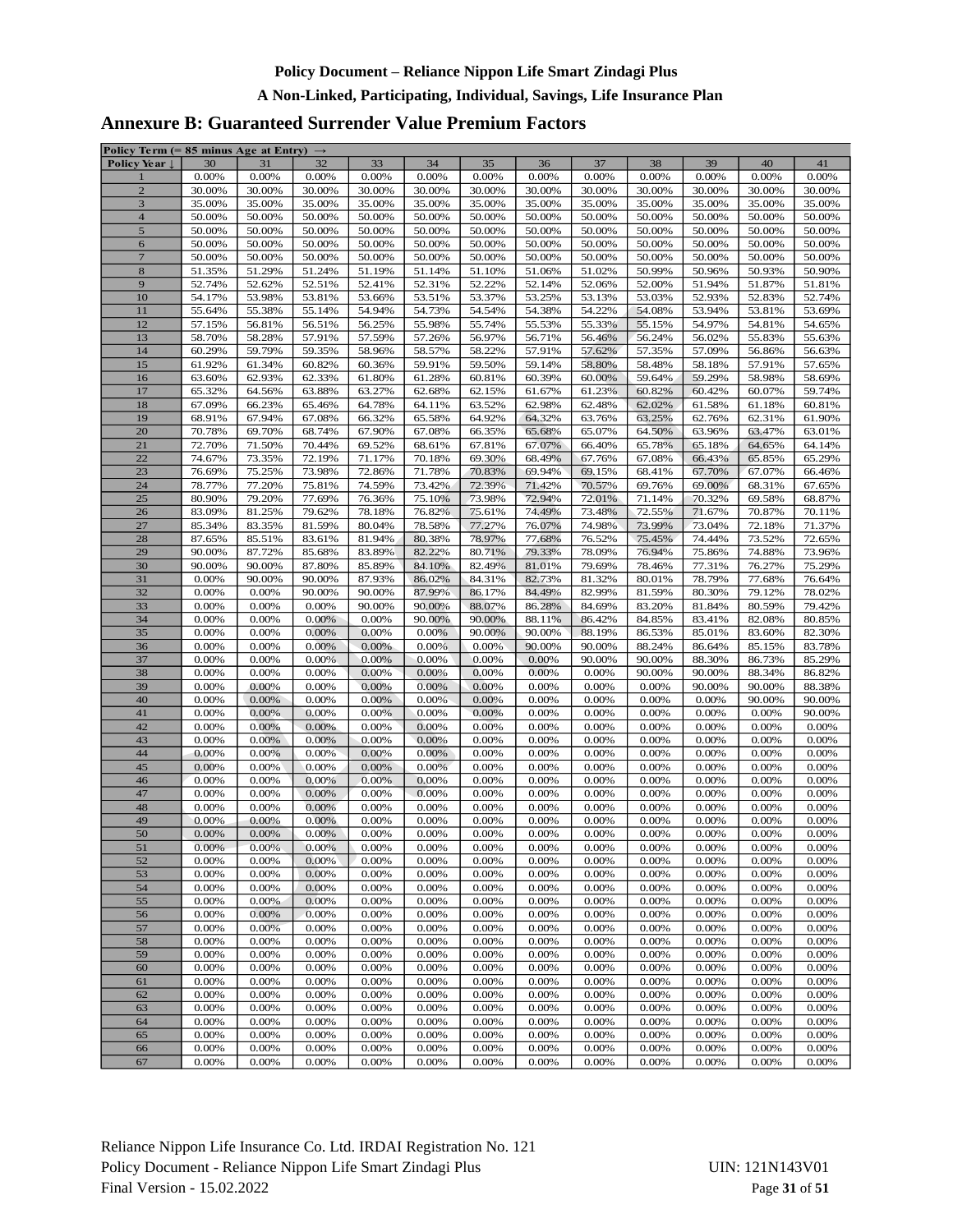## **A Non-Linked, Participating, Individual, Savings, Life Insurance Plan**

| Policy Term (= 85 minus Age at Entry) $\rightarrow$ |        |          |        |        |        |        |        |          |          |        |        |        |        |
|-----------------------------------------------------|--------|----------|--------|--------|--------|--------|--------|----------|----------|--------|--------|--------|--------|
| Policy Year                                         | 42     | 43       | 44     | 45     | 46     | 47     | 48     | 49       | 50       | 51     | 52     | 53     | 54     |
| ı                                                   | 0.00%  | 0.00%    | 0.00%  | 0.00%  | 0.00%  | 0.00%  | 0.00%  | 0.00%    | 0.00%    | 0.00%  | 0.00%  | 0.00%  | 0.00%  |
| $\overline{2}$                                      | 30.00% | 30.00%   | 30.00% | 30.00% | 30.00% | 30.00% | 30.00% | 30.00%   | 30.00%   | 30.00% | 30.00% | 30.00% | 30.00% |
| 3                                                   | 35.00% | 35.00%   | 35.00% | 35.00% | 35.00% | 35.00% | 35.00% | 35.00%   | 35.00%   | 35.00% | 35.00% | 35.00% | 35.00% |
| $\overline{4}$                                      | 50.00% | 50.00%   | 50.00% | 50.00% | 50.00% | 50.00% | 50.00% | 50.00%   | 50.00%   | 50.00% | 50.00% | 50.00% | 50.00% |
| $\sqrt{5}$                                          | 50.00% | 50.00%   | 50.00% | 50.00% | 50.00% | 50.00% | 50.00% | 50.00%   | 50.00%   | 50.00% | 50.00% | 50.00% | 50.00% |
|                                                     |        | 50.00%   |        | 50.00% | 50.00% |        |        |          |          |        |        | 50.00% |        |
| $\sqrt{6}$                                          | 50.00% |          | 50.00% |        |        | 50.00% | 50.00% | 50.00%   | 50.00%   | 50.00% | 50.00% |        | 50.00% |
| $\overline{7}$                                      | 50.00% | 50.00%   | 50.00% | 50.00% | 50.00% | 50.00% | 50.00% | 50.00%   | 50.00%   | 50.00% | 50.00% | 50.00% | 50.00% |
| $\,$ 8 $\,$                                         | 50.87% | 50.85%   | 50.82% | 50.80% | 50.78% | 50.76% | 50.74% | 50.72%   | 50.70%   | 50.69% | 50.67% | 50.66% | 50.64% |
| 9                                                   | 51.76% | 51.71%   | 51.66% | 51.61% | 51.57% | 51.53% | 51.49% | 51.45%   | 51.41%   | 51.39% | 51.35% | 51.33% | 51.29% |
| 10                                                  | 52.66% | 52.59%   | 52.51% | 52.44% | 52.37% | 52.31% | 52.25% | 52.19%   | 52.13%   | 52.10% | 52.04% | 52.00% | 51.95% |
| 11                                                  | 53.58% | 53.48%   | 53.37% | 53.28% | 53.19% | 53.10% | 53.02% | 52.94%   | 52.86%   | 52.82% | 52.74% | 52.68% | 52.62% |
| 12                                                  | 54.51% | 54.39%   | 54.25% | 54.13% | 54.02% | 53.91% | 53.80% | 53.70%   | 53.60%   | 53.55% | 53.45% | 53.37% | 53.30% |
| 13                                                  | 55.46% | 55.31%   | 55.14% | 55.00% | 54.86% | 54.73% | 54.60% | 54.48%   | 54.36%   | 54.29% | 54.17% | 54.07% | 53.99% |
| 14                                                  | 56.43% | 56.25%   | 56.05% | 55.88% | 55.72% | 55.56% | 55.41% | 55.27%   | 55.13%   | 55.04% | 54.90% | 54.78% | 54.68% |
| 15                                                  | 57.41% | 57.20%   | 56.97% | 56.77% | 56.59% | 56.40% | 56.23% | 56.07%   | 55.91%   | 55.80% | 55.64% | 55.50% | 55.38% |
| 16                                                  | 58.41% | 58.17%   | 57.91% | 57.68% | 57.47% | 57.26% | 57.06% | 56.88%   | 56.70%   | 56.57% | 56.39% | 56.23% | 56.09% |
| 17                                                  | 59.43% | 59.16%   | 58.86% | 58.60% | 58.37% | 58.13% | 57.90% | 57.70%   | 57.50%   | 57.35% | 57.15% | 56.97% | 56.81% |
|                                                     |        |          |        |        |        |        |        |          |          |        |        |        |        |
| 18                                                  | 60.47% | 60.16%   | 59.83% | 59.54% | 59.28% | 59.01% | 58.76% | 58.53%   | 58.31%   | 58.14% | 57.92% | 57.72% | 57.54% |
| 19                                                  | 61.52% | 61.18%   | 60.81% | 60.49% | 60.20% | 59.91% | 59.63% | 59.38%   | 59.13%   | 58.94% | 58.70% | 58.48% | 58.28% |
| 20                                                  | 62.59% | 62.22%   | 61.81% | 61.46% | 61.14% | 60.82% | 60.51% | 60.24%   | 59.96%   | 59.75% | 59.49% | 59.25% | 59.03% |
| 21                                                  | 63.68% | 63.27%   | 62.83% | 62.44% | 62.09% | 61.74% | 61.41% | 61.11%   | 60.81%   | 60.57% | 60.29% | 60.03% | 59.79% |
| 22                                                  | 64.79% | 64.34%   | 63.86% | 63.44% | 63.06% | 62.68% | 62.32% | 61.99%   | 61.67%   | 61.40% | 61.10% | 60.82% | 60.56% |
| 23                                                  | 65.92% | 65.43%   | 64.91% | 64.46% | 64.04% | 63.63% | 63.24% | 62.89%   | 62.54%   | 62.25% | 61.92% | 61.62% | 61.34% |
| 24                                                  | 67.07% | 66.54%   | 65.98% | 65.49% | 65.04% | 64.60% | 64.18% | 63.80%   | 63.42%   | 63.11% | 62.75% | 62.43% | 62.13% |
| 25                                                  | 68.24% | 67.67%   | 67.07% | 66.54% | 66.05% | 65.58% | 65.13% | 64.72%   | 64.31%   | 63.98% | 63.59% | 63.25% | 62.93% |
| 26                                                  | 69.43% | 68.82%   | 68.17% | 67.61% | 67.08% | 66.58% | 66.09% | 65.65%   | 65.22%   | 64.86% | 64.45% | 64.08% | 63.74% |
| 27                                                  | 70.64% | 69.99%   | 69.29% | 68.69% | 68.13% | 67.59% | 67.07% | 66.60%   | 66.14%   | 65.75% | 65.32% | 64.92% | 64.56% |
| 28                                                  | 71.87% | 71.18%   | 70.43% | 69.79% | 69.19% | 68.62% | 68.06% | 67.56%   | 67.07%   | 66.65% | 66.20% | 65.77% | 65.39% |
| 29                                                  | 73.12% | 72.39%   | 71.59% | 70.91% | 70.27% | 69.66% | 69.07% | 68.54%   | 68.02%   | 67.57% | 67.09% | 66.63% | 66.23% |
| 30                                                  | 74.40% | 73.62%   | 72.77% | 72.05% | 71.37% | 70.72% | 70.09% | 69.53%   | 68.98%   | 68.50% | 67.99% | 67.51% | 67.08% |
| 31                                                  | 75.70% | 74.87%   | 73.97% | 73.20% | 72.48% | 71.79% | 71.13% | 70.53%   | 69.95%   | 69.44% | 68.90% | 68.40% | 67.94% |
| 32                                                  | 77.02% | 76.14%   | 75.19% | 74.37% | 73.61% | 72.88% | 72.18% | 71.55%   | 70.94%   | 70.40% | 69.83% | 69.30% | 68.81% |
| 33                                                  | 78.36% | 77.43%   | 76.43% | 75.56% | 74.76% | 73.99% | 73.25% | 72.58%   | 71.94%   | 71.37% | 70.77% | 70.21% | 69.69% |
| 34                                                  | 79.73% | 78.74%   | 77.69% | 76.77% | 75.93% | 75.11% | 74.33% | 73.63%   | 72.95%   | 72.35% | 71.72% | 71.13% | 70.59% |
| 35                                                  | 81.12% | 80.07%   | 78.97% | 78.00% | 77.11% | 76.25% | 75.43% | 74.69%   | 73.98%   | 73.35% | 72.68% | 72.07% | 71.50% |
| 36                                                  | 82.53% |          | 80.27% | 79.25% | 78.31% |        |        | 75.77%   |          |        |        |        |        |
|                                                     |        | 81.43%   |        |        |        | 77.41% | 76.55% |          | 75.02%   | 74.36% | 73.66% | 73.02% | 72.42% |
| 37                                                  | 83.97% | 82.81%   | 81.59% | 80.52% | 79.53% | 78.59% | 77.68% | 76.86%   | 76.08%   | 75.38% | 74.65% | 73.98% | 73.35% |
| 38                                                  | 85.43% | 84.21%   | 82.93% | 81.81% | 80.77% | 79.78% | 78.83% | 77.97%   | 77.15%   | 76.42% | 75.65% | 74.95% | 74.29% |
| 39                                                  | 86.92% | 85.64%   | 84.30% | 83.12% | 82.03% | 80.99% | 80.00% | 79.10%   | 78.24%   | 77.47% | 76.67% | 75.94% | 75.25% |
| 40                                                  | 88.44% | 87.09%   | 85.69% | 84.45% | 83.31% | 82.22% | 81.18% | 80.24%   | 79.34%   | 78.54% | 77.70% | 76.94% | 76.22% |
| 41                                                  | 90.00% | 88.56%   | 87.10% | 85.80% | 84.61% | 83.47% | 82.38% | 81.40%   | 80.46%   | 79.62% | 78.74% | 77.95% | 77.20% |
| 42                                                  | 90.00% | 90.00%   | 88.53% | 87.17% | 85.93% | 84.74% | 83.60% | 82.58%   | 81.59%   | 80.72% | 79.80% | 78.97% | 78.19% |
| 43                                                  | 0.00%  | 90.00%   | 90.00% | 88.57% | 87.27% | 86.03% | 84.84% | 83.77%   | 82.74%   | 81.83% | 80.87% | 80.01% | 79.20% |
| 44                                                  | 0.00%  | 0.00%    | 90.00% | 90.00% | 88.63% | 87.34% | 86.10% | 84.98%   | 83.91%   | 82.96% | 81.96% | 81.06% | 80.22% |
| 45                                                  | 0.00%  | 0.00%    | 0.00%  | 90.00% | 90.00% | 88.67% | 87.37% | 86.21%   | 85.09%   | 84.10% | 83.06% | 82.13% | 81.25% |
| 46                                                  | 0.00%  | 0.00%    | 0.00%  | 0.00%  | 90.00% | 90.00% | 88.66% | 87.45%   | 86.29%   | 85.26% | 84.18% | 83.21% | 82.29% |
| 47                                                  | 0.00%  | 0.00%    | 0.00%  | 0.00%  | 0.00%  | 90.00% | 90.00% | 88.71%   | 87.51%   | 86.43% | 85.31% | 84.30% | 83.35% |
| 48                                                  | 0.00%  | 0.00%    | 0.00%  | 0.00%  | 0.00%  | 0.00%  | 90.00% | 90.00%   | 88.74%   | 87.62% | 86.46% | 85.41% | 84.42% |
| 49                                                  | 0.00%  | 0.00%    | 0.00%  | 0.00%  | 0.00%  | 0.00%  | 0.00%  | 90.00%   | 90.00%   | 88.83% | 87.62% | 86.53% | 85.51% |
| 50                                                  | 0.00%  | 0.00%    | 0.00%  | 0.00%  | 0.00%  | 0.00%  | 0.00%  | 0.00%    | 90.00%   | 90.00% | 88.80% | 87.67% | 86.61% |
| 51                                                  | 0.00%  | 0.00%    | 0.00%  | 0.00%  | 0.00%  | 0.00%  | 0.00%  | 0.00%    | 0.00%    | 90.00% | 90.00% | 88.82% | 87.72% |
| 52                                                  | 0.00%  | 0.00%    | 0.00%  | 0.00%  | 0.00%  | 0.00%  | 0.00%  | 0.00%    | 0.00%    | 0.00%  | 90.00% | 90.00% | 88.85% |
| 53                                                  | 0.00%  | 0.00%    | 0.00%  | 0.00%  | 0.00%  | 0.00%  | 0.00%  | 0.00%    | 0.00%    | 0.00%  | 0.00%  | 90.00% | 90.00% |
| 54                                                  | 0.00%  | 0.00%    | 0.00%  | 0.00%  | 0.00%  | 0.00%  | 0.00%  | 0.00%    | 0.00%    | 0.00%  | 0.00%  | 0.00%  | 90.00% |
|                                                     |        |          |        |        |        |        |        |          |          |        |        |        |        |
| 55                                                  | 0.00%  | 0.00%    | 0.00%  | 0.00%  | 0.00%  | 0.00%  | 0.00%  | 0.00%    | 0.00%    | 0.00%  | 0.00%  | 0.00%  | 0.00%  |
| 56                                                  | 0.00%  | $0.00\%$ | 0.00%  | 0.00%  | 0.00%  | 0.00%  | 0.00%  | 0.00%    | 0.00%    | 0.00%  | 0.00%  | 0.00%  | 0.00%  |
| 57                                                  | 0.00%  | 0.00%    | 0.00%  | 0.00%  | 0.00%  | 0.00%  | 0.00%  | 0.00%    | 0.00%    | 0.00%  | 0.00%  | 0.00%  | 0.00%  |
| 58                                                  | 0.00%  | 0.00%    | 0.00%  | 0.00%  | 0.00%  | 0.00%  | 0.00%  | 0.00%    | 0.00%    | 0.00%  | 0.00%  | 0.00%  | 0.00%  |
| 59                                                  | 0.00%  | 0.00%    | 0.00%  | 0.00%  | 0.00%  | 0.00%  | 0.00%  | 0.00%    | 0.00%    | 0.00%  | 0.00%  | 0.00%  | 0.00%  |
| 60                                                  | 0.00%  | 0.00%    | 0.00%  | 0.00%  | 0.00%  | 0.00%  | 0.00%  | 0.00%    | 0.00%    | 0.00%  | 0.00%  | 0.00%  | 0.00%  |
| 61                                                  | 0.00%  | 0.00%    | 0.00%  | 0.00%  | 0.00%  | 0.00%  | 0.00%  | 0.00%    | 0.00%    | 0.00%  | 0.00%  | 0.00%  | 0.00%  |
| 62                                                  | 0.00%  | 0.00%    | 0.00%  | 0.00%  | 0.00%  | 0.00%  | 0.00%  | 0.00%    | 0.00%    | 0.00%  | 0.00%  | 0.00%  | 0.00%  |
| 63                                                  | 0.00%  | 0.00%    | 0.00%  | 0.00%  | 0.00%  | 0.00%  | 0.00%  | 0.00%    | $0.00\%$ | 0.00%  | 0.00%  | 0.00%  | 0.00%  |
| 64                                                  | 0.00%  | 0.00%    | 0.00%  | 0.00%  | 0.00%  | 0.00%  | 0.00%  | 0.00%    | 0.00%    | 0.00%  | 0.00%  | 0.00%  | 0.00%  |
| 65                                                  | 0.00%  | 0.00%    | 0.00%  | 0.00%  | 0.00%  | 0.00%  | 0.00%  | 0.00%    | 0.00%    | 0.00%  | 0.00%  | 0.00%  | 0.00%  |
| 66                                                  | 0.00%  | 0.00%    | 0.00%  | 0.00%  | 0.00%  | 0.00%  | 0.00%  | 0.00%    | 0.00%    | 0.00%  | 0.00%  | 0.00%  | 0.00%  |
| 67                                                  | 0.00%  | 0.00%    | 0.00%  | 0.00%  | 0.00%  | 0.00%  | 0.00%  | $0.00\%$ | 0.00%    | 0.00%  | 0.00%  | 0.00%  | 0.00%  |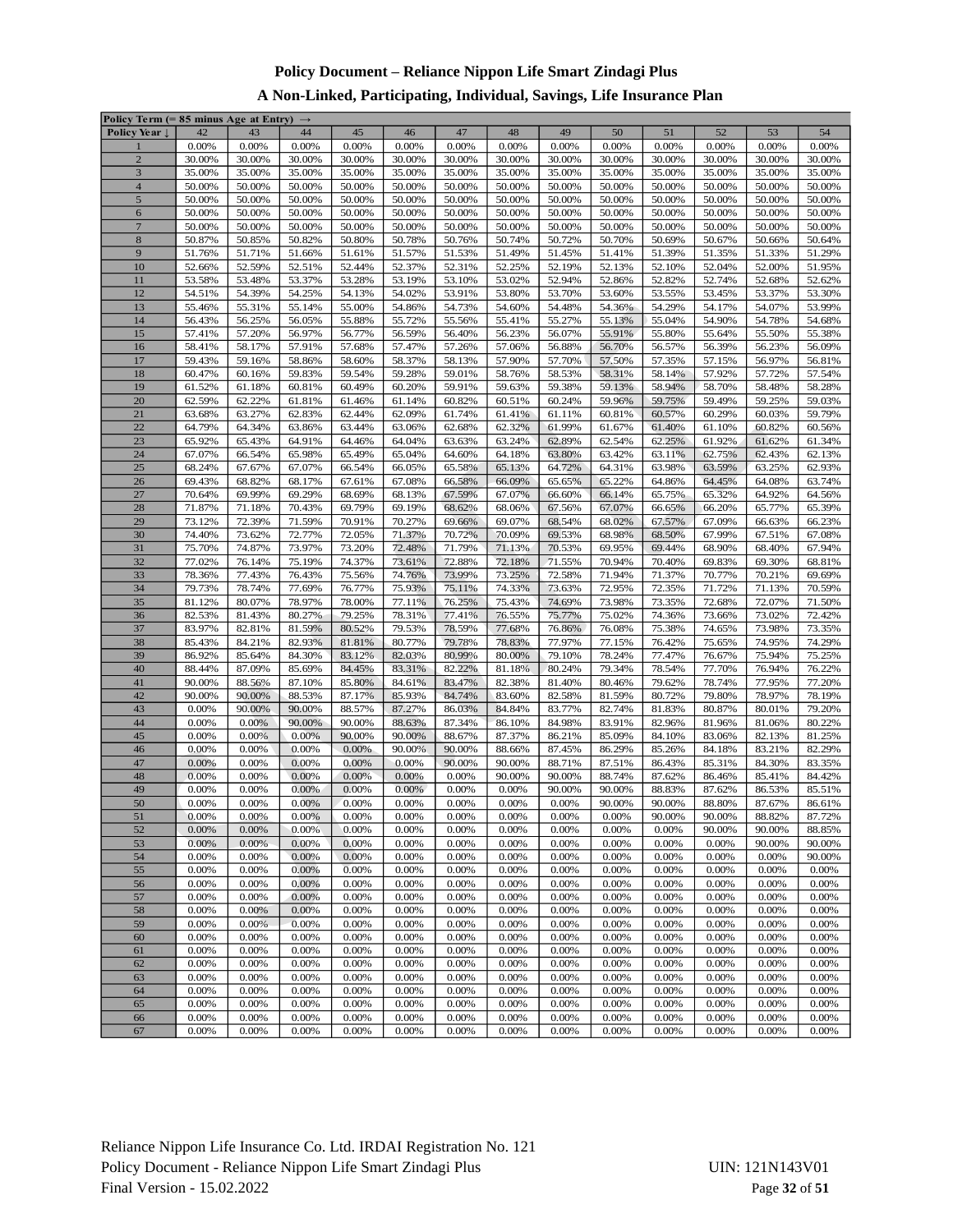## **A Non-Linked, Participating, Individual, Savings, Life Insurance Plan**

| Policy Term (= 85 minus Age at Entry) $\rightarrow$ |        |        |        |        |        |        |        |          |        |        |        |        |        |
|-----------------------------------------------------|--------|--------|--------|--------|--------|--------|--------|----------|--------|--------|--------|--------|--------|
| Policy Year                                         | 55     | 56     | 57     | 58     | 59     | 60     | 61     | 62       | 63     | 64     | 65     | 66     | 67     |
| ı                                                   | 0.00%  | 0.00%  | 0.00%  | 0.00%  | 0.00%  | 0.00%  | 0.00%  | 0.00%    | 0.00%  | 0.00%  | 0.00%  | 0.00%  | 0.00%  |
| $\overline{2}$                                      | 30.00% | 30.00% | 30.00% | 30.00% | 30.00% | 30.00% | 30.00% | 30.00%   | 30.00% | 30.00% | 30.00% | 30.00% | 30.00% |
| 3                                                   | 35.00% | 35.00% | 35.00% | 35.00% | 35.00% | 35.00% | 35.00% | 35.00%   | 35.00% | 35.00% | 35.00% | 35.00% | 35.00% |
| $\overline{4}$                                      | 50.00% | 50.00% | 50.00% | 50.00% | 50.00% | 50.00% | 50.00% | 50.00%   | 50.00% | 50.00% | 50.00% | 50.00% | 50.00% |
| $\sqrt{5}$                                          | 50.00% | 50.00% | 50.00% | 50.00% | 50.00% | 50.00% | 50.00% | 50.00%   | 50.00% | 50.00% | 50.00% | 50.00% | 50.00% |
| $\sqrt{6}$                                          | 50.00% | 50.00% | 50.00% | 50.00% | 50.00% | 50.00% | 50.00% | 50.00%   | 50.00% | 50.00% | 50.00% | 50.00% | 50.00% |
|                                                     |        |        |        |        |        |        |        |          |        |        |        |        |        |
| $\overline{7}$                                      | 50.00% | 50.00% | 50.00% | 50.00% | 50.00% | 50.00% | 50.00% | 50.00%   | 50.00% | 50.00% | 50.00% | 50.00% | 50.00% |
| $\,$ 8 $\,$                                         | 50.63% | 50.62% | 50.60% | 50.59% | 50.58% | 50.57% | 50.56% | 50.55%   | 50.54% | 50.53% | 50.52% | 50.51% | 50.50% |
| 9                                                   | 51.27% | 51.24% | 51.21% | 51.19% | 51.17% | 51.14% | 51.12% | 51.10%   | 51.08% | 51.06% | 51.04% | 51.02% | 51.01% |
| 10                                                  | 51.92% | 51.87% | 51.83% | 51.80% | 51.76% | 51.72% | 51.69% | 51.66%   | 51.63% | 51.60% | 51.57% | 51.54% | 51.52% |
| 11                                                  | 52.57% | 52.51% | 52.46% | 52.41% | 52.36% | 52.31% | 52.27% | 52.23%   | 52.18% | 52.14% | 52.10% | 52.06% | 52.04% |
| 12                                                  | 53.23% | 53.16% | 53.09% | 53.03% | 52.97% | 52.90% | 52.85% | 52.80%   | 52.74% | 52.69% | 52.64% | 52.59% | 52.56% |
| 13                                                  | 53.90% | 53.81% | 53.73% | 53.66% | 53.58% | 53.50% | 53.44% | 53.38%   | 53.31% | 53.25% | 53.19% | 53.13% | 53.09% |
| 14                                                  | 54.58% | 54.47% | 54.38% | 54.29% | 54.20% | 54.11% | 54.04% | 53.96%   | 53.88% | 53.81% | 53.74% | 53.67% | 53.62% |
| 15                                                  | 55.27% | 55.14% | 55.04% | 54.93% | 54.83% | 54.73% | 54.64% | 54.55%   | 54.46% | 54.38% | 54.30% | 54.22% | 54.16% |
| 16                                                  | 55.97% | 55.82% | 55.70% | 55.58% | 55.47% | 55.35% | 55.25% | 55.15%   | 55.05% | 54.95% | 54.86% | 54.77% | 54.70% |
| 17                                                  | 56.67% | 56.51% | 56.37% | 56.24% | 56.11% | 55.98% | 55.87% | 55.75%   | 55.64% | 55.53% | 55.43% | 55.33% | 55.25% |
| 18                                                  | 57.38% | 57.21% | 57.05% | 56.91% | 56.76% | 56.62% | 56.49% | 56.36%   | 56.24% | 56.12% | 56.00% | 55.89% | 55.80% |
| 19                                                  | 58.10% | 57.91% | 57.74% | 57.58% | 57.42% | 57.26% | 57.12% | 56.98%   | 56.84% | 56.71% | 56.58% | 56.46% | 56.36% |
| 20                                                  | 58.83% | 58.62% | 58.44% | 58.26% | 58.09% | 57.91% | 57.76% | 57.60%   | 57.45% | 57.31% | 57.17% | 57.04% | 56.92% |
| 21                                                  | 59.57% | 59.34% | 59.15% | 58.95% | 58.76% | 58.57% | 58.40% | 58.23%   | 58.07% | 57.91% | 57.76% | 57.62% | 57.49% |
| 22                                                  | 60.32% | 60.07% | 59.86% | 59.65% | 59.44% | 59.24% | 59.05% | 58.87%   | 58.69% | 58.52% | 58.36% | 58.21% | 58.07% |
| 23                                                  | 61.08% | 60.81% | 60.58% | 60.36% | 60.13% | 59.91% | 59.71% | 59.51%   | 59.32% | 59.14% | 58.96% | 58.80% | 58.65% |
| 24                                                  | 61.85% | 61.56% | 61.31% | 61.07% | 60.83% | 60.59% | 60.38% | 60.16%   | 59.96% | 59.76% | 59.57% | 59.40% | 59.24% |
|                                                     |        |        |        |        |        |        |        |          |        |        |        |        |        |
| 25                                                  | 62.63% | 62.32% | 62.05% | 61.79% | 61.54% | 61.28% | 61.05% | 60.82%   | 60.60% | 60.39% | 60.19% | 60.01% | 59.83% |
| 26                                                  | 63.42% | 63.09% | 62.80% | 62.52% | 62.25% | 61.98% | 61.73% | 61.49%   | 61.25% | 61.03% | 60.81% | 60.62% | 60.43% |
| 27                                                  | 64.22% | 63.87% | 63.56% | 63.26% | 62.97% | 62.68% | 62.42% | 62.16%   | 61.91% | 61.67% | 61.44% | 61.24% | 61.04% |
| 28                                                  | 65.03% | 64.66% | 64.33% | 64.01% | 63.70% | 63.39% | 63.12% | 62.84%   | 62.58% | 62.32% | 62.08% | 61.86% | 61.65% |
| 29                                                  | 65.85% | 65.46% | 65.11% | 64.77% | 64.44% | 64.11% | 63.82% | 63.53%   | 63.25% | 62.98% | 62.72% | 62.49% | 62.27% |
| 30                                                  | 66.68% | 66.27% | 65.90% | 65.54% | 65.19% | 64.84% | 64.53% | 64.23%   | 63.93% | 63.64% | 63.37% | 63.13% | 62.89% |
| 31                                                  | 67.52% | 67.09% | 66.70% | 66.32% | 65.95% | 65.58% | 65.25% | 64.93%   | 64.62% | 64.31% | 64.03% | 63.77% | 63.52% |
| 32                                                  | 68.37% | 67.92% | 67.50% | 67.10% | 66.71% | 66.33% | 65.98% | 65.64%   | 65.31% | 64.99% | 64.69% | 64.42% | 64.16% |
| 33                                                  | 69.23% | 68.76% | 68.31% | 67.89% | 67.48% | 67.08% | 66.72% | 66.36%   | 66.01% | 65.68% | 65.36% | 65.08% | 64.80% |
| 34                                                  | 70.10% | 69.61% | 69.13% | 68.69% | 68.26% | 67.84% | 67.46% | 67.09%   | 66.72% | 66.37% | 66.04% | 65.74% | 65.45% |
| 35                                                  | 70.98% | 70.47% | 69.96% | 69.50% | 69.05% | 68.61% | 68.21% | 67.82%   | 67.44% | 67.07% | 66.72% | 66.41% | 66.11% |
| 36                                                  | 71.87% | 71.34% | 70.80% | 70.32% | 69.85% | 69.39% | 68.97% | 68.56%   | 68.16% | 67.78% | 67.41% | 67.09% | 66.77% |
| 37                                                  | 72.77% | 72.22% | 71.65% | 71.15% | 70.66% | 70.18% | 69.74% | 69.31%   | 68.89% | 68.50% | 68.11% | 67.77% | 67.44% |
| 38                                                  | 73.69% | 73.11% | 72.51% | 71.99% | 71.48% | 70.98% | 70.52% | 70.07%   | 69.63% | 69.22% | 68.82% | 68.46% | 68.12% |
| 39                                                  | 74.62% | 74.01% | 73.39% | 72.84% | 72.31% | 71.79% | 71.31% | 70.84%   | 70.38% | 69.95% | 69.53% | 69.16% | 68.80% |
| 40                                                  | 75.56% | 74.92% | 74.28% | 73.70% | 73.15% | 72.61% | 72.11% | 71.62%   | 71.14% | 70.69% | 70.25% | 69.86% | 69.49% |
| 41                                                  | 76.51% | 75.84% | 75.18% | 74.57% | 74.00% | 73.44% | 72.91% | 72.40%   | 71.90% | 71.44% | 70.98% | 70.57% | 70.19% |
| 42                                                  | 77.47% | 76.77% | 76.09% | 75.45% | 74.86% | 74.27% | 73.72% | 73.19%   | 72.67% | 72.19% | 71.72% | 71.29% | 70.89% |
| 43                                                  | 78.44% | 77.72% | 77.01% | 76.34% | 75.73% | 75.11% | 74.54% | 73.99%   | 73.45% | 72.95% | 72.46% | 72.02% | 71.60% |
| 44                                                  | 79.43% | 78.68% | 77.94% | 77.24% | 76.61% | 75.96% | 75.37% | 74.80%   | 74.24% | 73.72% | 73.21% | 72.75% | 72.32% |
| 45                                                  | 80.43% | 79.65% | 78.88% | 78.15% | 77.50% | 76.82% | 76.21% | 75.62%   | 75.04% | 74.50% | 73.97% | 73.49% | 73.04% |
| 46                                                  | 81.44% | 80.63% | 79.83% | 79.07% | 78.40% | 77.69% | 77.06% | 76.45%   | 75.85% | 75.29% | 74.74% | 74.24% | 73.77% |
| 47                                                  | 82.46% | 81.62% | 80.79% | 80.01% | 79.31% | 78.57% | 77.92% | 77.29%   | 76.66% | 76.08% | 75.51% | 75.00% | 74.51% |
| 48                                                  | 83.50% | 82.63% | 81.76% | 80.96% | 80.23% | 79.46% | 78.79% | 78.14%   | 77.48% | 76.88% | 76.29% | 75.76% | 75.26% |
| 49                                                  | 84.55% | 83.65% | 82.75% | 81.92% | 81.16% | 80.36% | 79.67% | 79.00%   | 78.31% | 77.69% | 77.08% | 76.53% | 76.01% |
| 50                                                  | 85.61% | 84.68% | 83.75% | 82.89% | 82.10% | 81.27% | 80.56% | 79.86%   | 79.15% | 78.51% | 77.88% | 77.31% | 76.77% |
| 51                                                  | 86.69% | 85.72% | 84.76% | 83.87% | 83.05% | 82.19% | 81.46% | 80.73%   | 80.00% | 79.34% | 78.69% | 78.10% | 77.54% |
| 52                                                  | 87.78% | 86.78% | 85.78% | 84.86% | 84.01% | 83.12% | 82.37% | 81.61%   | 80.86% | 80.18% | 79.51% | 78.90% | 78.32% |
| 53                                                  | 88.88% | 87.85% | 86.82% | 85.86% | 84.98% | 84.06% | 83.29% | 82.50%   | 81.73% | 81.03% | 80.33% | 79.70% | 79.10% |
| 54                                                  | 90.00% | 88.93% | 87.87% | 86.88% | 85.97% | 85.02% | 84.22% | 83.40%   | 82.61% | 81.88% | 81.16% | 80.51% | 79.89% |
| 55                                                  | 90.00% | 90.00% | 88.93% | 87.91% | 86.97% | 85.99% | 85.16% | 84.31%   | 83.50% | 82.74% | 82.00% | 81.33% | 80.69% |
| 56                                                  | 0.00%  | 90.00% | 90.00% | 88.95% | 87.98% | 86.97% | 86.11% | 85.23%   | 84.40% | 83.61% | 82.85% | 82.16% | 81.50% |
| 57                                                  | 0.00%  | 0.00%  | 90.00% | 90.00% | 89.00% | 87.96% | 87.07% | 86.16%   | 85.31% | 84.49% | 83.71% | 83.00% | 82.32% |
| 58                                                  | 0.00%  | 0.00%  | 0.00%  | 90.00% | 90.00% | 88.96% | 88.04% | 87.10%   | 86.23% | 85.38% | 84.58% | 83.85% | 83.14% |
|                                                     |        | 0.00%  | 0.00%  |        | 90.00% | 90.00% |        |          |        |        |        |        |        |
| 59                                                  | 0.00%  |        |        | 0.00%  |        |        | 89.02% | 88.05%   | 87.16% | 86.28% | 85.46% | 84.70% | 83.97% |
| 60                                                  | 0.00%  | 0.00%  | 0.00%  | 0.00%  | 0.00%  | 90.00% | 90.00% | 89.01%   | 88.10% | 87.19% | 86.35% | 85.56% | 84.81% |
| 61                                                  | 0.00%  | 0.00%  | 0.00%  | 0.00%  | 0.00%  | 0.00%  | 90.00% | 90.00%   | 89.05% | 88.11% | 87.25% | 86.43% | 85.66% |
| 62                                                  | 0.00%  | 0.00%  | 0.00%  | 0.00%  | 0.00%  | 0.00%  | 0.00%  | 90.00%   | 90.00% | 89.04% | 88.15% | 87.31% | 86.52% |
| 63                                                  | 0.00%  | 0.00%  | 0.00%  | 0.00%  | 0.00%  | 0.00%  | 0.00%  | 0.00%    | 90.00% | 90.00% | 89.06% | 88.20% | 87.39% |
| 64                                                  | 0.00%  | 0.00%  | 0.00%  | 0.00%  | 0.00%  | 0.00%  | 0.00%  | 0.00%    | 0.00%  | 90.00% | 90.00% | 89.10% | 88.26% |
| 65                                                  | 0.00%  | 0.00%  | 0.00%  | 0.00%  | 0.00%  | 0.00%  | 0.00%  | 0.00%    | 0.00%  | 0.00%  | 90.00% | 90.00% | 89.14% |
| 66                                                  | 0.00%  | 0.00%  | 0.00%  | 0.00%  | 0.00%  | 0.00%  | 0.00%  | 0.00%    | 0.00%  | 0.00%  | 0.00%  | 90.00% | 90.00% |
| 67                                                  | 0.00%  | 0.00%  | 0.00%  | 0.00%  | 0.00%  | 0.00%  | 0.00%  | $0.00\%$ | 0.00%  | 0.00%  | 0.00%  | 0.00%  | 90.00% |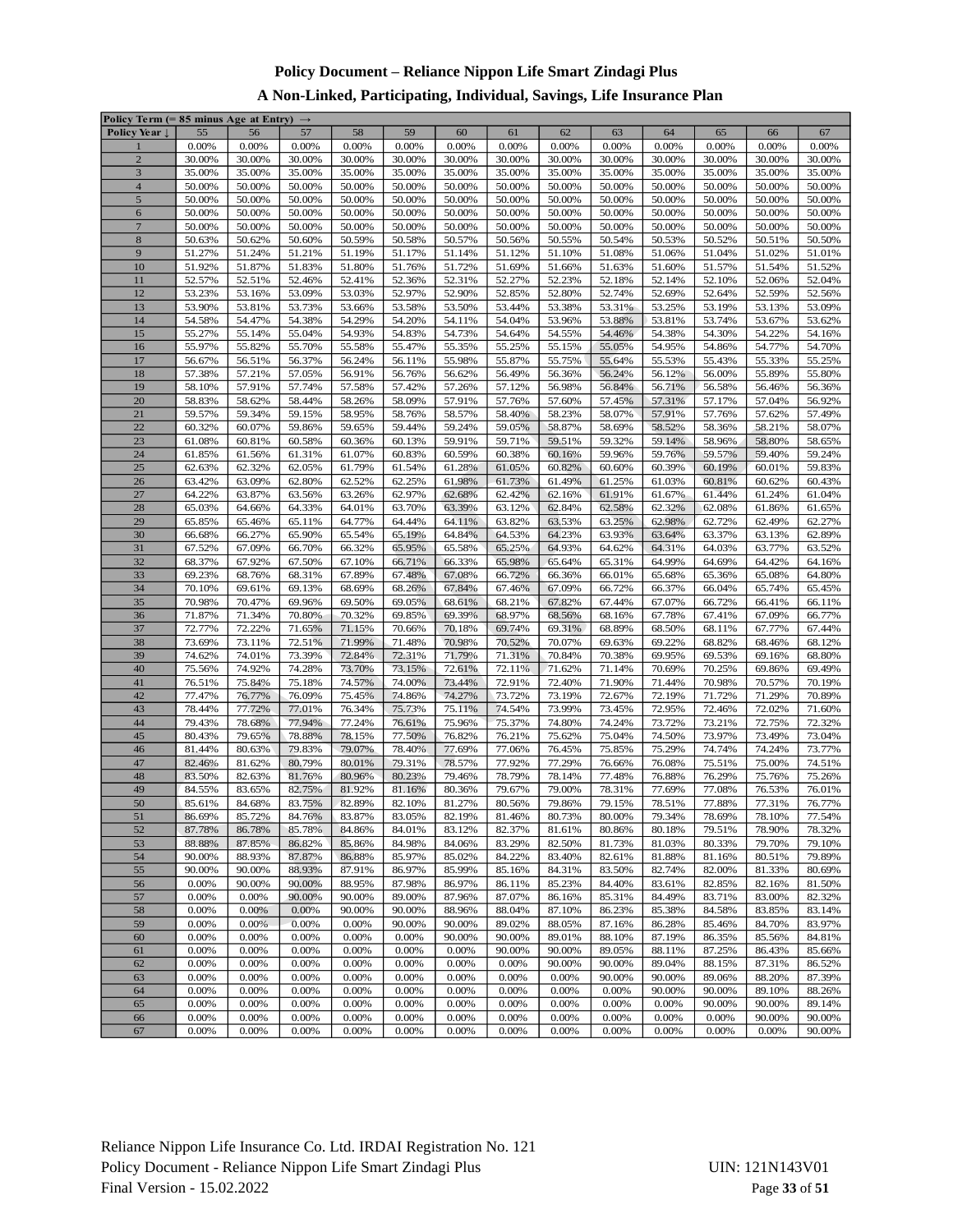#### **A Non-Linked, Participating, Individual, Savings, Life Insurance Plan**

| Policy Year $\downarrow$ / PPT $\rightarrow$ | 10     | 12     | 15     | 20     |
|----------------------------------------------|--------|--------|--------|--------|
| 1                                            | 0.00%  | 0.00%  | 0.00%  | 0.00%  |
| $\overline{2}$                               | 22.89% | 17.30% | 11.37% | 5.65%  |
| 3                                            | 26.32% | 19.90% | 13.08% | 6.50%  |
| $\overline{4}$                               | 30.27% | 22.89% | 15.04% | 7.48%  |
| 5                                            | 34.81% | 26.32% | 17.30% | 8.60%  |
| 6                                            | 40.03% | 30.27% | 19.90% | 9.89%  |
| $\overline{7}$                               | 46.03% | 34.81% | 22.89% | 11.37% |
| 8                                            | 52.93% | 40.03% | 26.32% | 13.08% |
| 9                                            | 60.87% | 46.03% | 30.27% | 15.04% |
| 10                                           | 70.00% | 52.93% | 34.81% | 17.30% |
| 11                                           |        | 60.87% | 40.03% | 19.90% |
| 12                                           |        | 70.00% | 46.03% | 22.89% |
| 13                                           |        |        | 52.93% | 26.32% |
| 14                                           |        |        | 60.87% | 30.27% |
| 15                                           |        |        | 70.00% | 34.81% |
| 16                                           |        |        |        | 40.03% |
| 17                                           |        |        |        | 46.03% |
| 18                                           |        |        |        | 52.93% |
| 19                                           |        |        |        | 60.87% |
| 20                                           |        |        |        | 70.00% |

# **<< Annexure C: Guaranteed Surrender Value Bonus Factors**

**>> To be printed for if Deferred Income Variant is selected**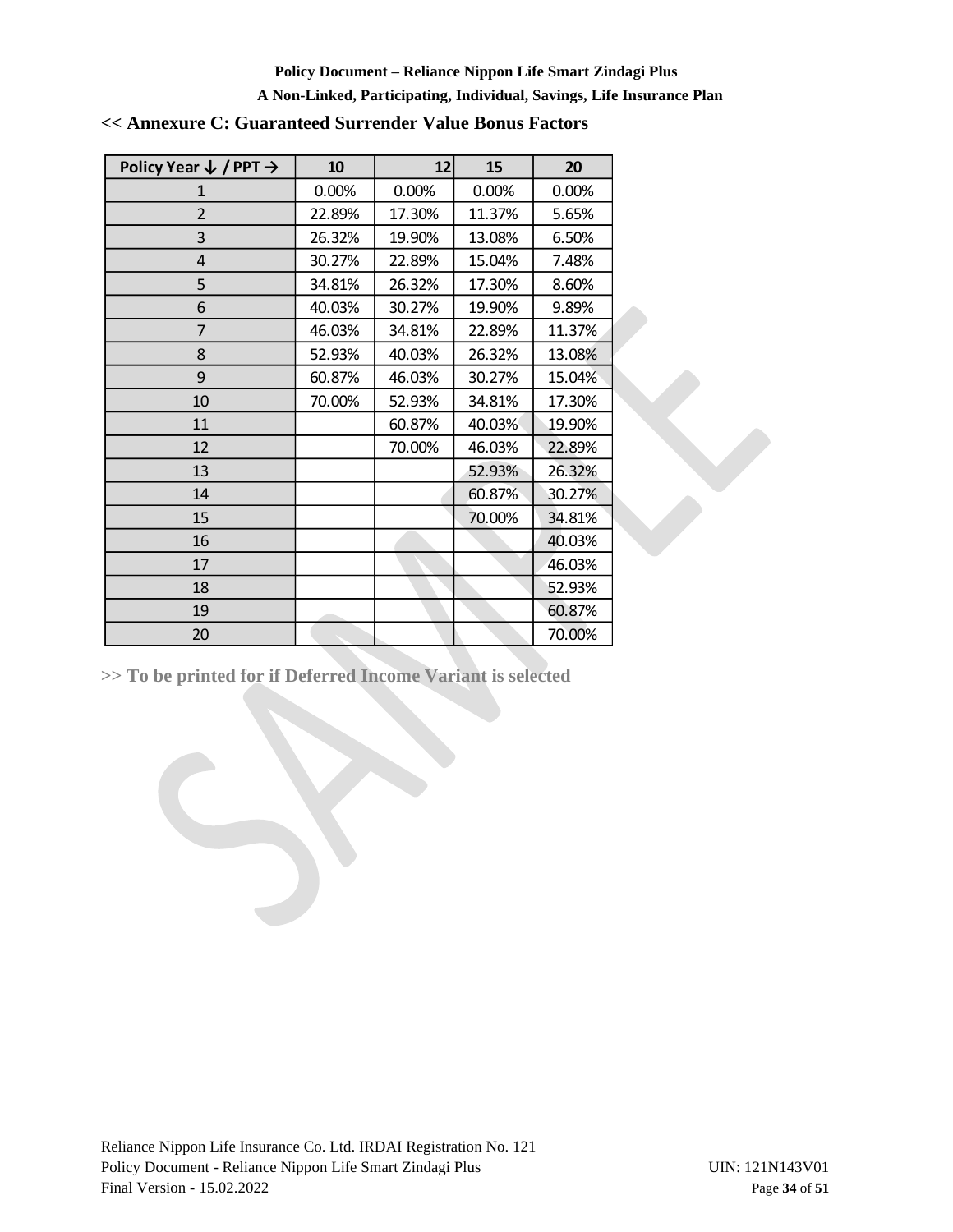## **A Non-Linked, Participating, Individual, Savings, Life Insurance Plan**

<<**Annexure D: Guaranteed Surrender Value Paid Up Addition Factors**>> **to be printed if Deferred Income Variant option is selected**

<<**Annexure C: Guaranteed Surrender Value Paid Up Addition Factors**>> **to be printed if** 

**Immediate Income Variant is selected**

Attained Age in Years & Months refers to attained age in years & completed months as on date of surrender. For eg: Attained Age in Years & Months 20\_10 means attained age of 20 years and 10 completed months

| <b>Attained Age in</b>    | <b>GSV PUA</b> | Attained Age in           | <b>GSV PUA</b> | Attained Age in   GSV PUA |                | Attained Age in   GSV PUA |                |
|---------------------------|----------------|---------------------------|----------------|---------------------------|----------------|---------------------------|----------------|
| <b>Years &amp; Months</b> | <b>Factors</b> | <b>Years &amp; Months</b> | <b>Factors</b> | <b>Years &amp; Months</b> | <b>Factors</b> | <b>Years &amp; Months</b> | <b>Factors</b> |
| 18 1                      | <b>NA</b>      | 22 4                      | 58.7%          | 26 7                      | 61.1%          | 30 10                     | 63.6%          |
| 18 2                      | <b>NA</b>      | 22 <sub>5</sub>           | 58.8%          | 26 8                      | 61.2%          | 30 11                     | 63.7%          |
| 18 3                      | <b>NA</b>      | 226                       | 58.8%          | 269                       | 61.2%          | 31 0                      | 63.7%          |
| 18 4                      | <b>NA</b>      | 22 7                      | 58.9%          | 26 10                     | 61.3%          | 31 1                      | 63.8%          |
| 18 5                      | <b>NA</b>      | 22 8                      | 58.9%          | 26 11                     | 61.3%          | 31 2                      | 63.8%          |
| 18 6                      | <b>NA</b>      | 22 9                      | 59.0%          | 270                       | 61.4%          | 31 3                      | 63.9%          |
| 18 7                      | NA             | 22 10                     | 59.0%          | 271                       | 61.4%          | 31 4                      | 63.9%          |
| 18 8                      | <b>NA</b>      | 22 11                     | 59.1%          | 27 <sub>2</sub>           | 61.5%          | 31 5                      | 64.0%          |
| 18 9                      | <b>NA</b>      | 230                       | 59.1%          | 27 <sub>3</sub>           | 61.5%          | 31 6                      | 64.0%          |
| 18 10                     | <b>NA</b>      | 23 1                      | 59.2%          | 27 4                      | 61.6%          | 31 7                      | 64.1%          |
| 18 11                     | <b>NA</b>      | 23 <sub>2</sub>           | 59.2%          | 27 <sub>5</sub>           | 61.6%          | 31 8                      | 64.1%          |
| 19 0                      | <b>NA</b>      | 23 <sub>3</sub>           | 59.3%          | 276                       | 61.7%          | 31 9                      | 64.2%          |
| 19 1                      | 57.0%          | 23 4                      | 59.3%          | 27 <sub>7</sub>           | 61.7%          | 31 10                     | 64.2%          |
| 19 2                      | 57.0%          | 23 <sub>5</sub>           | 59.3%          | 27 8                      | 61.8%          | 31 11                     | 64.3%          |
| 19 3                      | 57.1%          | 236                       | 59.4%          | 27 9                      | 61.8%          | 32 0                      | 64.3%          |
| 19 4                      | 57.1%          | 237                       | 59.4%          | 27 10                     | 61.9%          | 32 1                      | 64.4%          |
| 19 5                      | 57.2%          | 23 8                      | 59.5%          | 27 11                     | 61.9%          | 32 2                      | 64.4%          |
| 19 6                      | 57.2%          | 23 9                      | 59.5%          | 28 0                      | 62.0%          | 32 3                      | 64.5%          |
| 19 7                      | 57.3%          | 23 10                     | 59.6%          | 28 1                      | 62.0%          | 32 4                      | 64.5%          |
| 19 8                      | 57.3%          | 23 11                     | 59.6%          | 28 2                      | 62.1%          | 32 5                      | 64.6%          |
| 19 9                      | 57.3%          | 24 0                      | 59.7%          | 28 3                      | 62.1%          | 32 6                      | 64.6%          |
| 19 10                     | 57.4%          | 241                       | 59.7%          | 28 4                      | 62.2%          | 32 <sub>7</sub>           | 64.7%          |
| 19 11                     | 57.4%          | 24 2                      | 59.8%          | 28 5                      | 62.2%          | 32 8                      | 64.8%          |
| 20 <sub>0</sub>           | 57.5%          | 24 <sub>3</sub>           | 59.8%          | 286                       | 62.3%          | 32 9                      | 64.8%          |
| 201                       | 57.5%          | 24 4                      | 59.9%          | 28 7                      | 62.3%          | 32 10                     | 64.9%          |
| 20 <sub>2</sub>           | 57.6%          | 24 5                      | 59.9%          | 28 8                      | 62.4%          | 32 11                     | 64.9%          |
| 20 <sub>3</sub>           | 57.6%          | 24 6                      | 60.0%          | 28 9                      | 62.4%          | 33 0                      | 65.0%          |
| 20 4                      | 57.7%          | 24 7                      | 60.0%          | 28 10                     | 62.4%          | 33 1                      | 65.0%          |
| 20 <sub>5</sub>           | 57.7%          | 248                       | 60.0%          | 28 11                     | 62.5%          | 33 <sub>2</sub>           | 65.1%          |
| 206                       | 57.7%          | 24 9                      | 60.1%          | 29 0                      | 62.5%          | 33 3                      | 65.1%          |
| 20 7                      | 57.8%          | 24 10                     | 60.1%          | 29 1                      | 62.6%          | 33 4                      | 65.2%          |
| 20 8                      | 57.8%          | 24 11                     | 60.2%          | 29 2                      | 62.6%          | 33 5                      | 65.2%          |
| 20 9                      | 57.9%          | 250                       | 60.2%          | 29 <sub>3</sub>           | 62.7%          | 33 6                      | 65.3%          |
| 20 10                     | 57.9%          | 251                       | 60.3%          | 29 4                      | 62.7%          | 33 7                      | 65.3%          |
| 20 11                     | 58.0%          | 25 <sub>2</sub>           | 60.3%          | 29 5                      | 62.8%          | 33 8                      | 65.4%          |
| 21 0                      | 58.0%          | 25 <sub>3</sub>           | 60.4%          | 296                       | 62.8%          | 33 9                      | 65.4%          |
| 211                       | 58.1%          | 25 4                      | 60.4%          | 29 7                      | 62.9%          | 33 10                     | 65.5%          |
| 21 <sub>2</sub>           | 58.1%          | 25 <sub>5</sub>           | 60.5%          | 29 8                      | 62.9%          | 33 11                     | 65.5%          |
| 21 3                      | 58.2%          | 256                       | 60.5%          | 29 9                      | 63.0%          | 34 0                      | 65.6%          |
| $21_4$                    | 58.2%          | 25 7                      | 60.6%          | 29 10                     | 63.0%          | 34 1                      | 65.6%          |
| 21 <sub>5</sub>           | 58.2%          | 25 8                      | 60.6%          | 29 11                     | 63.1%          | 34 2                      | 65.7%          |
| 21 6                      | 58.3%          | $25 - 9$                  | 60.7%          | 30 0                      | 63.1%          | $34 - 3$                  | 65.7%          |
| 217                       | 58.3%          | 25 10                     | 60.7%          | 30 1                      | 63.2%          | 34 4                      | 65.8%          |
| $21_8$                    | 58.4%          | 25 11                     | 60.8%          | 30 <sub>2</sub>           | 63.2%          | $34-5$                    | 65.8%          |
| 21 9                      | 58.4%          | 260                       | 60.8%          | 30 3                      | 63.3%          | 34 6                      | 65.9%          |
| 21 10                     | 58.5%          | 26 1                      | 60.9%          | 30 4                      | 63.3%          | 34 7                      | 65.9%          |
| $21_1$                    | 58.5%          | $26_2$                    | 60.9%          | $30\_5$                   | 63.4%          | $34_{8}$                  | 66.0%          |
| 22 <sub>0</sub>           | 58.6%          | 26 <sub>3</sub>           | 60.9%          | 30 6                      | 63.4%          | 34 9                      | 66.0%          |
| 221                       | 58.6%          | 26 4                      | 61.0%          | 30 7                      | 63.5%          | 34 10                     | 66.1%          |
| 22 <sub>2</sub>           | 58.7%          | 26 <sub>5</sub>           | 61.0%          | 30 <sub>8</sub>           | 63.5%          | 34 11                     | 66.1%          |
| $22_{3}$                  | 58.7%          | 266                       | 61.1%          | 30 9                      | 63.6%          | 35 <sub>0</sub>           | 66.2%          |

Reliance Nippon Life Insurance Co. Ltd. IRDAI Registration No. 121 Policy Document - Reliance Nippon Life Smart Zindagi Plus UIN: 121N143V01 Final Version - 15.02.2022 Page **35** of **51**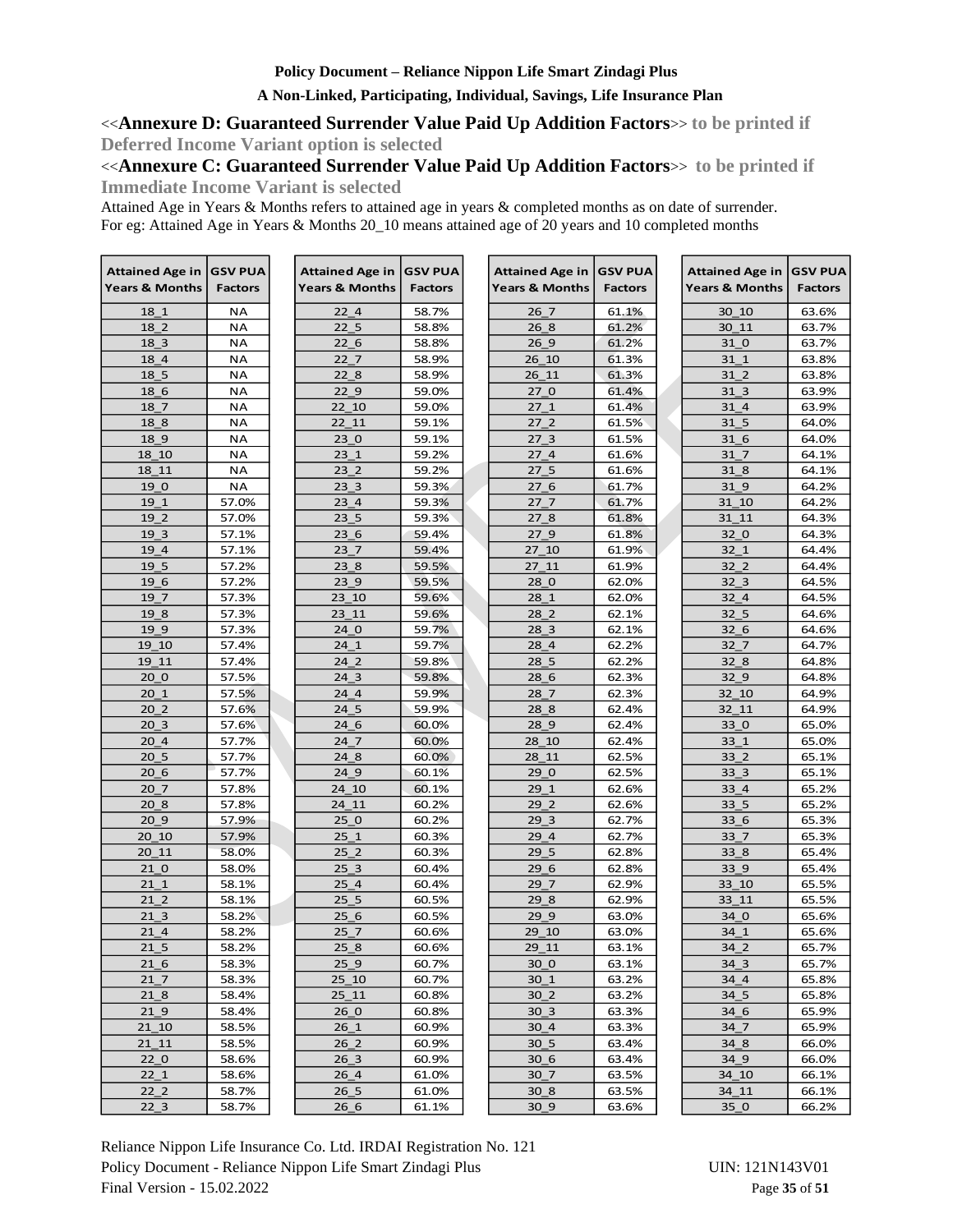| Attained Age in   GSV PUA |                | <b>Attained Age in</b>    | <b>GSV PUA</b> | Attained Age in   GSV PUA |                | <b>Attained Age in</b> | <b>GSV PUA</b> |
|---------------------------|----------------|---------------------------|----------------|---------------------------|----------------|------------------------|----------------|
| Years & Months            | <b>Factors</b> | <b>Years &amp; Months</b> | <b>Factors</b> | <b>Years &amp; Months</b> | <b>Factors</b> | Years & Months         | <b>Factors</b> |
| 35 1                      | 66.2%          | 39 4                      | 68.9%          | 43 7                      | 71.7%          | 47 10                  | 74.5%          |
| 35 <sub>2</sub>           | 66.3%          | 39 5                      | 69.0%          | 43 8                      | 71.8%          | 47 11                  | 74.6%          |
| 35 <sub>3</sub>           | 66.3%          | 39 6                      | 69.0%          | 43 9                      | 71.8%          | 48 0                   | 74.6%          |
| 35 4                      | 66.4%          | 39 7                      | 69.1%          | 43 10                     | 71.9%          | 48 1                   | 74.7%          |
| 35 5                      | 66.5%          | 39 8                      | 69.1%          | 43 11                     | 71.9%          | 48 2                   | 74.7%          |
| 35 <sub>6</sub>           | 66.5%          | 39 9                      | 69.2%          | 44 0                      | 72.0%          | 48 3                   | 74.8%          |
| 35 <sub>7</sub>           | 66.6%          | 39 10                     | 69.3%          | 44 1                      | 72.0%          | 48 4                   | 74.9%          |
| 35 8                      | 66.6%          | 39 11                     | 69.3%          | 44 2                      | 72.1%          | 48 5                   | 74.9%          |
| 35 9                      | 66.7%          | 40 0                      | 69.4%          | 44 3                      | 72.1%          | 48 6                   | 75.0%          |
| 35 10                     | 66.7%          | 40 1                      | 69.4%          | 44 4                      | 72.2%          | 48 7                   | 75.0%          |
| 35 11                     | 66.8%          | 40 2                      | 69.5%          | 44 5                      | 72.3%          | 48 8                   | 75.1%          |
| 36 0                      | 66.8%          | 40 3                      | 69.5%          | 44 6                      | 72.3%          | 48 9                   | 75.1%          |
| 36 1                      | 66.9%          | 40 4                      | 69.6%          | 44 7                      | 72.4%          | 48 10                  | 75.2%          |
| 36 2                      | 66.9%          | 40 5                      | 69.6%          | 44 8                      | 72.4%          | 48 11                  | 75.2%          |
| 36 3                      | 67.0%          | 40 6                      | 69.7%          | 44 9                      | 72.5%          | 49 0                   | 75.3%          |
| 36 4                      | 67.0%          | 40 7                      | 69.7%          | 44 10                     | 72.5%          | 49 1                   | 75.4%          |
| 36 5                      | 67.1%          | 40 8                      | 69.8%          | 44 11                     | 72.6%          | 49 2                   | 75.4%          |
| 36 6                      | 67.1%          | 40 9                      | 69.9%          | 45 0                      | 72.6%          | 49 3                   | 75.5%          |
| 36 7                      | 67.2%          | 40 10                     | 69.9%          | 45 1                      | 72.7%          | 49 4                   | 75.5%          |
| 36 8                      | 67.2%          | 40 11                     | 70.0%          | 45 2                      | 72.7%          | 49 5                   | 75.6%          |
| 36 9                      | 67.3%          | 41 0                      | 70.0%          | 45 3                      | 72.8%          | 49 6                   | 75.6%          |
| 36 10                     | 67.3%          | 41 1                      | 70.1%          | 45 4                      | 72.9%          | 49 7                   | 75.7%          |
| 36 11                     | 67.4%          | 41 2                      | 70.1%          | 45 5                      | 72.9%          | 49 8                   | 75.7%          |
| 37 0                      | 67.4%          | 41 3                      | 70.2%          | 45 6                      | 73.0%          | 49 9                   | 75.8%          |
| 37 1                      | 67.5%          | 41 4                      | 70.2%          | 45 7                      | 73.0%          | 49 10                  | 75.9%          |
| 37 <sub>2</sub>           | 67.6%          | 41 5                      | 70.3%          | 45 8                      | 73.1%          | 49 11                  | 75.9%          |
| 37 <sub>3</sub>           | 67.6%          | 41 6                      | 70.3%          | 45 9                      | 73.1%          | 50 0                   | 76.0%          |
| 37 4                      | 67.7%          | 41 7                      | 70.4%          | 45 10                     | 73.2%          | 50 1                   | 76.0%          |
| 37 5                      | 67.7%          | 41 8                      | 70.4%          | 45 11                     | 73.2%          | 50 <sub>2</sub>        | 76.1%          |
| 37 6                      | 67.8%          | 41 9                      | 70.5%          | 46 0                      | 73.3%          | 50 3                   | 76.1%          |
| 37 7                      | 67.8%          | 41 10                     | 70.6%          | 46 1                      | 73.4%          | 50 <sub>4</sub>        | 76.2%          |
| 37 8                      | 67.9%          | 41 11                     | 70.6%          | 46 2                      | 73.4%          | 50 5                   | 76.2%          |
| 37 9                      | 67.9%          | 42 0                      | 70.7%          | 46 3                      | 73.5%          | 50 6                   | 76.3%          |
| 37 10                     | 68.0%          | 42 1                      | 70.7%          | 46 4                      | 73.5%          | 50 7                   | 76.4%          |
| 37 11                     | 68.0%          | 42 2                      | 70.8%          | 46_5                      | 73.6%          | 50 8                   | 76.4%          |
| 38 0                      | 68.1%          | 42 3                      | 70.8%          | 46 6                      | 73.6%          | 50 9                   | 76.5%          |
| 38 1                      | 68.1%          | 42 4                      | 70.9%          | 46 7                      | 73.7%          | 50 10                  | 76.5%          |
| $38_2$                    | 68.2%          | $42\_5$                   | 70.9%          | 468                       | 73.7%          | $50_11$                | 76.6%          |
| 38 3                      | 68.2%          | 42 6                      | 71.0%          | 46 9                      | 73.8%          | 51 0                   | 76.6%          |
| 38 4                      | 68.3%          | 42 7                      | 71.0%          | 46 10                     | 73.9%          | $51_1$                 | 76.7%          |
| 38 5                      | 68.3%          | 42 <sub>8</sub>           | 71.1%          | 46 11                     | 73.9%          | 51 <sub>2</sub>        | 76.7%          |
| 38 6                      | 68.4%          | 42 9                      | 71.2%          | 47 0                      | 74.0%          | 51 3                   | 76.8%          |
| $38-7$                    | 68.5%          | 42 10                     | 71.2%          | 47 1                      | 74.0%          | 51 <sub>4</sub>        | 76.8%          |
| 38 8                      | 68.5%          | 42_11                     | 71.3%          | 47 2                      | 74.1%          | $51-5$                 | 76.9%          |
| 38 9                      | 68.6%          | 43 0                      | 71.3%          | 47 3                      | 74.1%          | 51 <sub>6</sub>        | 77.0%          |
| 38 10                     | 68.6%          | 43 1                      | 71.4%          | 47 4                      | 74.2%          | $51$ $7$               | 77.0%          |
| 38 11                     | 68.7%          | $43 \ 2$                  | 71.4%          | 47 5                      | 74.2%          | 51 <sub>8</sub>        | 77.1%          |
| 39 0                      | 68.7%          | 43 3                      | 71.5%          | 47 6                      | 74.3%          | 51 9                   | 77.1%          |
| 39 1                      | 68.8%          | 43 4                      | 71.5%          | 47 7                      | 74.4%          | 51 10                  | 77.2%          |
| 39 2                      | 68.8%          | $43\_5$                   | 71.6%          | 47 8                      | 74.4%          | 51 11                  | 77.2%          |
| 39 <sub>3</sub>           | 68.9%          | $43\_6$                   | 71.6%          | 47 9                      | 74.5%          | 52 <sub>0</sub>        | 77.3%          |

## **A Non-Linked, Participating, Individual, Savings, Life Insurance Plan**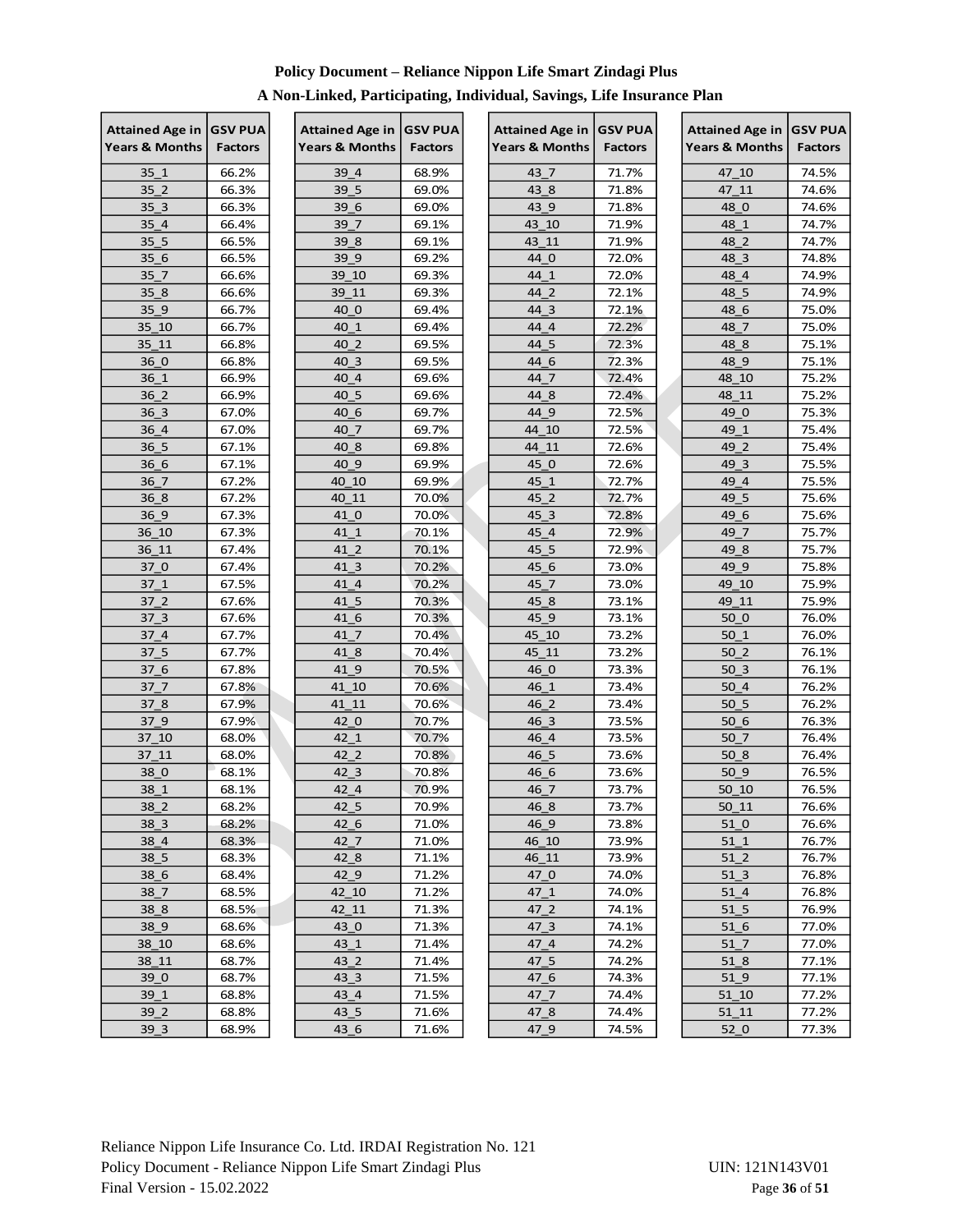| <b>Years &amp; Months</b><br><b>Years &amp; Months</b><br><b>Years &amp; Months</b><br><b>Years &amp; Months</b><br><b>Factors</b><br><b>Factors</b><br><b>Factors</b><br>64 10<br>52 1<br>77.3%<br>56 4<br>80.1%<br>60 7<br>82.9%<br>56 5<br>52 <sub>2</sub><br>77.4%<br>80.2%<br>60 8<br>64 11<br>83.0%<br>80.2%<br>52 <sub>3</sub><br>77.5%<br>56 6<br>60 9<br>83.0%<br>65 0<br>56 7<br>80.3%<br>52 4<br>77.5%<br>60 10<br>83.1%<br>65 1<br>52 5<br>65 2<br>77.6%<br>56 8<br>80.4%<br>60 11<br>83.1%<br>52 6<br>80.4%<br>61 0<br>77.6%<br>56 9<br>83.2%<br>65 3<br>80.5%<br>52 7<br>77.7%<br>56 10<br>61 1<br>83.2%<br>65 4<br>80.5%<br>77.7%<br>83.3%<br>65 5<br>52 8<br>56 11<br>61 2<br>52 9<br>77.8%<br>57 0<br>80.6%<br>61 3<br>83.3%<br>65 6<br>77.8%<br>80.6%<br>83.4%<br>65 7<br>52 10<br>57 1<br>61 4<br>52 11<br>77.9%<br>57 2<br>80.7%<br>61 5<br>83.4%<br>65 8<br>53 0<br>78.0%<br>57 3<br>80.7%<br>61 6<br>83.5%<br>65 9<br>53 1<br>78.0%<br>57 4<br>80.8%<br>61 7<br>83.6%<br>65 10<br>57 5<br>80.8%<br>53 2<br>78.1%<br>61 8<br>83.6%<br>65 11 | Attained Age in   GSV PUA |
|------------------------------------------------------------------------------------------------------------------------------------------------------------------------------------------------------------------------------------------------------------------------------------------------------------------------------------------------------------------------------------------------------------------------------------------------------------------------------------------------------------------------------------------------------------------------------------------------------------------------------------------------------------------------------------------------------------------------------------------------------------------------------------------------------------------------------------------------------------------------------------------------------------------------------------------------------------------------------------------------------------------------------------------------------------------|---------------------------|
|                                                                                                                                                                                                                                                                                                                                                                                                                                                                                                                                                                                                                                                                                                                                                                                                                                                                                                                                                                                                                                                                  | <b>Factors</b>            |
|                                                                                                                                                                                                                                                                                                                                                                                                                                                                                                                                                                                                                                                                                                                                                                                                                                                                                                                                                                                                                                                                  | 85.7%                     |
|                                                                                                                                                                                                                                                                                                                                                                                                                                                                                                                                                                                                                                                                                                                                                                                                                                                                                                                                                                                                                                                                  | 85.7%                     |
|                                                                                                                                                                                                                                                                                                                                                                                                                                                                                                                                                                                                                                                                                                                                                                                                                                                                                                                                                                                                                                                                  | 85.8%                     |
|                                                                                                                                                                                                                                                                                                                                                                                                                                                                                                                                                                                                                                                                                                                                                                                                                                                                                                                                                                                                                                                                  | 85.8%                     |
|                                                                                                                                                                                                                                                                                                                                                                                                                                                                                                                                                                                                                                                                                                                                                                                                                                                                                                                                                                                                                                                                  | 85.9%                     |
|                                                                                                                                                                                                                                                                                                                                                                                                                                                                                                                                                                                                                                                                                                                                                                                                                                                                                                                                                                                                                                                                  | 86.0%                     |
|                                                                                                                                                                                                                                                                                                                                                                                                                                                                                                                                                                                                                                                                                                                                                                                                                                                                                                                                                                                                                                                                  | 86.0%                     |
|                                                                                                                                                                                                                                                                                                                                                                                                                                                                                                                                                                                                                                                                                                                                                                                                                                                                                                                                                                                                                                                                  | 86.1%                     |
|                                                                                                                                                                                                                                                                                                                                                                                                                                                                                                                                                                                                                                                                                                                                                                                                                                                                                                                                                                                                                                                                  | 86.1%                     |
|                                                                                                                                                                                                                                                                                                                                                                                                                                                                                                                                                                                                                                                                                                                                                                                                                                                                                                                                                                                                                                                                  | 86.2%                     |
|                                                                                                                                                                                                                                                                                                                                                                                                                                                                                                                                                                                                                                                                                                                                                                                                                                                                                                                                                                                                                                                                  | 86.2%                     |
|                                                                                                                                                                                                                                                                                                                                                                                                                                                                                                                                                                                                                                                                                                                                                                                                                                                                                                                                                                                                                                                                  | 86.3%                     |
|                                                                                                                                                                                                                                                                                                                                                                                                                                                                                                                                                                                                                                                                                                                                                                                                                                                                                                                                                                                                                                                                  | 86.3%                     |
|                                                                                                                                                                                                                                                                                                                                                                                                                                                                                                                                                                                                                                                                                                                                                                                                                                                                                                                                                                                                                                                                  | 86.4%                     |
| 53 3<br>66 0<br>78.1%<br>57 6<br>80.9%<br>61 9<br>83.7%                                                                                                                                                                                                                                                                                                                                                                                                                                                                                                                                                                                                                                                                                                                                                                                                                                                                                                                                                                                                          | 86.5%                     |
| 78.2%<br>66 1<br>53 4<br>57 7<br>81.0%<br>61 10<br>83.7%                                                                                                                                                                                                                                                                                                                                                                                                                                                                                                                                                                                                                                                                                                                                                                                                                                                                                                                                                                                                         | 86.5%                     |
| 53 5<br>78.2%<br>57 8<br>81.0%<br>61 11<br>66 2<br>83.8%                                                                                                                                                                                                                                                                                                                                                                                                                                                                                                                                                                                                                                                                                                                                                                                                                                                                                                                                                                                                         | 86.6%                     |
| 66 3<br>53 6<br>78.3%<br>57 9<br>81.1%<br>62 0<br>83.8%                                                                                                                                                                                                                                                                                                                                                                                                                                                                                                                                                                                                                                                                                                                                                                                                                                                                                                                                                                                                          | 86.6%                     |
| 78.3%<br>53 7<br>57 10<br>81.1%<br>62 1<br>83.9%<br>66 4                                                                                                                                                                                                                                                                                                                                                                                                                                                                                                                                                                                                                                                                                                                                                                                                                                                                                                                                                                                                         | 86.7%                     |
| 53 8<br>81.2%<br>78.4%<br>57 11<br>62 2<br>83.9%<br>66 5                                                                                                                                                                                                                                                                                                                                                                                                                                                                                                                                                                                                                                                                                                                                                                                                                                                                                                                                                                                                         | 86.7%                     |
| 53 9<br>58 0<br>62 3<br>66 6<br>78.4%<br>81.2%<br>84.0%                                                                                                                                                                                                                                                                                                                                                                                                                                                                                                                                                                                                                                                                                                                                                                                                                                                                                                                                                                                                          | 86.8%                     |
| 78.5%<br>81.3%<br>53 10<br>58 1<br>62 4<br>84.0%<br>66 7                                                                                                                                                                                                                                                                                                                                                                                                                                                                                                                                                                                                                                                                                                                                                                                                                                                                                                                                                                                                         | 86.8%                     |
| 81.3%<br>53 11<br>78.6%<br>58 2<br>62 5<br>84.1%<br>66 8                                                                                                                                                                                                                                                                                                                                                                                                                                                                                                                                                                                                                                                                                                                                                                                                                                                                                                                                                                                                         | 86.9%                     |
| 54 0<br>78.6%<br>58 3<br>81.4%<br>62 6<br>84.2%<br>66 9                                                                                                                                                                                                                                                                                                                                                                                                                                                                                                                                                                                                                                                                                                                                                                                                                                                                                                                                                                                                          | 86.9%                     |
| 78.7%<br>58 4<br>81.4%<br>62 7<br>66 10<br>54 1<br>84.2%                                                                                                                                                                                                                                                                                                                                                                                                                                                                                                                                                                                                                                                                                                                                                                                                                                                                                                                                                                                                         | 87.0%                     |
| 81.5%<br>54 2<br>78.7%<br>58 5<br>62 8<br>84.3%<br>66 11                                                                                                                                                                                                                                                                                                                                                                                                                                                                                                                                                                                                                                                                                                                                                                                                                                                                                                                                                                                                         | 87.1%                     |
| 78.8%<br>58 6<br>54 3<br>81.5%<br>62 9<br>84.3%<br>67 0                                                                                                                                                                                                                                                                                                                                                                                                                                                                                                                                                                                                                                                                                                                                                                                                                                                                                                                                                                                                          | 87.1%                     |
| 81.6%<br>62 10<br>54 4<br>78.8%<br>58 7<br>84.4%<br>67 1                                                                                                                                                                                                                                                                                                                                                                                                                                                                                                                                                                                                                                                                                                                                                                                                                                                                                                                                                                                                         | 87.2%                     |
| 54 5<br>78.9%<br>58 8<br>81.7%<br>62 11<br>84.4%<br>67 2                                                                                                                                                                                                                                                                                                                                                                                                                                                                                                                                                                                                                                                                                                                                                                                                                                                                                                                                                                                                         | 87.2%                     |
| 58 9<br>63 0<br>54 6<br>78.9%<br>81.7%<br>84.5%<br>67 3                                                                                                                                                                                                                                                                                                                                                                                                                                                                                                                                                                                                                                                                                                                                                                                                                                                                                                                                                                                                          | 87.3%                     |
| 79.0%<br>58 10<br>81.8%<br>63 1<br>84.5%<br>67 4<br>54 7                                                                                                                                                                                                                                                                                                                                                                                                                                                                                                                                                                                                                                                                                                                                                                                                                                                                                                                                                                                                         | 87.3%                     |
| 79.0%<br>81.8%<br>63 2<br>84.6%<br>67 5<br>54 8<br>58 11                                                                                                                                                                                                                                                                                                                                                                                                                                                                                                                                                                                                                                                                                                                                                                                                                                                                                                                                                                                                         | 87.4%                     |
| 54 9<br>79.1%<br>59 0<br>81.9%<br>63 3<br>67 6<br>84.6%                                                                                                                                                                                                                                                                                                                                                                                                                                                                                                                                                                                                                                                                                                                                                                                                                                                                                                                                                                                                          | 87.4%                     |
| 81.9%<br>54 10<br>79.2%<br>59 1<br>63 4<br>84.7%<br>67 7                                                                                                                                                                                                                                                                                                                                                                                                                                                                                                                                                                                                                                                                                                                                                                                                                                                                                                                                                                                                         | 87.5%                     |
| 54 11<br>79.2%<br>59 2<br>82.0%<br>63 5<br>84.8%<br>678                                                                                                                                                                                                                                                                                                                                                                                                                                                                                                                                                                                                                                                                                                                                                                                                                                                                                                                                                                                                          | 87.5%                     |
| 59 3<br>63 6<br>67 9<br>55 0<br>79.3%<br>82.0%<br>84.8%                                                                                                                                                                                                                                                                                                                                                                                                                                                                                                                                                                                                                                                                                                                                                                                                                                                                                                                                                                                                          | 87.6%                     |
| 59 4<br>55 1<br>79.3%<br>82.1%<br>84.9%<br>67 10<br>63 7                                                                                                                                                                                                                                                                                                                                                                                                                                                                                                                                                                                                                                                                                                                                                                                                                                                                                                                                                                                                         | 87.7%                     |
| 59 5<br>55 <sub>2</sub><br>79.4%<br>82.1%<br>84.9%<br>63 8<br>67 11                                                                                                                                                                                                                                                                                                                                                                                                                                                                                                                                                                                                                                                                                                                                                                                                                                                                                                                                                                                              | 87.7%                     |
| 55 3<br>79.4%<br>59 6<br>82.2%<br>63 9<br>68 0<br>85.0%                                                                                                                                                                                                                                                                                                                                                                                                                                                                                                                                                                                                                                                                                                                                                                                                                                                                                                                                                                                                          | 87.8%                     |
| 55 4<br>79.5%<br>59 7<br>82.3%<br>63 10<br>85.0%<br>68 1                                                                                                                                                                                                                                                                                                                                                                                                                                                                                                                                                                                                                                                                                                                                                                                                                                                                                                                                                                                                         | 87.8%                     |
| 55 5<br>79.5%<br>59 8<br>82.3%<br>63 11<br>85.1%<br>68 2                                                                                                                                                                                                                                                                                                                                                                                                                                                                                                                                                                                                                                                                                                                                                                                                                                                                                                                                                                                                         | 87.9%                     |
| 55 6<br>59 9<br>64 0<br>79.6%<br>82.4%<br>85.1%<br>68 3                                                                                                                                                                                                                                                                                                                                                                                                                                                                                                                                                                                                                                                                                                                                                                                                                                                                                                                                                                                                          | 87.9%                     |
| 55 7<br>$59 - 10$<br>85.2%<br>79.6%<br>82.4%<br>64 1<br>68 4                                                                                                                                                                                                                                                                                                                                                                                                                                                                                                                                                                                                                                                                                                                                                                                                                                                                                                                                                                                                     | 88.0%                     |
| 55 8<br>79.7%<br>59 11<br>82.5%<br>64 2<br>85.2%<br>68 5<br>55 9<br>79.8%<br>60 0<br>85.3%                                                                                                                                                                                                                                                                                                                                                                                                                                                                                                                                                                                                                                                                                                                                                                                                                                                                                                                                                                       | 88.0%                     |
| 82.5%<br>64 3<br>68 6<br>85.4%<br>55 10<br>79.8%<br>82.6%<br>64 4<br>68 7                                                                                                                                                                                                                                                                                                                                                                                                                                                                                                                                                                                                                                                                                                                                                                                                                                                                                                                                                                                        | 88.1%<br>88.2%            |
| $60-1$<br>55 11<br>79.9%<br>60 <sub>2</sub><br>82.6%<br>64 5<br>85.4%<br>68 8                                                                                                                                                                                                                                                                                                                                                                                                                                                                                                                                                                                                                                                                                                                                                                                                                                                                                                                                                                                    | 88.2%                     |
| 56 0<br>79.9%<br>60 3<br>82.7%<br>64 6<br>85.5%<br>68 9                                                                                                                                                                                                                                                                                                                                                                                                                                                                                                                                                                                                                                                                                                                                                                                                                                                                                                                                                                                                          | 88.3%                     |
| 56 1<br>80.0%<br>60 4<br>82.7%<br>64 7<br>85.5%<br>68 10                                                                                                                                                                                                                                                                                                                                                                                                                                                                                                                                                                                                                                                                                                                                                                                                                                                                                                                                                                                                         | 88.3%                     |
| 56 2<br>80.0%<br>60 5<br>82.8%<br>64 8<br>85.6%<br>68 11                                                                                                                                                                                                                                                                                                                                                                                                                                                                                                                                                                                                                                                                                                                                                                                                                                                                                                                                                                                                         |                           |
| $56-3$<br>80.1%<br>64_9<br>85.6%<br>69_0<br>60 6<br>82.8%<br>88.4%                                                                                                                                                                                                                                                                                                                                                                                                                                                                                                                                                                                                                                                                                                                                                                                                                                                                                                                                                                                               | 88.4%                     |

## **A Non-Linked, Participating, Individual, Savings, Life Insurance Plan**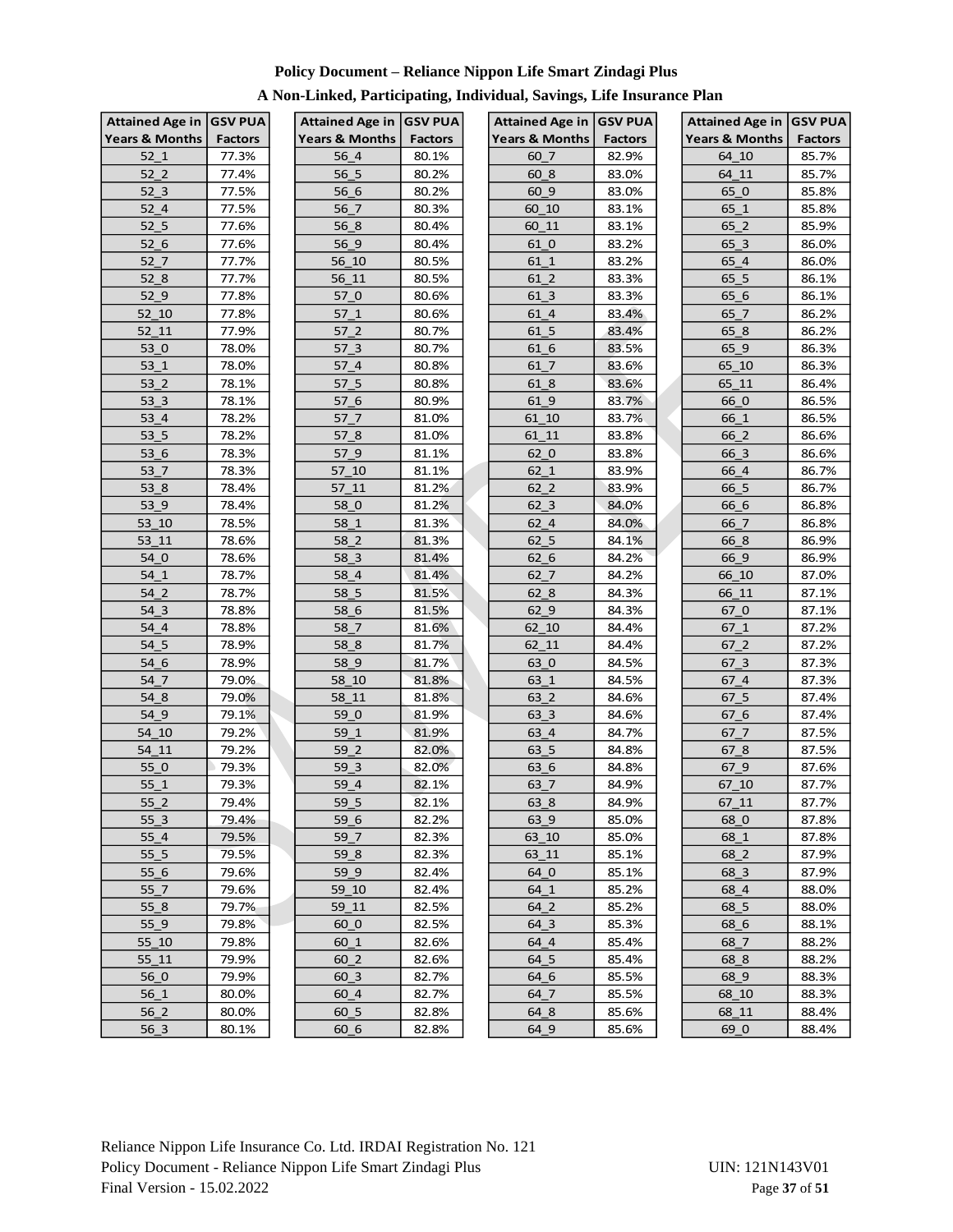| Attained Age in   GSV PUA |                | Attained Age in GSV PUA   |                | <b>Attained Age in</b>             | <b>GSV PUA</b> | Attained Age in GSV PUA   |                |
|---------------------------|----------------|---------------------------|----------------|------------------------------------|----------------|---------------------------|----------------|
| <b>Years &amp; Months</b> | <b>Factors</b> | <b>Years &amp; Months</b> | <b>Factors</b> | <b>Years &amp; Months</b>          | <b>Factors</b> | <b>Years &amp; Months</b> | <b>Factors</b> |
| 69 1                      | 88.5%          | 73 4                      | 91.3%          | 77 7                               | 94.1%          | 81 10                     | 97.2%          |
| 69_2                      | 88.5%          | $73-5$                    | 91.3%          | 77 8                               | 94.2%          | 81 11                     | 97.3%          |
| 69 3                      | 88.6%          | 736                       | 91.4%          | 77 <sub>9</sub>                    | 94.2%          | 82 0                      | 97.4%          |
| 69 4                      | 88.6%          | 73 7                      | 91.4%          | 77 10                              | 94.3%          | 82 1                      | 97.4%          |
| 69 5                      | 88.7%          | 73 8                      | 91.5%          | 77 11                              | 94.4%          | 82 2                      | 97.5%          |
| 69 6                      | 88.8%          | $73-9$                    | 91.6%          | 78 <sub>0</sub>                    | 94.4%          | 82 3                      | 97.6%          |
| 69 7                      | 88.8%          | 73 10                     | 91.6%          | 78 1                               | 94.5%          | 82 4                      | 97.6%          |
| 69 8                      | 88.9%          | $73 - 11$                 | 91.7%          | 78 2                               | 94.5%          | 82 5                      | 97.7%          |
| 69 9                      | 88.9%          | 74 0                      | 91.7%          | 78 3                               | 94.6%          | 82 <sub>6</sub>           | 97.8%          |
| 69_10                     | 89.0%          | $74_1$                    | 91.8%          | $78_4$                             | 94.6%          | 82 7                      | 97.8%          |
| 69 11                     | 89.0%          | 74 <sub>2</sub>           | 91.8%          | $78-5$                             | 94.7%          | 82 <sub>8</sub>           | 97.9%          |
| 70 <sub>0</sub>           | 89.1%          | 74 <sub>3</sub>           | 91.9%          | 78_6                               | 94.8%          | 82 9                      | 98.0%          |
| 70 1                      | 89.1%          | 74 4                      | 91.9%          | 78 7                               | 94.8%          | 82 10                     | 98.0%          |
| 70 2                      | 89.2%          | 74 5                      | 92.0%          | 78 8                               | 94.9%          | 82 11                     | 98.1%          |
| 70 3                      | 89.2%          | 74 6                      | 92.1%          | 78 9                               | 94.9%          | 83 0                      | 98.2%          |
| 70 4                      | 89.3%          | 74 7                      | 92.1%          | 78 10                              | 95.0%          | 83 1                      | 98.2%          |
| 70 5                      | 89.4%          | 74 8                      | 92.2%          | 78 11                              | 95.1%          | 83 2                      | 98.3%          |
| 70 <sub>6</sub>           | 89.4%          | 74_9                      | 92.2%          | 79 0                               | 95.1%          | 83 3                      | 98.4%          |
| 70 7                      | 89.5%          | 74 10                     | 92.3%          | 79 1                               | 95.2%          | 83 4                      | 98.5%          |
| 70 8                      | 89.5%          | 74 11                     | 92.3%          | 79 2                               | 95.2%          | 83 5                      | 98.5%          |
| 70 9                      | 89.6%          | 75 0                      | 92.4%          | 79 3                               | 95.3%          | 83 6                      | 98.6%          |
| 70 10                     | 89.6%          | 75 1                      | 92.4%          | 79 4                               | 95.4%          | 83 7                      | 98.7%          |
| $70 - 11$                 | 89.7%          | $75-2$                    | 92.5%          | 79 5                               | 95.4%          | 83 <sub>8</sub>           | 98.7%          |
| 710                       | 89.7%          | 75 3                      | 92.6%          | 79 6                               | 95.5%          | 83 9                      | 98.8%          |
| 71 1                      | 89.8%          | 75 4                      | 92.6%          | 79 7                               | 95.5%          | 83 10                     | 98.9%          |
| 71 <sub>2</sub>           | 89.9%          | $75-5$                    | 92.7%          | 79 8                               | 95.6%          | 83_11                     | 99.0%          |
| 71 <sub>3</sub>           | 89.9%          | 75 <sub>6</sub>           | 92.7%          | 79 9                               | 95.7%          | 84_0                      | 99.0%          |
| 71 4                      | 90.0%          | 75 7                      | 92.8%          | 79 10                              | 95.7%          | 84 1                      | 99.1%          |
| 71 5                      | 90.0%          | 75 <sub>8</sub>           | 92.8%          | 79 11                              | 95.8%          | 84 2                      | 99.2%          |
| 71 <sub>6</sub>           | 90.1%          | 75 9                      | 92.9%          | 80 0                               | 95.8%          | 84 3                      | 99.3%          |
| 71 7                      | 90.1%          | 75_10                     | 92.9%          | 80 1                               | 95.9%          | 84 4                      | 99.4%          |
| 71 8                      | 90.2%          | 75 11                     | 93.0%          | 80 2                               | 96.0%          | 84 5                      | 99.4%          |
| 719                       | 90.2%          | 76 0                      | 93.1%          | 80 3                               | 96.0%          | 84 6                      | 99.5%          |
| 71 10                     | 90.3%          | 76 1                      | 93.1%          | 80 4                               | 96.1%          | $84-7$                    | 99.6%          |
| 71 11                     | 90.3%          | 76 2                      | 93.2%          | 80 5                               | 96.1%          | 84 8                      | 99.7%          |
| 72 0                      | 90.4%          | 76 3                      | 93.2%          | 80 6                               | 96.2%          | 84 9                      | 99.8%          |
| 72 1                      | 90.5%          | 76 4                      | 93.3%          | 80 7                               | 96.3%          | 84_10                     | 99.8%          |
|                           | 90.5%          |                           | 93.3%          | 80 8                               | 96.3%          |                           | 99.9%          |
| 72_2<br>72 <sub>3</sub>   | 90.6%          | 76_5<br>76 6              | 93.4%          | 80 9                               | 96.4%          | 84_11<br>85 0             | 100.0%         |
| 72 4                      | 90.6%          | 76 7                      | 93.5%          | 80 10                              | 96.5%          |                           |                |
| 72 <sub>5</sub>           | 90.7%          | 76 8                      | 93.5%          | 80_11                              | 96.5%          |                           |                |
|                           |                |                           |                |                                    |                |                           |                |
| $72-6$<br>72 7            | 90.7%<br>90.8% | $76 - 9$<br>76_10         | 93.6%<br>93.6% | 81 <sub>0</sub><br>81 <sub>1</sub> | 96.6%<br>96.6% |                           |                |
|                           |                |                           | 93.7%          |                                    | 96.7%          |                           |                |
| 72 <sub>8</sub>           | 90.8%          | 76_11                     |                | 81 <sub>2</sub>                    |                |                           |                |
| 72 9                      | 90.9%          | 77 0                      | 93.7%          | 81 <sub>3</sub>                    | 96.8%          |                           |                |
| 72 10                     | 91.0%          | $77-1$                    | 93.8%          | 81 <sub>4</sub>                    | 96.8%          |                           |                |
| 72 11                     | 91.0%          | 77 2                      | 93.8%          | 81 5                               | 96.9%          |                           |                |
| 73 0                      | 91.1%          | 77 <sub>3</sub>           | 93.9%          | 81 <sub>6</sub>                    | 97.0%          |                           |                |
| 73 <sub>1</sub>           | 91.1%          | 77 4                      | 94.0%          | 81 <sub>7</sub>                    | 97.0%          |                           |                |
| 73 <sub>2</sub>           | 91.2%          | $77\_5$                   | 94.0%          | 81 <sub>8</sub>                    | 97.1%          |                           |                |
| $73-3$                    | 91.2%          | $77-6$                    | 94.1%          | 81 <sub>9</sub>                    | 97.2%          |                           |                |

# **A Non-Linked, Participating, Individual, Savings, Life Insurance Plan**

| <b>Attained Age in</b>        | GSV PUA        |
|-------------------------------|----------------|
| <b>Years &amp; Months</b>     | <b>Factors</b> |
| 81<br>10                      | 97.2%          |
| 81<br>11                      | 97.3%          |
| 82 0                          | 97.4%          |
| 82 1                          | 97.4%          |
| $82 - 2$                      | 97.5%          |
| 3<br>82                       | 97.6%          |
| $\overline{4}$<br>82          | 97.6%          |
| 82 <sub>5</sub>               | 97.7%          |
| $82\_6$                       | 97.8%          |
| $82 - 7$                      | 97.8%          |
| 82<br>8                       | 97.9%          |
| 82<br>9                       | 98.0%          |
| $\overline{82}$ 10            | 98.0%          |
| 82 11                         | 98.1%          |
| 83 0                          | 98.2%          |
| 83<br>$\mathbf{1}$            | 98.2%          |
| $\overline{\mathbf{c}}$<br>83 | 98.3%          |
| 83 3                          | 98.4%          |
| 83 4                          | 98.5%          |
| 83 5                          | 98.5%          |
| $83_$<br>6                    | 98.6%          |
| 83<br>7                       | 98.7%          |
| 83 8                          | 98.7%          |
| 83 <sub>9</sub>               | 98.8%          |
| 83_10                         | 98.9%          |
| $83 -$<br>11                  | 99.0%          |
| 84<br>$\mathbf 0$             | 99.0%          |
| 84 1                          | 99.1%          |
| 84 2                          | 99.2%          |
| 84 3                          | 99.3%          |
| 84 4                          | 99.4%          |
| 5<br>84                       | 99.4%          |
| 84 6                          | 99.5%          |
| 84 7                          | 99.6%          |
| 84 8                          | 99.7%          |
| $84 - 9$                      | 99.8%          |
| 10<br>84                      | 99.8%          |
| $\frac{1}{84}$ 11             | 99.9%          |
| 85 0                          | 100.0%         |
|                               |                |

Reliance Nippon Life Insurance Co. Ltd. IRDAI Registration No. 121 Policy Document - Reliance Nippon Life Smart Zindagi Plus UIN: 121N143V01 Final Version - 15.02.2022 Page **38** of **51**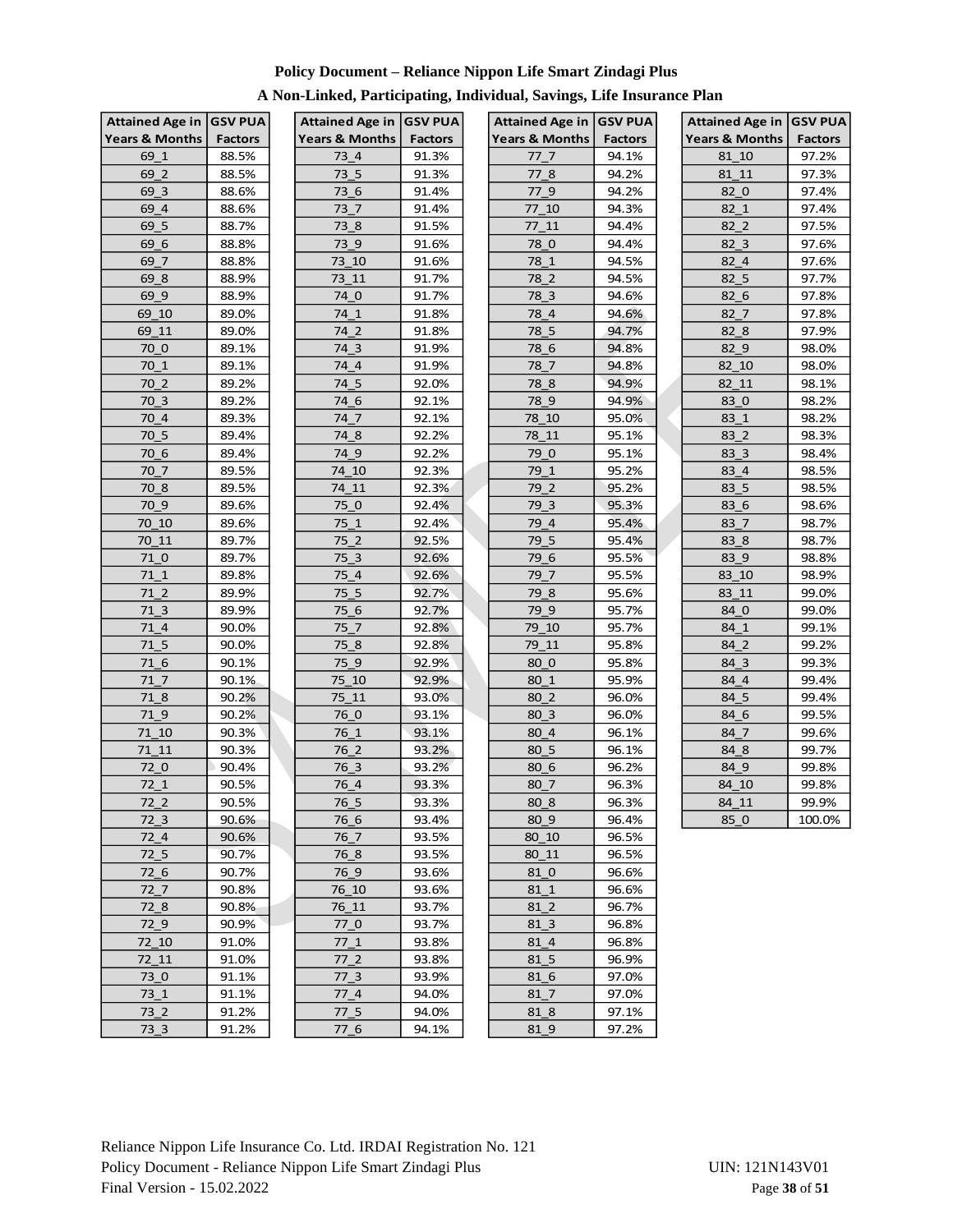## **A Non-Linked, Participating, Individual, Savings, Life Insurance Plan**

# <span id="page-38-0"></span>**7. Part G**

## <span id="page-38-1"></span>**a. Governing laws and jurisdiction**

This Policy shall be governed by and interpreted in accordance with the laws of India. All actions, suits and proceedings under this Policy shall be subject to the exclusive jurisdiction of the Indian courts of law within whose territorial jurisdiction the registered office of the Company is situated.

## <span id="page-38-2"></span>**b. Primacy of the Policy Document**

In the event of any inconsistency or conflict between the terms and conditions contained in the Policy Document and the terms and conditions contained in any other document such as marketing material or sales brochure, the terms and conditions contained in the Policy Document shall prevail over all other terms and conditions contained in various other documents.

#### <span id="page-38-3"></span>**c. Grievance Redressal**

**Step 1:** If You are dissatisfied with any of Our services, please feel free to contact Us at the following contact points —

**Step 1.1:** Call Us at 1800 102 1010 (Toll free); Call centre timings: 9am to 6 pm Monday to Saturday or Email: rnlife.customerservice@relianceada.com **OR**

**Step 1.2:** Contact the Customer Service Executive at Your [nearest branch](http://www.reliancelife.com/rlic/Contactus/BranchLocator/BranchLocator.aspx) of the Company **OR**

**Step 1.3:** Write to: Reliance Nippon Life Customer Care

Reliance Nippon Life Insurance Company Limited

Unit Nos. 401B, 402, 403 & 404, 4th Floor, Inspire-BKC,

G Block, BKC Main Road, Bandra Kurla Complex, Bandra East, Mumbai– 400051

OR

Reliance Nippon Life Insurance Company Limited

7th Floor, Silver Metropolis, Off Western Express Highway, Goregaon East, Mumbai - 400 063

If Your complaint is unresolved for more than 10 days,

**Step 2:** Please contact Our Service Branch Manager, who is also the Local Grievance Redressal Officer at Your nearest branch.

If You are unhappy with the solution offered,

**Step 3:** Write to Head of Customer Care at rnlife.headcustomercare@relianceada.com or at the address mentioned above.

If You are still not happy with the solution offered,

**Step 4:** Write to Our Grievance Redressal Officer at rnlife.gro@relianceada.com or at the address mentioned above.

If the issues remain unresolved; a further reference may be made to the Insurance Ombudsman in terms of Rule 12 & 13 of the Redressal of Public Grievance Rules, 1998.

## <span id="page-38-4"></span>**d. Procedure for registering complaint with IRDAI Grievance Call Centre (IGCC)**

If You are not satisfied with the response or do not receive a response from Us within 15 days, You may approach the Grievance Cell of the Insurance Regulatory and Development Authority of India (IRDAI) on the following contact details:

IRDAI Grievance Call Centre (IGCC) TOLL FREE NO: 155255

IRDAI TOLL FREE NO: 1800 4254 732

Email ID: [complaints@irdai.gov.in](mailto:complaints@irdai.gov.in)

You can also register Your complaint online a[t http://www.igms.irda.gov.in/](http://www.igms.irda.gov.in/)

Address for communication for complaints by fax/paper:

Reliance Nippon Life Insurance Co. Ltd. IRDAI Registration No. 121 Policy Document - Reliance Nippon Life Smart Zindagi Plus UIN: 121N143V01 Final Version - 15.02.2022 Page **39** of **51**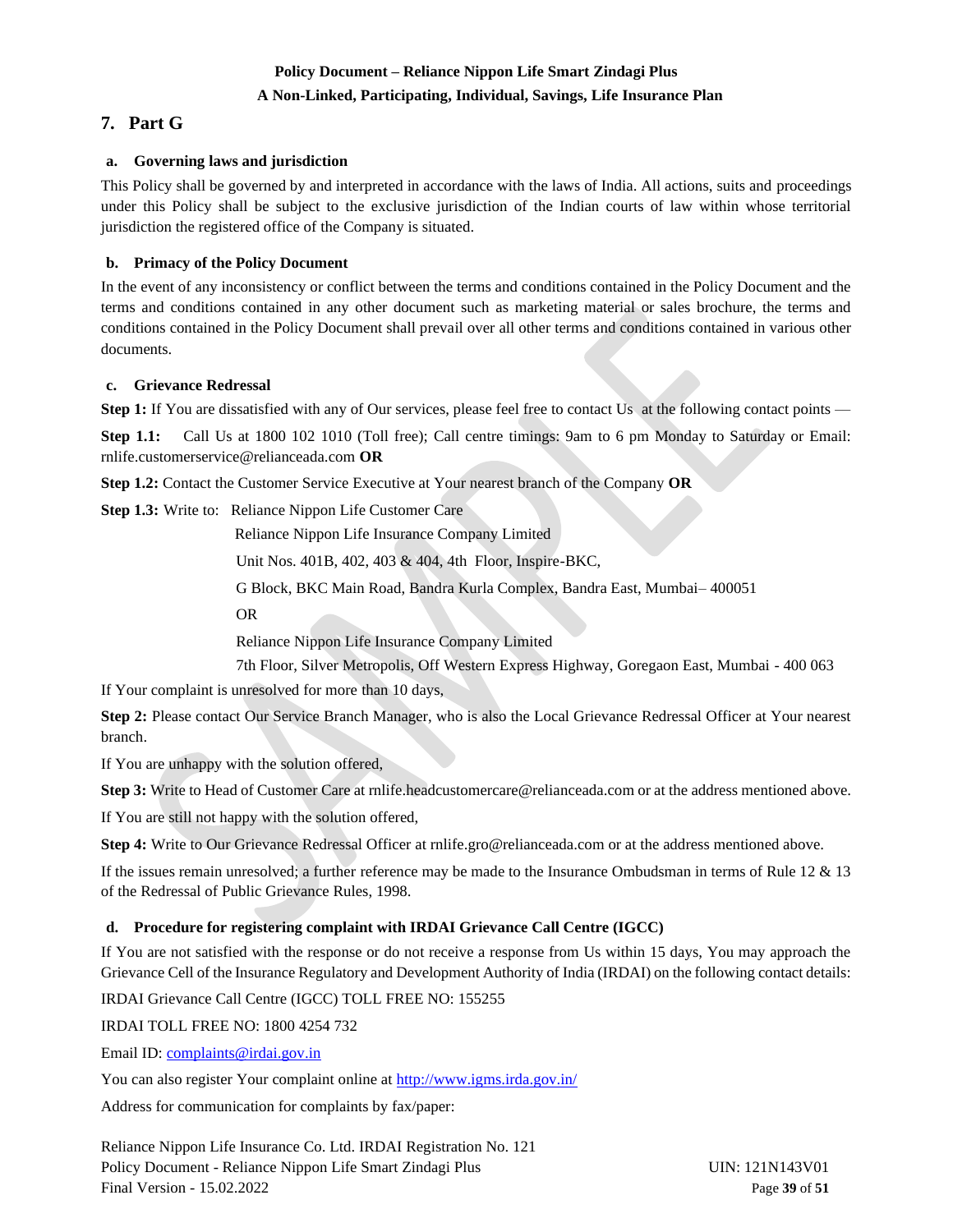#### **A Non-Linked, Participating, Individual, Savings, Life Insurance Plan**

Insurance Regulatory and Development Authority of India Sy No. 115/1, Financial District, Nanakramguda, Gachibowli, Hyderabad - 500 032

#### <span id="page-39-0"></span>**e. Procedure for filing complaint with the Insurance Ombudsman**

While We expect to satisfactorily resolve Your grievances, You may also at any time approach the Insurance Ombudsman. The Insurance Ombudsman may receive and consider any complaints under Rule 13 of the Insurance Ombudsman Rules 2017 as described below:

#### **Duties and functions of Insurance Ombudsman (as per Rule 13 of Insurance Ombudsman Rules, 2017):**

- 1. The Ombudsman shall receive and consider complaints or disputes relating to:
	- a) Delay in settlement of claims, beyond the time specified in the Regulations, framed under the Insurance Regulatory and Development Authority of India Act,1999
	- b) Any partial or total repudiation of claims by the life insurer, General insurer or the health insurer;
	- c) Disputes over premium paid or payable in terms of insurance policy;
	- d) Misrepresentation of policy terms and conditions at any time in the Policy Document or policy contract;
	- e) Legal construction of insurance policies insofar as the dispute relates to claim;
	- f) Policy servicing related grievances against insurers and their agents and intermediaries;
	- g) Issuance of life insurance policy, general insurance policy including health insurance policy which is not in conformity with the proposal form submitted by the Proposer;
	- h) Non-issuance of insurance policy after receipt of premium in life insurance and general insurance including health insurance; and
	- i) Any other matter resulting from the violation of provisions of the Insurance Act, 1938, as amended from time to time, or the Regulations, circulars , guidelines or instructions issued by IRDAI from time to time or the terms and conditions of the policy contract, in so far as they relate to issues mentioned at clauses (a) to (f).
- 2. The Ombudsman shall act as counsellor and mediator relating to matters specified in sub-rule (1) provided there is written consent of the parties to the dispute.
- 3. The Ombudsman shall be precluded from handling any matter if he is an interested party or having conflict of interest.
- 4. The Central Government or as the case may be, the IRDAI may, at any time refer any complaint or dispute relating to insurance matters specified in sub-rule (1), to the Insurance Ombudsman and such complaint or dispute shall be entertained by the Insurance Ombudsman and be dealt with as if it is a complaint made under rule 14, as described below.

#### **Manner in which complaint is to be made (as per Rule 14 of Insurance Ombudsman Rules, 2017)**

- 1. Any person who has a grievance against an insurer, may himself or through his legal heirs, Nominee or Assignee, make a complaint in writing to the Insurance Ombudsman within whose territorial jurisdiction the branch or office of the insurer complained against or the residential address or place of residence of the complainant is located.
- 2. The complaint shall be in writing, duly signed by the complainant or through his legal heirs, Nominee or Assignee and shall state clearly the name and address of the complainant, the name of the branch or office of the insurer against whom the complaint is made, the facts giving rise to the complaint, supported by documents, the nature and extent of the loss caused to the complainant and the relief sought from the Insurance Ombudsman.
- 3. No complaint to the Insurance Ombudsman shall lie unless

a. the complainant makes a written representation to the insurer named in the complaint and

Reliance Nippon Life Insurance Co. Ltd. IRDAI Registration No. 121 Policy Document - Reliance Nippon Life Smart Zindagi Plus UIN: 121N143V01 Final Version - 15.02.2022 Page **40** of **51**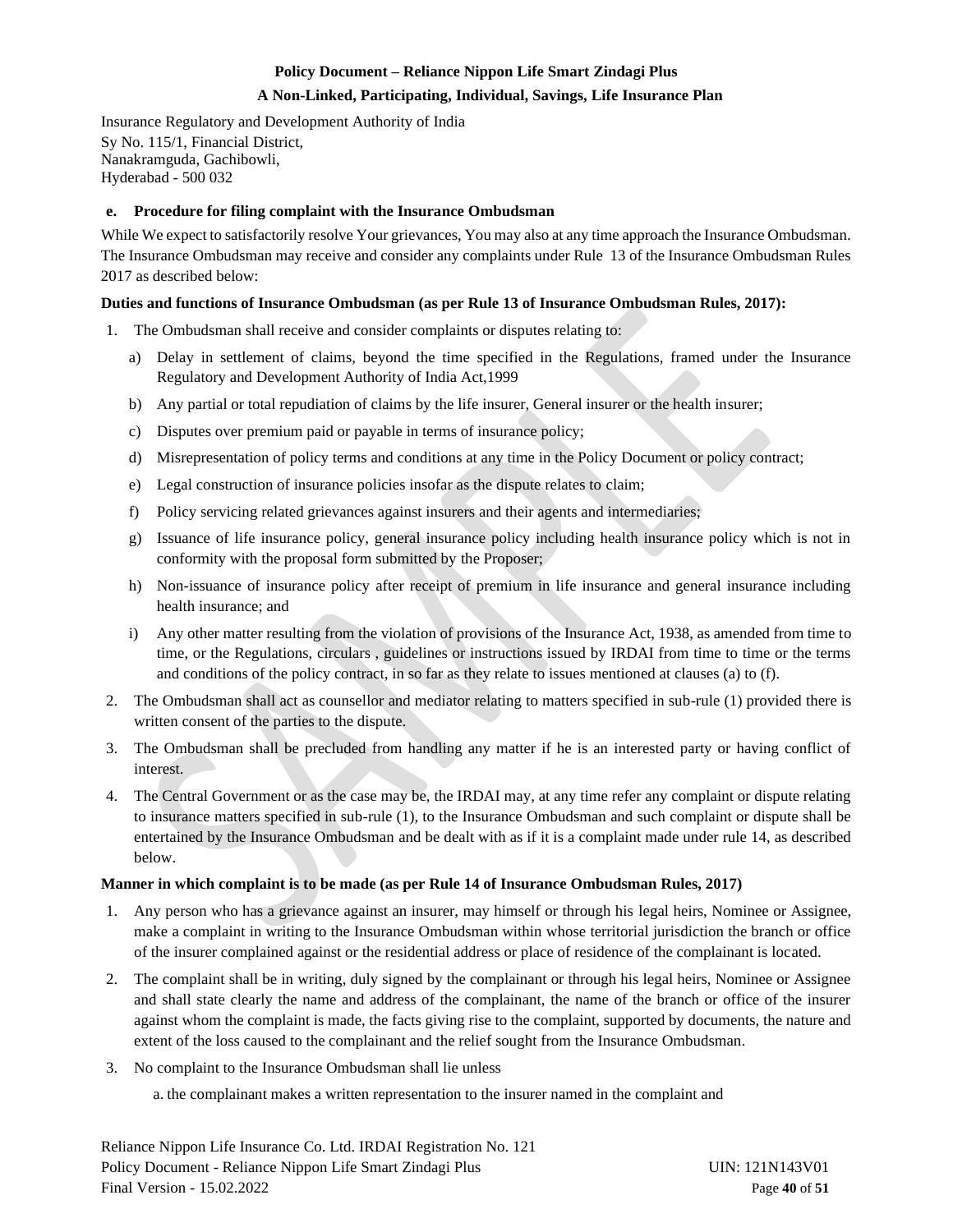#### **A Non-Linked, Participating, Individual, Savings, Life Insurance Plan**

- i. either the insurer had rejected the complaint; or
- ii. the complainant had not received any reply within a period of one month after the insurer received his representation; or
- iii. the complainant is not satisfied with the reply given to him by the insurer;

b.The complaint is made within one year—

- i. after the order of the insurer rejecting the representation is received; or
- ii. after receipt of decision of the insurer which is not to the satisfaction of the complainant;
- iii. after expiry of a period of one month from the date of sending the written representation to the insurer if the insurer named fails to furnish reply to the complainant.
- 4. The Ombudsman shall be empowered to condone the delay in such cases as he may consider necessary, after calling for objections of the insurer against the proposed condonation and after recording reasons for condoning the delay and in case the delay is condoned, the date of condonation of delay shall be deemed to be the date of filing of the complaint, for further proceedings under these rules.
- 5. No complaint before the Insurance Ombudsman shall be maintainable on the same subject matter on which proceedings are pending before or disposed of by any court or consumer forum or arbitrator.

The Insurance Ombudsman shall not entertain complaints where the loss suffered by the complainant exceeds rupees thirty lakhs.

The detailed list of the Ombudsmen is provided in Appendix A of this Policy Document.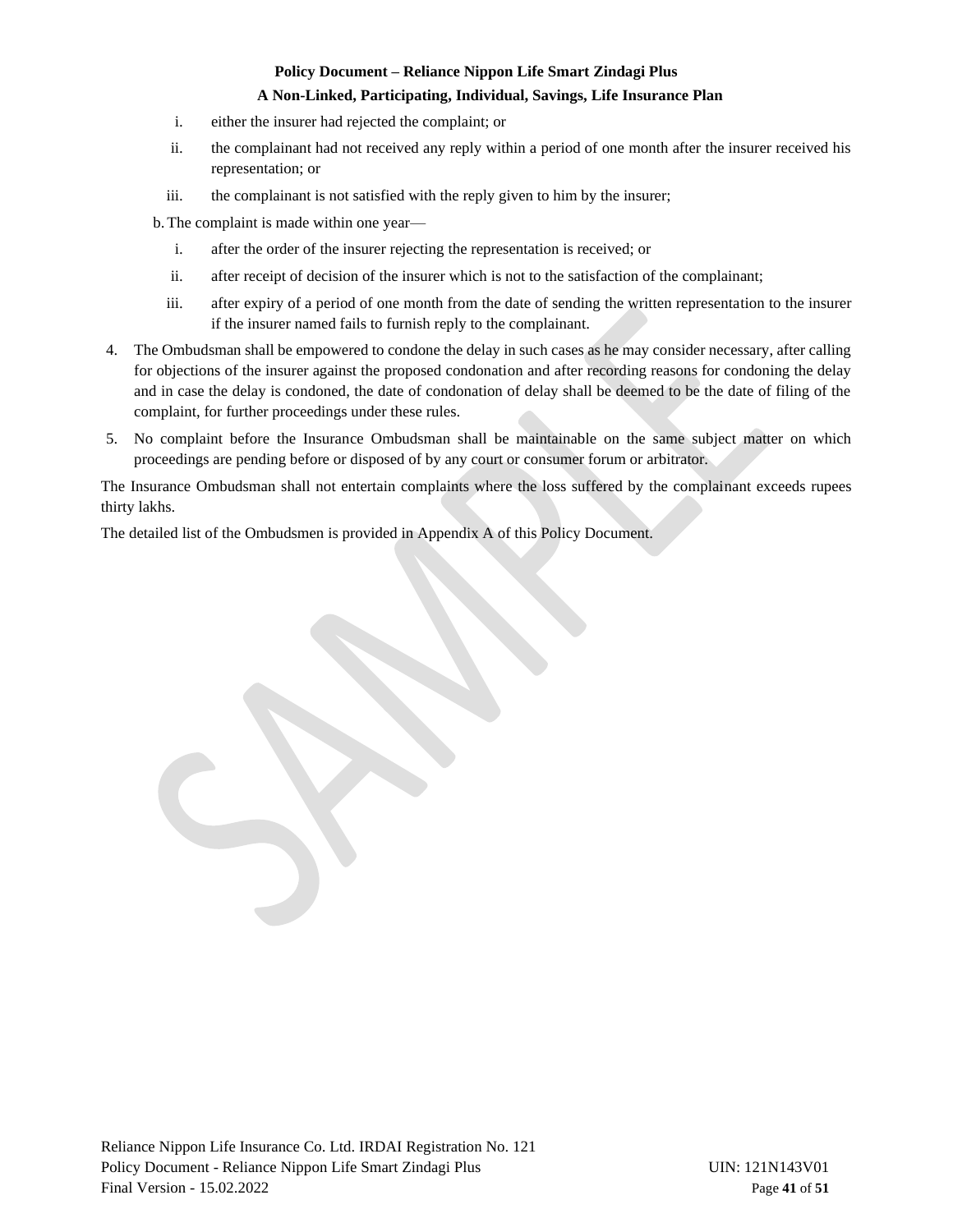## **A Non-Linked, Participating, Individual, Savings, Life Insurance Plan**

## **About Reliance Nippon Life Insurance Company Limited**

Reliance Nippon Life Insurance Company Limited, is a licensed life insurance Company registered with the Insurance Regulatory & Development Authority of India (IRDAI) Registration No. 121. Reliance Nippon Life Insurance Company Limited offers You products that fulfill Your savings and protection needs. Our aim is to emerge as a transnational Life Insurer of global scale and standard.

## **CIN: U66010MH2001PLC167089**

**Registered and Corporate Office:** Reliance Nippon Life Insurance Company Limited, Unit Nos. 401B, 402, 403 & 404, 4th Floor, Inspire-BKC, G Block, BKC Main Road, Bandra Kurla Complex, Bandra East, Mumbai– 400051

Trade logo displayed above belongs to Anil Dhirubhai Ambani Ventures Private Limited & Nippon Life Insurance Company and used by Reliance Nippon Life Insurance Company Limited under license.

For more information or any grievance,

- 1. Call Us between 9am to 6pm, Monday to Saturday on Our Toll-Free Call Centre Number 1800 102 1010
- 2. Visit Us at www.reliancenipponlife.com or
- 3. Email Us at: rnlife.customerservice@relianceada.com

## BEWARE OF SPURIOUS PHONE CALLS AND FICTITIOUS/FRAUDULENT OFFERS

IRDAI is not involved in activities like selling insurance policies, announcing bonus or investment of premiums. Public receiving such phone calls are requested to lodge a police complaint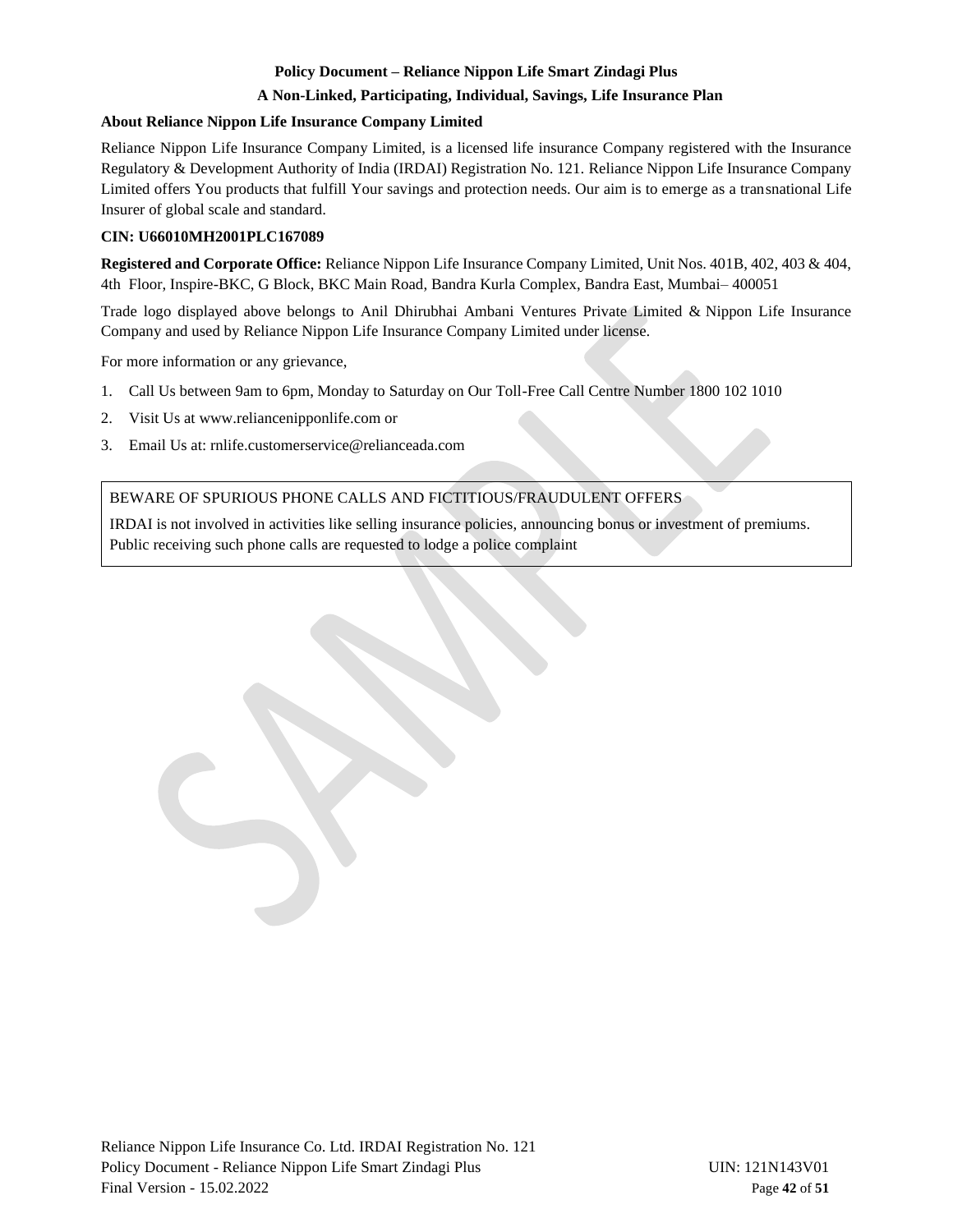## **A Non-Linked, Participating, Individual, Savings, Life Insurance Plan**

## <span id="page-42-0"></span>**Appendix A: Insurance Ombudsman**

The detailed list of the Insurance Ombudsman is mentioned below for reference. (Please note that these details are subject to change. For the latest information regarding Ombudsman offices please visit [https://www.cioins.co.in/ombudsman.html\)](https://www.cioins.co.in/ombudsman.html).

| Office of the<br>Ombudsman | <b>Contact Details</b>                                                                                                                                                                                                                                    | <b>Areas of Jurisdiction</b>                                                                                                                                   |
|----------------------------|-----------------------------------------------------------------------------------------------------------------------------------------------------------------------------------------------------------------------------------------------------------|----------------------------------------------------------------------------------------------------------------------------------------------------------------|
| <b>AHMEDABAD</b>           | Office of the Insurance Ombudsman,<br>Jeevan Prakash Building, 6th floor,<br>Tilak Marg, Relief Road,<br>Ahmedabad $-380001$ .<br>Tel.: 079 - 25501201/02/05/06<br>Email: bimalokpal.ahmedabad@cioins.co.in                                               | Gujarat, Dadra & Nagar Haveli, Daman and<br>Diu.                                                                                                               |
| <b>BENGALURU</b>           | Office of the Insurance Ombudsman,<br>Jeevan Soudha Building, PID No. 57-27-N-19<br>Ground Floor, 19/19, 24th Main Road,<br>JP Nagar, Ist Phase,<br>Bengaluru $-560078$ .<br>Tel.: 080 - 26652048 / 26652049<br>Email: bimalokpal.bengaluru@cioins.co.in  | Karnataka.                                                                                                                                                     |
| <b>BHOPAL</b>              | Office of the Insurance Ombudsman,<br>Janak Vihar Complex, 2nd Floor,<br>6, Malviya Nagar, Opp. Airtel Office,<br>Near New Market,<br>Bhopal - 462 003.<br>Tel.: 0755 - 2769201 / 2769202<br>Fax: 0755 - 2769203<br>Email: bimalokpal.bhopal@cioins.co.in | Madhya Pradesh and Chattisgarh                                                                                                                                 |
| <b>BHUBANESHWAR</b>        | Office of the Insurance Ombudsman,<br>62, Forest park,<br>Bhubneshwar $-751009$ .<br>Tel.: 0674 - 2596461 /2596455<br>Fax: 0674 - 2596429<br>Email: bimalokpal.bhubaneswar@cioins.co.in                                                                   | Orissa.                                                                                                                                                        |
| <b>CHANDIGARH</b>          | Office of the Insurance Ombudsman,<br>S.C.O. No. 101, 102 & 103, 2nd Floor,<br>Batra Building, Sector $17 - D$ ,<br>Chandigarh $-160017$ .<br>Tel.: 0172 - 2706196 / 2706468<br>Fax: 0172 - 2708274<br>Email: bimalokpal.chandigarh@cioins.co.in          | Punjab, Haryana (excluding Gurugram,<br>Faridabad, Sonepat and Bahadurgarh),<br>Himachal Pradesh, Union Territories of<br>Jammu & Kashmir, Ladakh & Chandigarh |
| <b>CHENNAI</b>             | Office of the Insurance Ombudsman,<br>Fatima Akhtar Court, 4th Floor, 453,<br>Anna Salai, Teynampet,<br>CHENNAI - 600 018.<br>Tel.: 044 - 24333668 / 24335284                                                                                             | Tamil Nadu, Puducherry Town and Karaikal<br>(which are part of Puducherry).                                                                                    |

## **Address of Ombudsman:**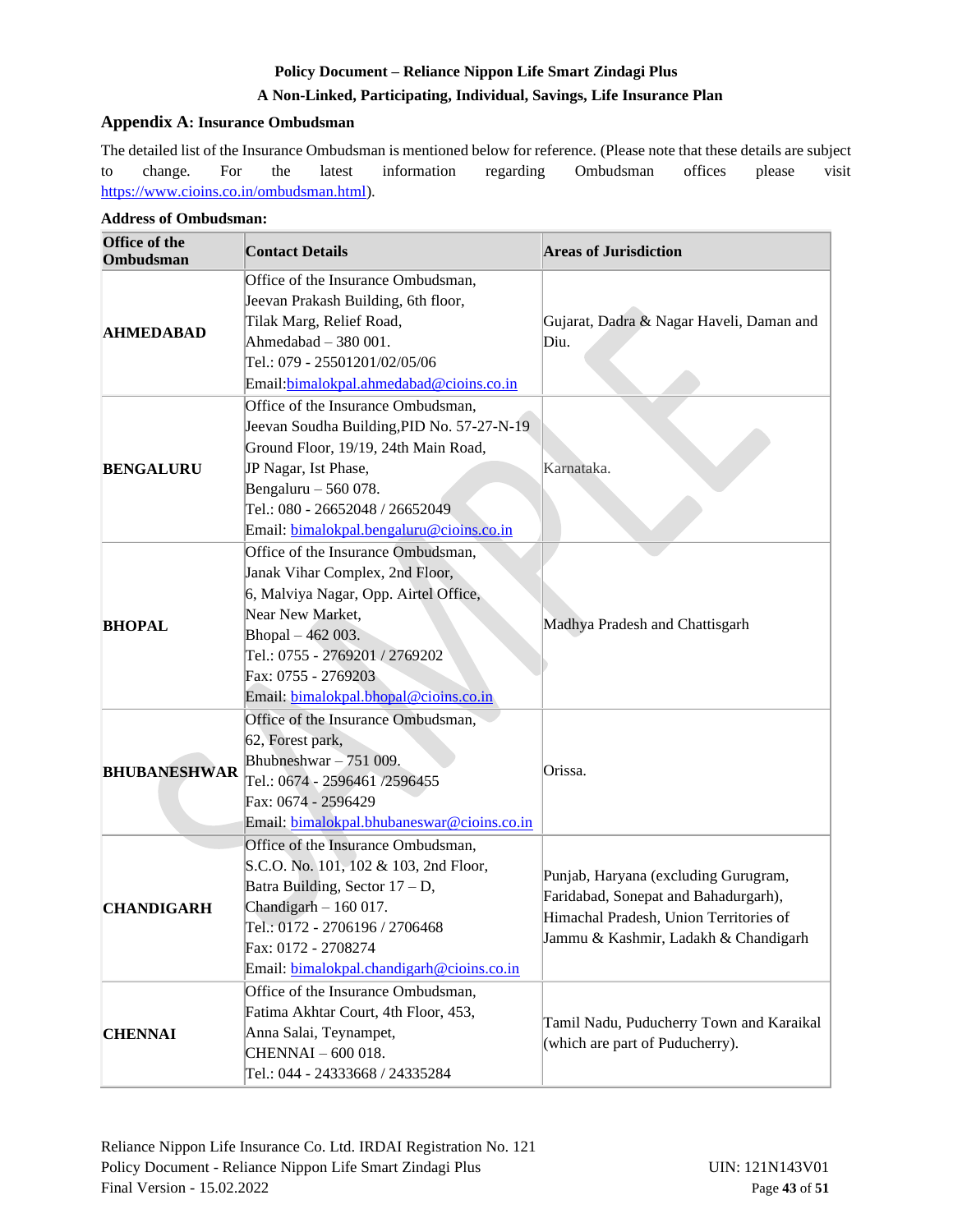|                  | Fax: 044 - 24333664                                                       |                                                                               |
|------------------|---------------------------------------------------------------------------|-------------------------------------------------------------------------------|
|                  | Email: bimalokpal.chennai@cioins.co.in                                    |                                                                               |
|                  | Office of the Insurance Ombudsman,                                        |                                                                               |
|                  | $2/2$ A, Universal Insurance Building,                                    |                                                                               |
|                  | Asaf Ali Road,                                                            | Delhi & Following Districts of Haryana -                                      |
| <b>DELHI</b>     | New Delhi - 110 002.                                                      | Gurugram, Faridabad, Sonepat &                                                |
|                  | Tel.: 011 - 23232481/23213504                                             | Bahadurgarh                                                                   |
|                  | Email: bimalokpal.delhi@cioins.co.in                                      |                                                                               |
|                  | Office of the Insurance Ombudsman,                                        |                                                                               |
| <b>ERNAKULAM</b> | 2nd Floor, Pulinat Bldg.,                                                 |                                                                               |
|                  | Opp. Cochin Shipyard, M. G. Road,                                         |                                                                               |
|                  | Ernakulam - 682 015.                                                      | Kerala, Lakshadweep, Mahe-a part of Union                                     |
|                  | Tel.: 0484 - 2358759 / 2359338                                            | Territory of Puducherry.                                                      |
|                  | Fax: 0484 - 2359336                                                       |                                                                               |
|                  | Email: bimalokpal.ernakulam@cioins.co.in                                  |                                                                               |
|                  | Office of the Insurance Ombudsman,                                        |                                                                               |
|                  | Jeevan Nivesh, 5th Floor,                                                 |                                                                               |
|                  | Nr. Panbazar over bridge, S.S. Road,                                      | Assam, Meghalaya, Manipur, Mizoram,                                           |
| <b>GUWAHATI</b>  | Guwahati - 781001 (ASSAM).                                                | Arunachal Pradesh, Nagaland and Tripura                                       |
|                  | Tel.: 0361 - 2632204 / 2602205                                            |                                                                               |
|                  | Email: bimalokpal.guwahati@cioins.co.in                                   |                                                                               |
|                  | Office of the Insurance Ombudsman,                                        |                                                                               |
|                  | 6-2-46, 1st floor, "Moin Court",                                          |                                                                               |
|                  | Lane Opp. Saleem Function Palace,                                         |                                                                               |
|                  | A. C. Guards, Lakdi-Ka-Pool,                                              |                                                                               |
| <b>HYDERABAD</b> | Hyderabad - 500 004.                                                      | Andhra Pradesh, Telangana, Yanam and part<br>of Union Territory of Puducherry |
|                  | Tel.: 040 - 23312122                                                      |                                                                               |
|                  | Fax: 040 - 23376599                                                       |                                                                               |
|                  | Email: bimalokpal.hyderabad@cioins.co.in                                  |                                                                               |
|                  |                                                                           |                                                                               |
|                  | Office of the Insurance Ombudsman,<br>Jeevan Nidhi - II Bldg., Gr. Floor, |                                                                               |
|                  |                                                                           |                                                                               |
| <b>JAIPUR</b>    | Bhawani Singh Marg,                                                       | Rajasthan.                                                                    |
|                  | Jaipur - 302 005.                                                         |                                                                               |
|                  | Tel.: 0141 - 2740363                                                      |                                                                               |
|                  | Email: bimalokpal.jaipur@cioins.co.in                                     |                                                                               |
|                  | Office of the Insurance Ombudsman,                                        |                                                                               |
|                  | Hindustan Bldg. Annexe, 4th Floor,                                        |                                                                               |
|                  | 4, C.R. Avenue,                                                           | West Bengal, Sikkim, Andaman & Nicobar                                        |
| <b>KOLKATA</b>   | KOLKATA - 700 072.                                                        | Islands                                                                       |
|                  | Tel.: 033 - 22124339 / 22124340                                           |                                                                               |
|                  | Fax: 033 - 22124341                                                       |                                                                               |
|                  | Email: bimalokpal.kolkata@cioins.co.in                                    |                                                                               |
|                  | Office of the Insurance Ombudsman,                                        | District of Uttar Pradesh: Lalitpur, Jhansi,                                  |
| <b>LUCKNOW</b>   | 6th Floor, Jeevan Bhawan, Phase-II,                                       | Mahoba, Hamirpur, Banda, Chitrakoot,                                          |
|                  | Nawal Kishore Road, Hazratganj,                                           | Allahabad, Mirzapur, Sonbhabdra, Fatehpur,                                    |
|                  | Lucknow - 226 001.                                                        | Pratapgarh, Jaunpur, Varanasi, Gazipur,                                       |
|                  | Tel.: 0522 - 2231330 / 2231331                                            | Jalaun,                                                                       |

## **A Non-Linked, Participating, Individual, Savings, Life Insurance Plan**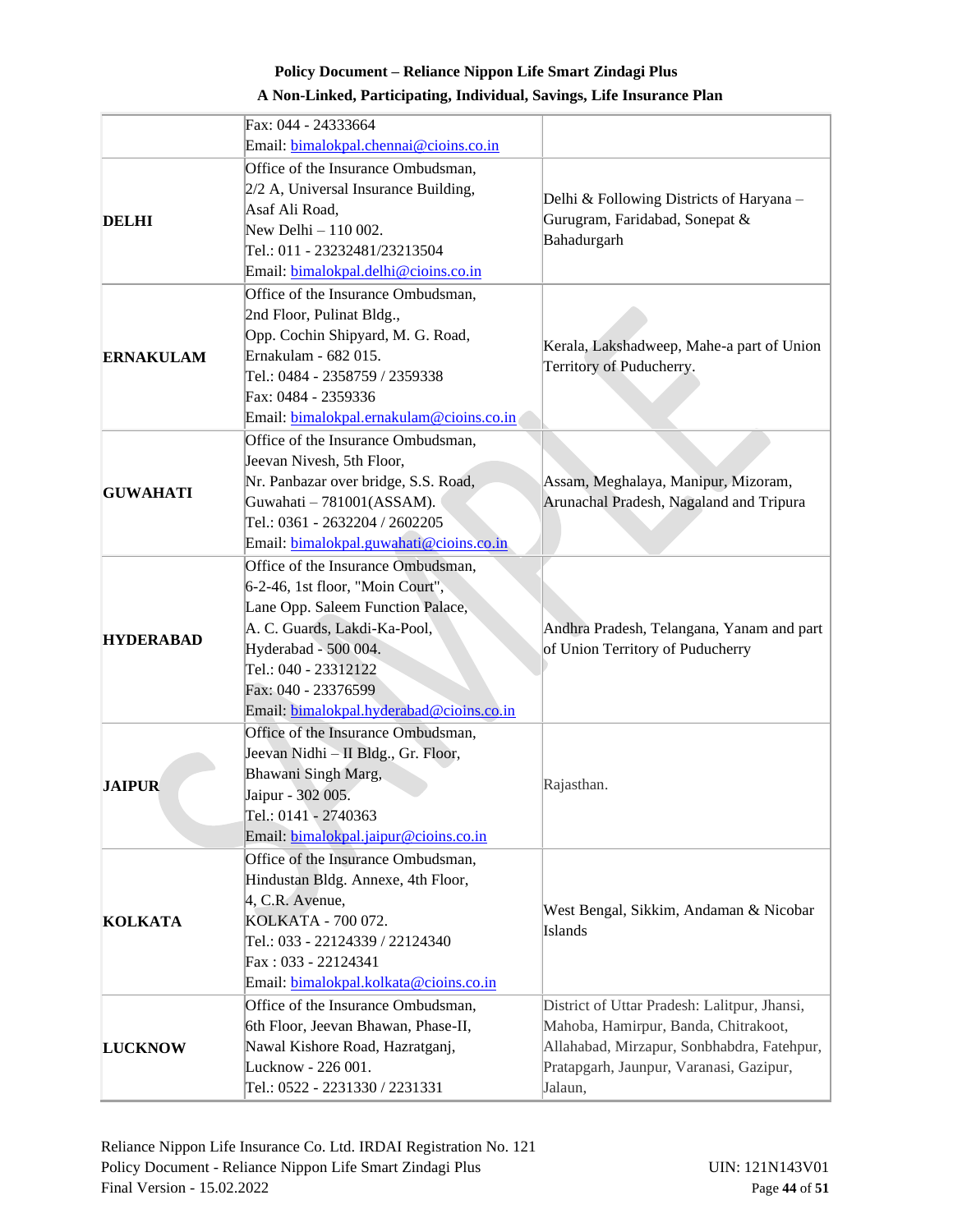| A Non-Linked, Participating, Individual, Savings, Life Insurance Plan |  |  |
|-----------------------------------------------------------------------|--|--|
|-----------------------------------------------------------------------|--|--|

|               | Fax: 0522 - 2231310                          | Kanpur, Lucknow, Unnao, Sitapur,            |  |
|---------------|----------------------------------------------|---------------------------------------------|--|
|               | Email: bimalokpal.lucknow@cioins.co.in       | Lakhimpur, Bahraich, Barabanki, Raebareli,  |  |
|               |                                              | Sravasti,                                   |  |
|               |                                              | Gonda, Faizabad, Amethi, Kaushambi,         |  |
|               |                                              | Balrampur, Basti, Ambedkarnagar,            |  |
|               |                                              | Sultanpur,                                  |  |
|               |                                              | Maharajganj, Santkabirnagar, Azamgarh,      |  |
|               |                                              | Kushinagar, Gorkhpur, Deoria, Mau,          |  |
|               |                                              | Ghazipur, Chandauli, Ballia, Sidharathnagar |  |
|               | Office of the Insurance Ombudsman,           |                                             |  |
|               | 3rd Floor, Jeevan Seva Annexe,               |                                             |  |
|               | S. V. Road, Santacruz (W),                   |                                             |  |
| <b>MUMBAI</b> | Mumbai - 400 054.                            | Goa, Mumbai Metropolitan Region excluding   |  |
|               | Tel.: 69038821/23/24/25/26/27/28/28/29/30/31 | Navi Mumbai & Thane                         |  |
|               | Fax: 022 - 26106052                          |                                             |  |
|               | Email: bimalokpal.mumbai@cioins.co.in        |                                             |  |
|               |                                              | States of Uttaranchal and the following     |  |
|               |                                              | Districts of Uttar Pradesh: Agra, Aligarh,  |  |
|               | Office of the Insurance Ombudsman,           | Bagpat, Bareilly, Bijnor, Budaun,           |  |
|               | Bhagwan Sahai Palace                         | Bulandshehar, Etah, Kanooj, Mainpuri,       |  |
|               | 4th Floor, Main Road,                        | Mathura, Meerut, Moradabad,                 |  |
| <b>NOIDA</b>  | Naya Bans, Sector 15,                        | Muzaffarnagar, Oraiyya, Pilibhit, Etawah,   |  |
|               | Distt: Gautam Buddh Nagar,                   | Farrukhabad, Firozabad, Gautambodhanagar,   |  |
|               | U.P-201301.                                  | Ghaziabad, Hardoi, Shahjahanpur, Hapur,     |  |
|               | Tel.: 0120-2514252 / 2514253                 | Shamli, Rampur, Kashganj, Sambhal,          |  |
|               | Email: bimalokpal.noida@cioins.co.in         | Amroha, Hathras, Kanshiramnagar,            |  |
|               |                                              | Saharanpur                                  |  |
|               | Office of the Insurance Ombudsman,           |                                             |  |
|               | 2nd Floor, Lalit Bhawan,                     |                                             |  |
|               |                                              |                                             |  |
| <b>PATNA</b>  | <b>Bailey Road,</b><br>Patna 800 001.        | Bihar and Jharkhand                         |  |
|               | Tel.: 0612-2547068                           |                                             |  |
|               |                                              |                                             |  |
|               | Email: bimalokpal.patna@cioins.co.in         |                                             |  |
|               | Office of the Insurance Ombudsman,           |                                             |  |
| <b>PUNE</b>   | Jeevan Darshan Bldg., 3rd Floor,             |                                             |  |
|               | C.T.S. No.s. 195 to 198,                     | Maharashtra, Area of Navi Mumbai and        |  |
|               | N.C. Kelkar Road, Narayan Peth,              | Thane excluding Mumbai Metropolitan         |  |
|               | Pune $-411$ 030.                             | Region                                      |  |
|               | Tel.: 020-41312555                           |                                             |  |
|               | Email: bimalokpal.pune@cioins.co.in          |                                             |  |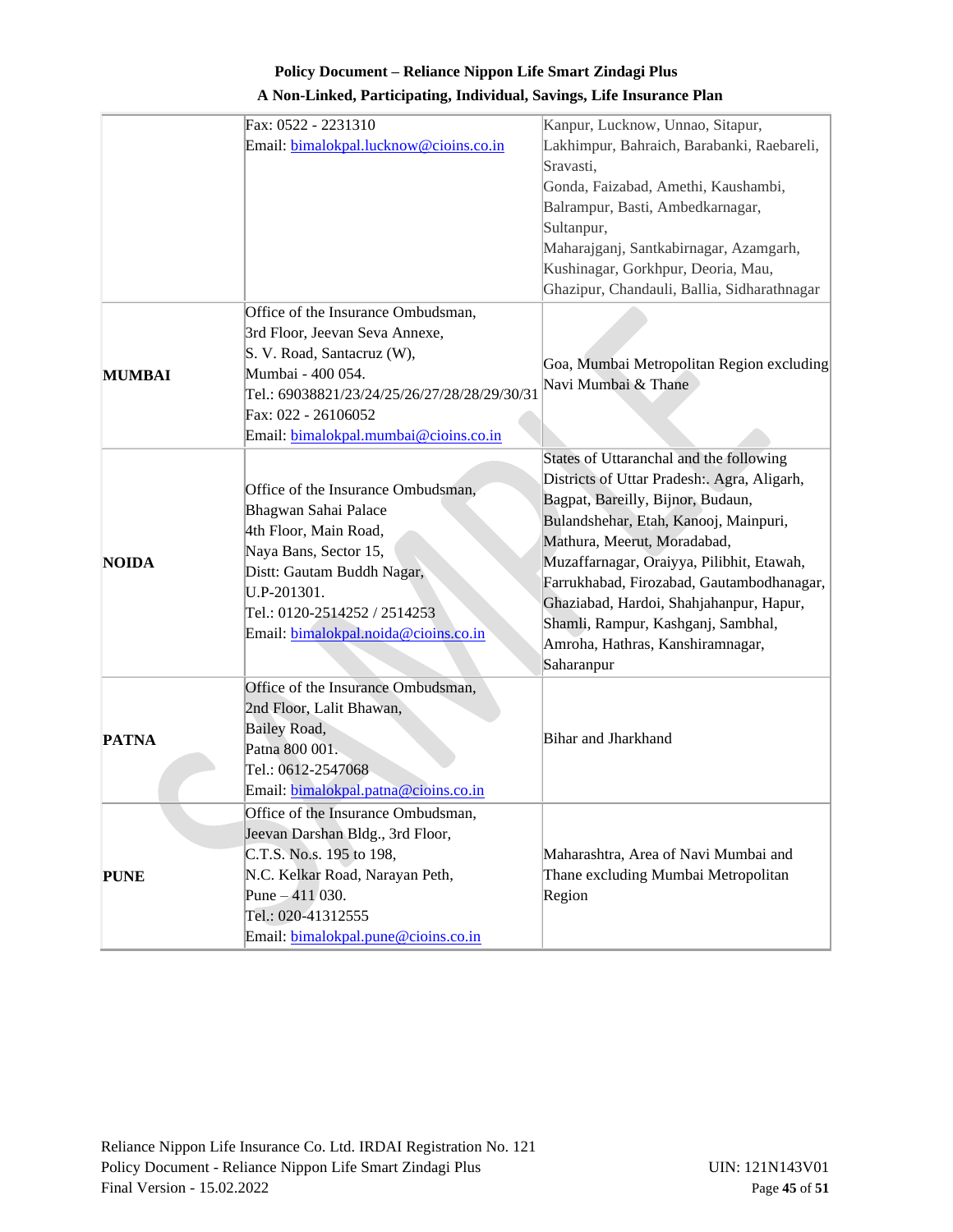#### **A Non-Linked, Participating, Individual, Savings, Life Insurance Plan**

## <span id="page-45-0"></span>**Appendix B: Section 39, Nomination by Policyholder**

Nomination of a life insurance Policy is as below in accordance with Section 39 of the Insurance Act, 1938 as amended from time to time. The extant provisions in this regard are as follows:

- 1. The Policyholder of a life insurance on his own life may nominate a person or persons to whom money secured by the Policy shall be paid in the event of his death.
- 2. Where the Nominee is a minor, the Policyholder may appoint any person to receive the money secured by the Policy in the event of Policyholder's death during the minority of the Nominee. The manner of appointment to be laid down by the insurer.
- 3. Nomination can be made at any time before the maturity of the Policy.
- 4. Nomination may be incorporated in the text of the Policy itself or may be endorsed on the Policy communicated to the insurer and can be registered by the insurer in the records relating to the Policy.
- 5. Nomination can be cancelled or changed at any time before Policy matures, by an endorsement or a further endorsement or a will as the case may be.
- 6. A notice in writing of Change or Cancellation of nomination must be delivered to the insurer for the insurer to be liable to such nominee. Otherwise, insurer will not be liable if a bonafide payment is made to the person named in the text of the Policy or in the registered records of the insurer.
- 7. Fee to be paid to the insurer for registering change or cancellation of a nomination can be specified by the Authority through Regulations.
- 8. On receipt of notice with fee, the insurer should grant a written acknowledgement to the Policyholder of having registered a nomination or cancellation or change thereof.
- 9. A transfer or assignment made in accordance with Section 38 shall automatically cancel the nomination except in case of assignment to the insurer or other transferee or assignee for purpose of loan or against security or its reassignment after repayment. In such case, the nomination will not get cancelled to the extent of insurer's or transferee's or assignee's interest in the Policy. The nomination will get revived on repayment of the loan.
- 10. The right of any creditor to be paid out of the proceeds of any Policy of life insurance shall not be affected by the nomination.
- 11. In case of nomination by Policyholder whose life is insured, if the Nominees die before the Policyholder, the proceeds are payable to Policyholder or his heirs or legal representatives or holder of succession certificate.
- 12. In case Nominee(s) survive the person whose life is insured, the amount secured by the Policy shall be paid to such survivor(s).
- 13. Where the Policyholder whose life is insured nominates his
	- a. parents or
	- b. spouse or
	- c. children or
	- d. spouse and children
	- e. or any of them

the Nominees are beneficially entitled to the amount payable by the insurer to the Policyholder unless it is proved that Policyholder could not have conferred such beneficial title on the Nominee having regard to the nature of his title.

14. If Nominee(s) die after the Policyholder but before his share of the amount secured under the Policy is paid, the share of the expired Nominee(s) shall be payable to the heirs or legal representative of the nominee or holder of succession certificate of such Nominee(s).

Reliance Nippon Life Insurance Co. Ltd. IRDAI Registration No. 121 Policy Document - Reliance Nippon Life Smart Zindagi Plus UIN: 121N143V01 Final Version - 15.02.2022 Page **46** of **51**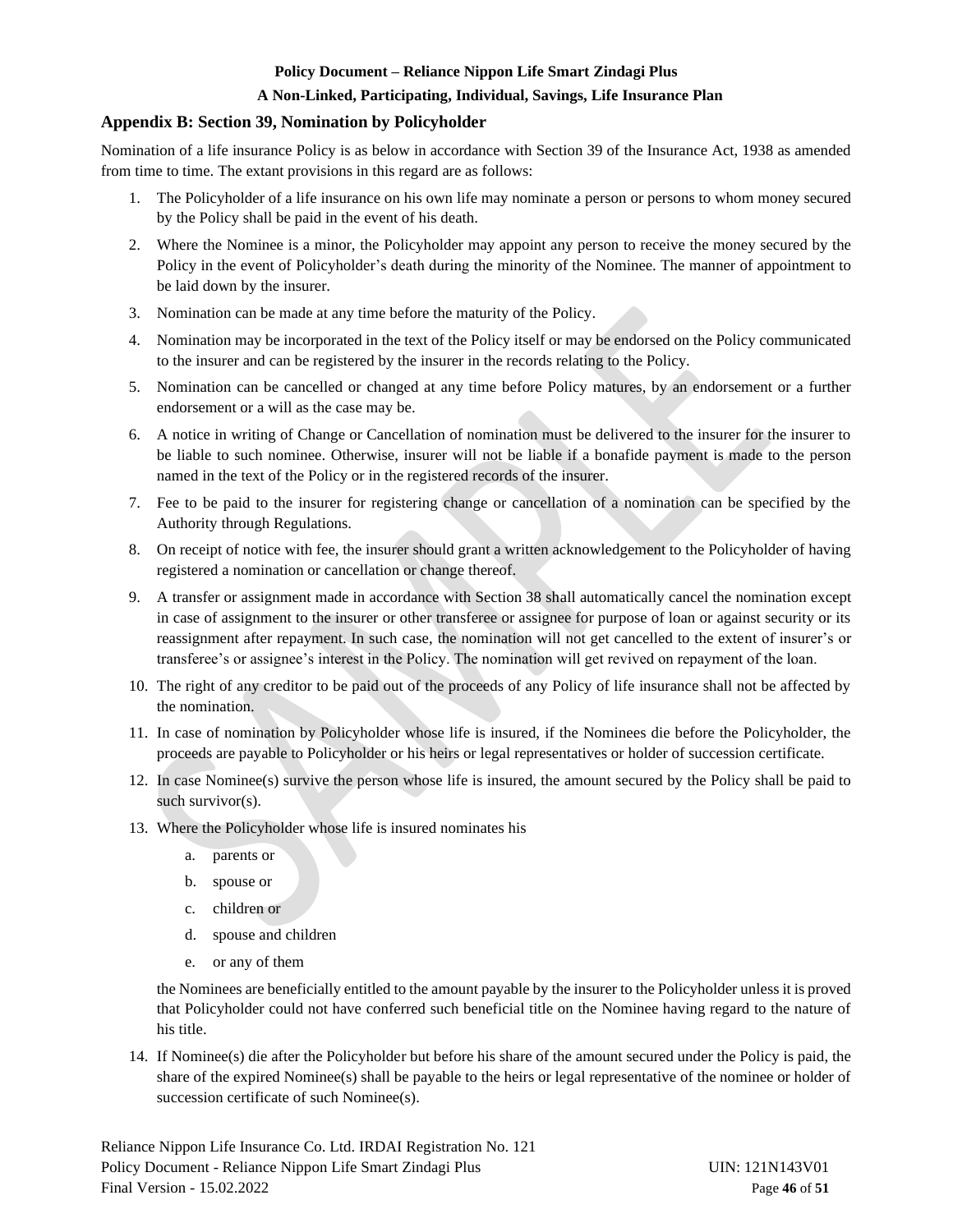#### **A Non-Linked, Participating, Individual, Savings, Life Insurance Plan**

- 15. The provisions of sub-section 7 and 8 (13 and 14 above) shall apply to all life insurance policies maturing for payment after 26.12.2014 the date when insurance law was amended.
- 16. If Policyholder dies after maturity but the proceeds and benefit of the Policy has not been paid to him because of his death, his Nominee(s) shall be entitled to the proceeds and benefit of the Policy.
- 17. The provisions of Section 39 are not applicable to any life insurance Policy to which Section 6 of Married Women's Property Act, 1874 applies or has at any time applied except where a nomination is made in favour of spouse or children or spouse and children whether or not on the face of the Policy it is mentioned that it is made under Section 39. Where nomination is intended to be made to spouse or children or spouse and children under Section 6 of MWP Act, it should be specifically mentioned on the Policy. In such a case only, the provisions of Section 39 will not apply.

[Disclaimer: This is not a comprehensive list of all the subsections of section 39 of the Insurance Act, 1938and only a simplified version prepared for general information. Policy Holders are advised to refer to Original Section 39 of the Insurance Act, 1938, as amended from time to time, for complete and accurate details.]

Reliance Nippon Life Insurance Co. Ltd. IRDAI Registration No. 121 Policy Document - Reliance Nippon Life Smart Zindagi Plus UIN: 121N143V01 Final Version - 15.02.2022 Page **47** of **51**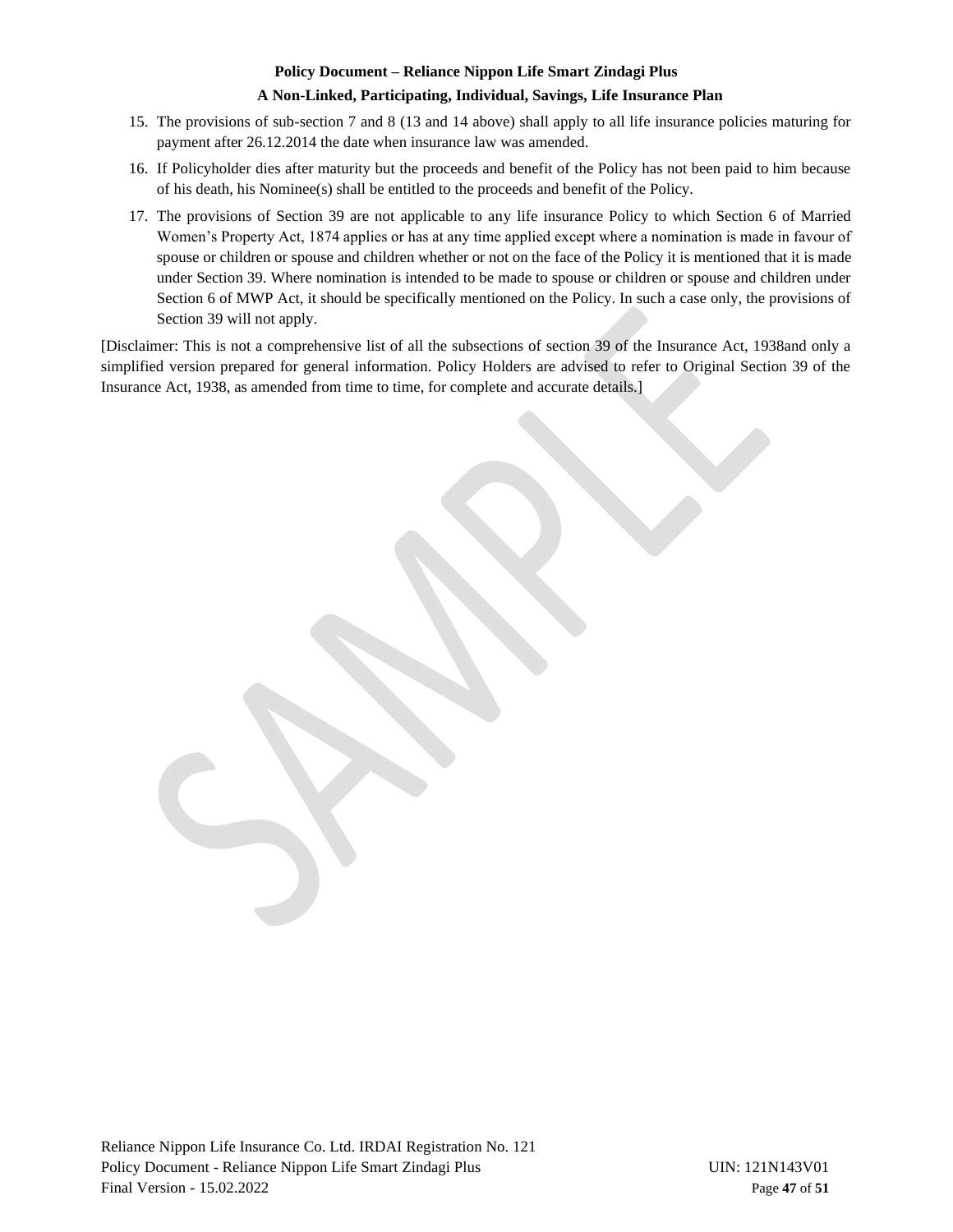#### **A Non-Linked, Participating, Individual, Savings, Life Insurance Plan**

#### <span id="page-47-0"></span>**Appendix C: Section 38, Assignment and Transfer of Insurance Policies**

Assignment or transfer of a Policy should be in accordance with Section 38 of the Insurance Act, 1938 as amended from time to time. The extant provisions in this regard are as follows:

- 1. This Policy may be transferred/assigned, wholly or in part, with or without consideration.
- 2. An Assignment may be effected in a Policy by an endorsement upon the Policy itself or by a separate instrument under notice to the Insurer.
- 3. The instrument of assignment should indicate the fact of transfer or assignment and the reasons for the assignment or transfer, antecedents of the assignee and terms on which assignment is made.
- 4. The assignment must be signed by the transferor or assignor or duly authorized agent and attested by at least one witness.
- 5. The transfer of assignment shall not be operative as against an insurer until a notice in writing of the transfer or assignment and either the said endorsement or instrument itself or copy there of certified to be correct by both transferor and transferee or their duly authorised agents have been delivered to the insurer.
- 6. Fee to be paid for assignment or transfer can be specified by the Authority through Regulations.
- 7. On receipt of notice with fee, the insurer should Grant a written acknowledgement of receipt of notice. Such notice shall be conclusive evidence against the insurer of duly receiving the notice.
- 8. If the insurer maintains one or more places of business, such notices shall be delivered only at the place where the Policy is being serviced.
- 9. The insurer may accept or decline to act upon any transfer or assignment or endorsement, if it has sufficient reasons to believe that it is
	- a. not bonafide or
	- b. not in the interest of the Policyholder or
	- c. not in public interest or
	- d. is for the purpose of trading of the insurance Policy.
- 10. Before refusing to act upon endorsement, the Insurer should record the reasons in writing and communicate the same in writing to Policyholder within 30 days from the date of Policyholder giving a notice of transfer or assignment
- 11. In case of refusal to act upon the endorsement by the Insurer, any person aggrieved by the refusal may prefer a claim to IRDAI within 30 days of receipt of the refusal letter from the Insurer.
- 12. The priority of claims of persons interested in an insurance Policy would depend on the date on which the notices of assignment or transfer is delivered to the insurer; where there are more than one instruments of transfer or assignment, the priority will depend on dates of delivery of such notices. Any dispute in this regard as to priority should be referred to Authority.
- 13. Every assignment or transfer shall be deemed to be absolute assignment or transfer and the assignee or transferee shall be deemed to be absolute assignee or transferee, except
	- a. where assignment or transfer is subject to terms and conditions of transfer or assignment OR
	- b. where the transfer or assignment is made upon condition that
		- i. the proceeds under the Policy shall become payable to Policyholder or Nominee(s) in the event of assignee or transferee dying before the insured OR
		- ii. the insured surviving the term of the Policy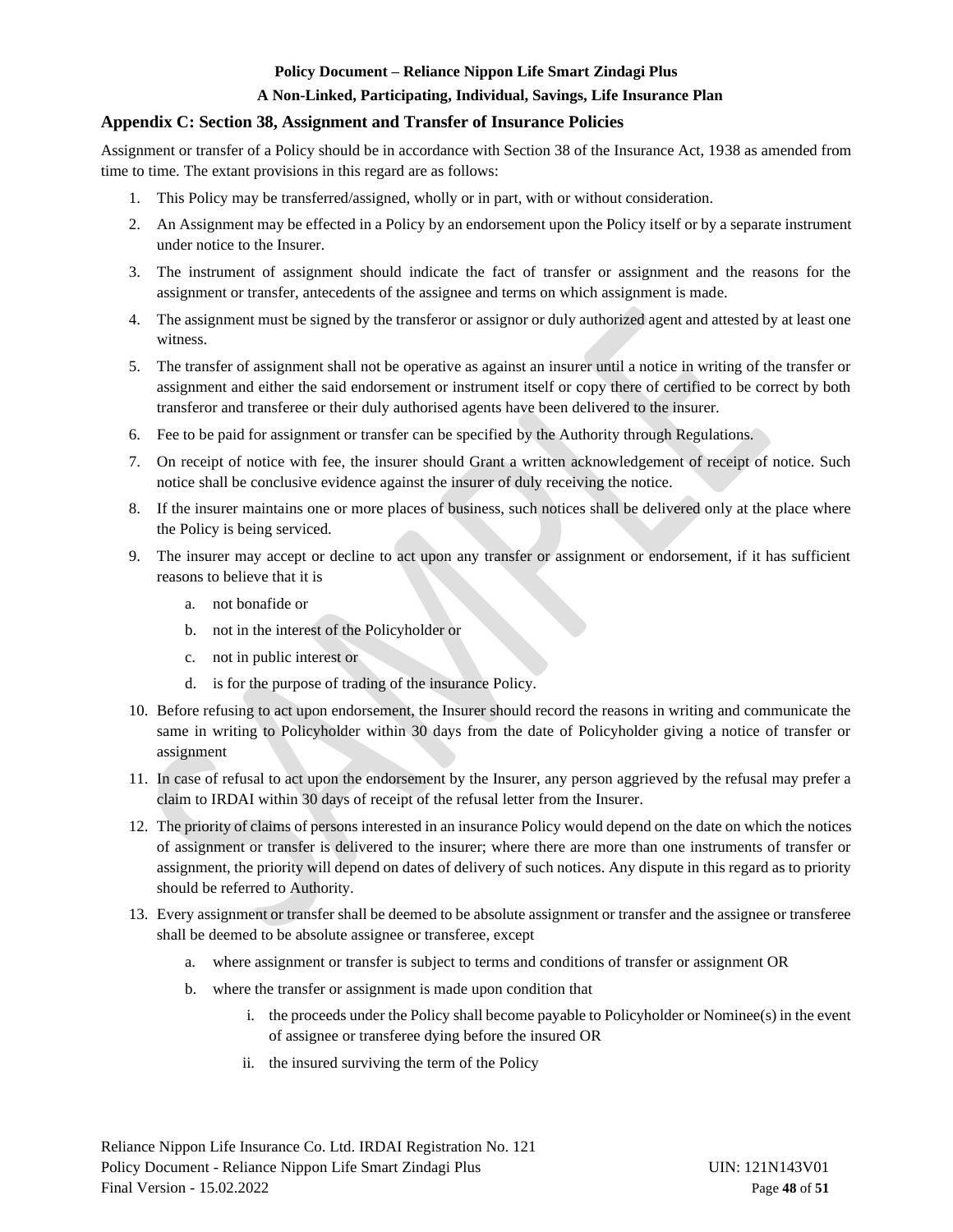## **A Non-Linked, Participating, Individual, Savings, Life Insurance Plan**

Such conditional assignee will not be entitled to obtain a loan on Policy or surrender the Policy. This provision will prevail notwithstanding any law or custom having force of law which is contrary to the above position.

- 14. In other cases, the insurer shall, subject to terms and conditions of assignment, recognize the transferee or assignee named in the notice as the absolute transferee or assignee and such person
	- a. shall be subject to all liabilities and equities to which the transferor or assignor was subject to at the date of transfer or assignment and
	- b. may institute any proceedings in relation to the Policy
	- c. obtain loan under the Policy or surrender the Policy without obtaining the consent of the transferor or assignor or making him a party to the proceedings
- 15. Any rights and remedies of an assignee or transferee of a life insurance policy under an assignment or transfer effected before 26.12.2014, the date when insurance law was amended, shall not be affected by this section.

[Disclaimer: This is not a comprehensive list of all the subsection of Section 38 of the Insurance Act, 1938 and only a simplified version prepared for general information. Policy Holders are advised to refer to Original Section 38 of the Insurance Act, 1938, as amended from time to time, for complete and accurate details.]

Reliance Nippon Life Insurance Co. Ltd. IRDAI Registration No. 121 Policy Document - Reliance Nippon Life Smart Zindagi Plus UIN: 121N143V01 Final Version - 15.02.2022 Page **49** of **51**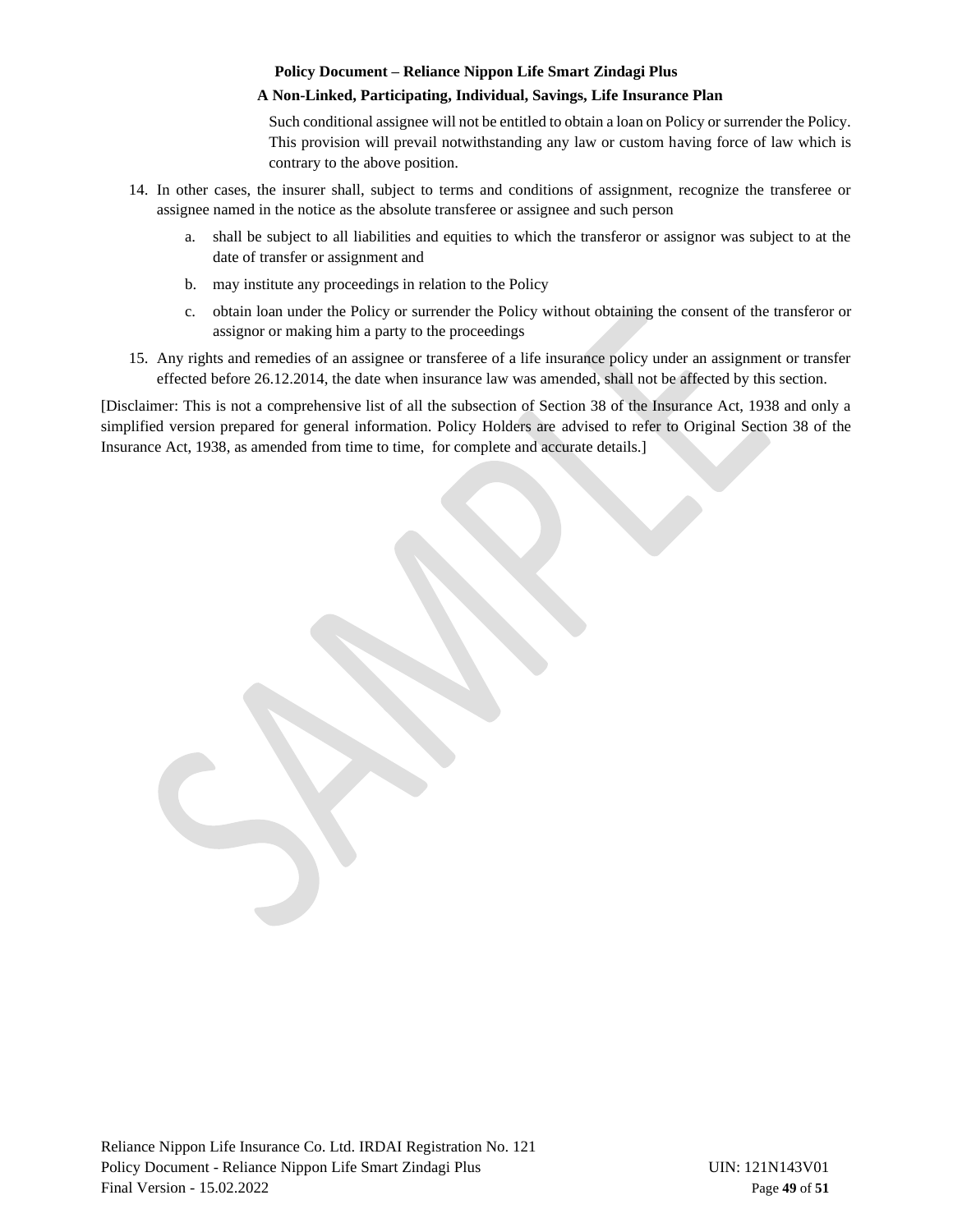#### **A Non-Linked, Participating, Individual, Savings, Life Insurance Plan**

# <span id="page-49-0"></span>**Appendix D: Section 45, Policy shall not be called in question on the ground of mis-statement after three years**

Provisions regarding Policy not being called into question in terms of Section 45 of the Insurance Act, 1938, as amended from time to time are as follows:

- 1. No Policy of Life Insurance shall be called in question **on any ground whatsoever** after expiry of 3 yrs from
	- a. the date of issuance of Policy or
	- b. the Date of Commencement of Risk or
	- c. the date of revival of Policy or
	- d. the date of rider to the Policy

whichever is later.

- 2. On the ground of fraud, a Policy of Life Insurance may be called in question within 3 years from
	- a. the date of issuance of Policy or
	- b. the Date of Commencement of Risk or
	- c. the date of revival of Policy or
	- d. the date of rider to the Policy
	- whichever is later.

For this, the insurer should communicate in writing to the insured or legal representative or Nominee or assignees of insured, as applicable, mentioning the ground and materials on which such decision is based.

- 3. Fraud means any of the following acts committed by insured or by his agent, with the intent to deceive the insurer or to induce the insurer to issue a life insurance Policy:
	- a. The suggestion, as a fact of that which is not true and which the insured does not believe to be true;
	- b. The active concealment of a fact by the insured having knowledge or belief of the fact;
	- c. Any other act fitted to deceive; and
	- d. Any such act or omission as the law specifically declares to be fraudulent.
- 4. Mere silence is not fraud unless, depending on circumstances of the case, it is the duty of the insured or his agent keeping silence to speak or silence is in itself equivalent to speak.
- 5. No Insurer shall repudiate a life insurance Policy on the ground of Fraud, if the Insured / beneficiary can prove that the misstatement was true to the best of his knowledge and there was no deliberate intention to suppress the fact or that such mis-statement of or suppression of material fact are within the knowledge of the insurer. Onus of disproving is upon the Policyholder, if alive, or beneficiaries.
- 6. Life insurance Policy can be called in question within 3 years on the ground that any statement of or suppression of a fact material to expectancy of life of the insured was incorrectly made in the proposal or other document basis which Policy was issued or revived or rider issued. For this, the insurer should communicate in writing to the insured or legal representative or Nominee or assignees of insured, as applicable, mentioning the ground and materials on which decision to repudiate the Policy of life insurance is based.
- 7. In case repudiation is on ground of mis-statement and not on fraud, the premium collected on Policy till the date of repudiation shall be paid to the insured or legal representative or Nominee or assignees of insured, within a period of 90 days from the date of repudiation. However, the payment will be as per IRDAI direction/Regulation/Circular from time to time.